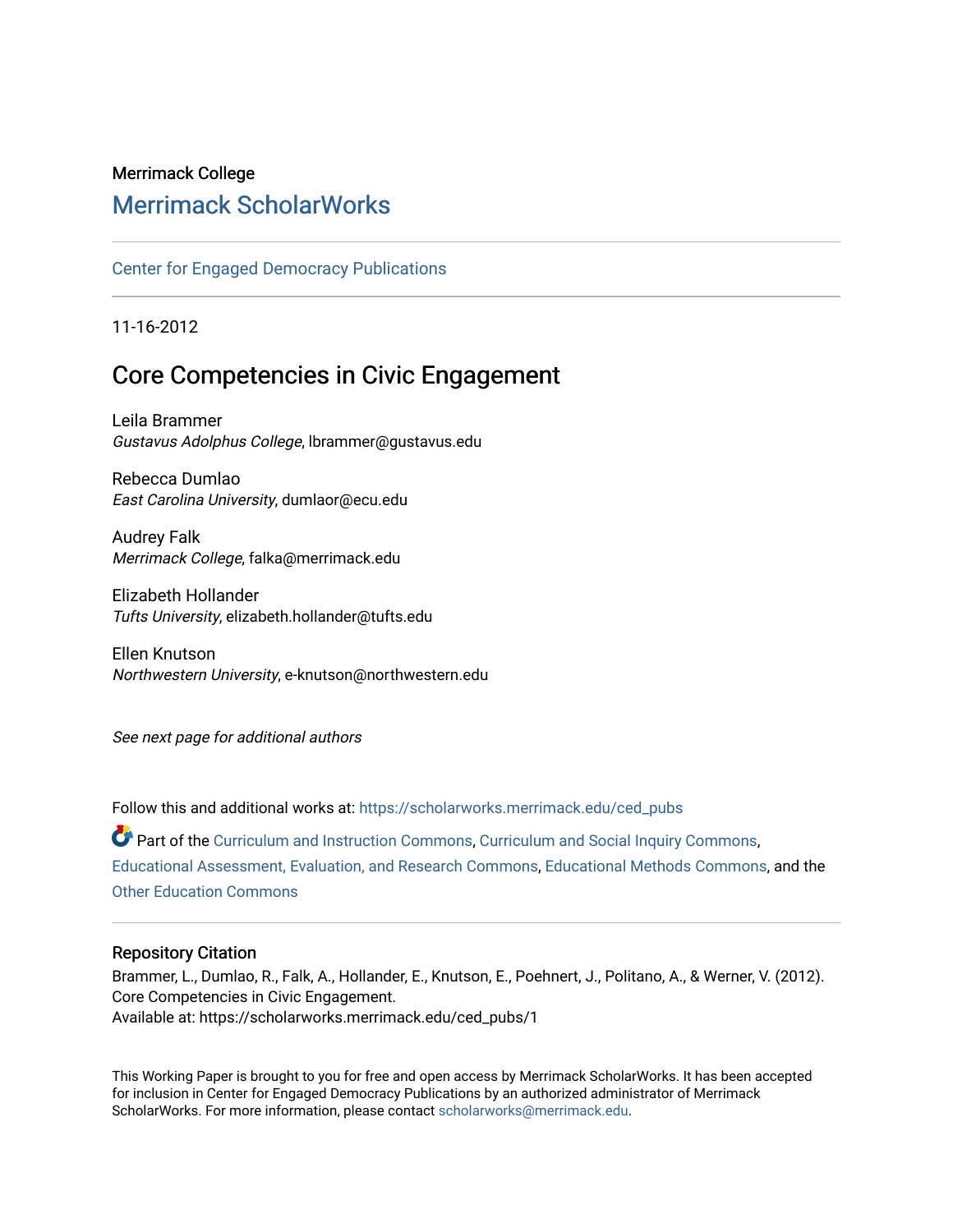#### Authors

Leila Brammer, Rebecca Dumlao, Audrey Falk, Elizabeth Hollander, Ellen Knutson, Jeremy Poehnert, Andrea Politano, and Valerie Werner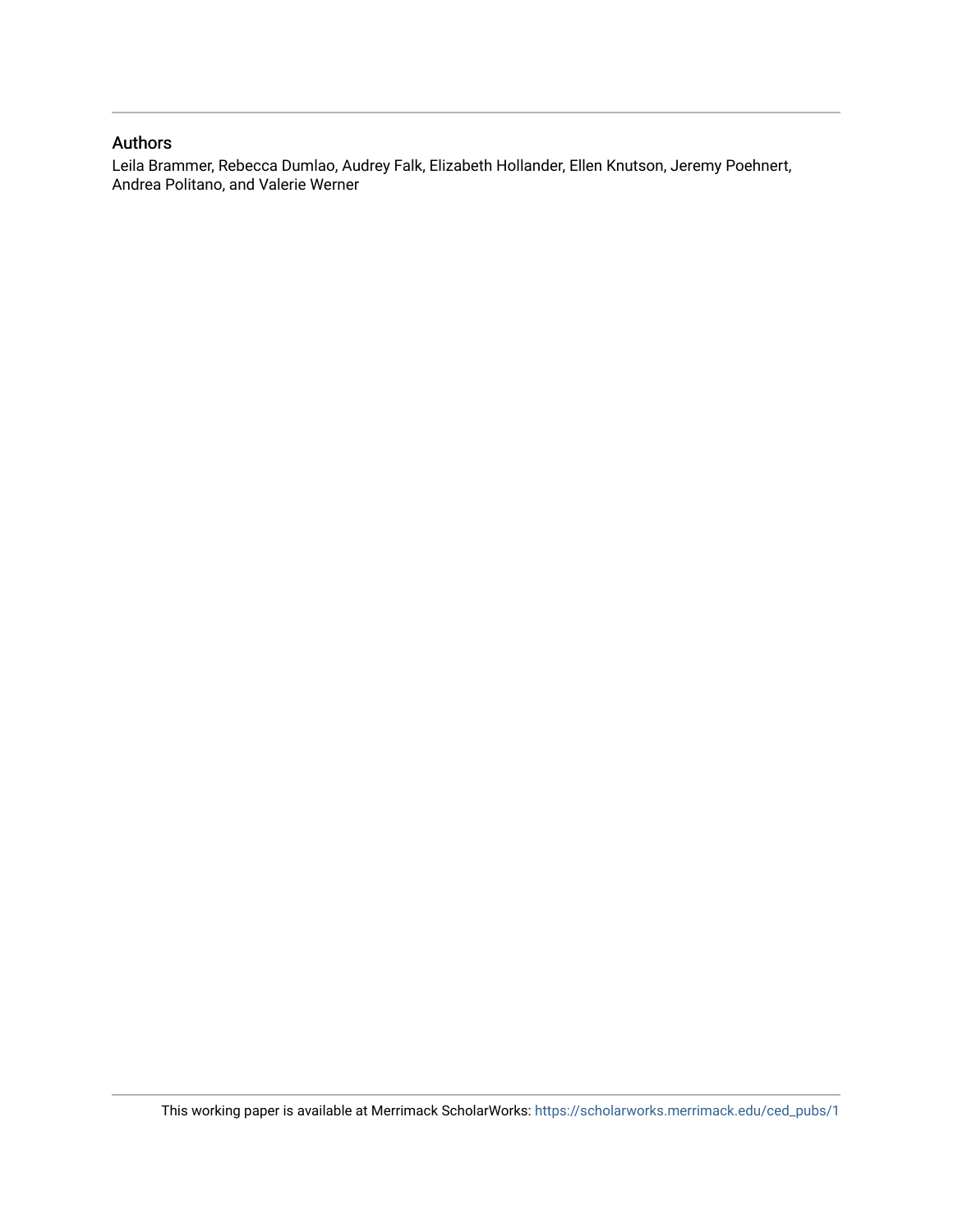# CORE COMPETENCIES IN CIVIC ENGAGEMENT

A Working Paper in the Center for Engaged Democracy's Policy Papers Series

#### *Developed by:*

The Center for Engaged Democracy Core Competencies Committee *(In alphabetical order)*

Leila Brammer, *Gustavus Adolphus College*

Rebecca Dumlao, *East Carolina University*

Audrey Falk, *Merrimack College*

Elizabeth Hollander, *Tufts University*

Ellen Knutson, *Northwestern University*

Jeremy Poehnert, *Massachusetts Campus Compact*

Andrea Politano, *Merrimack College*

Valerie Werner, *University of Illinois at Chicago*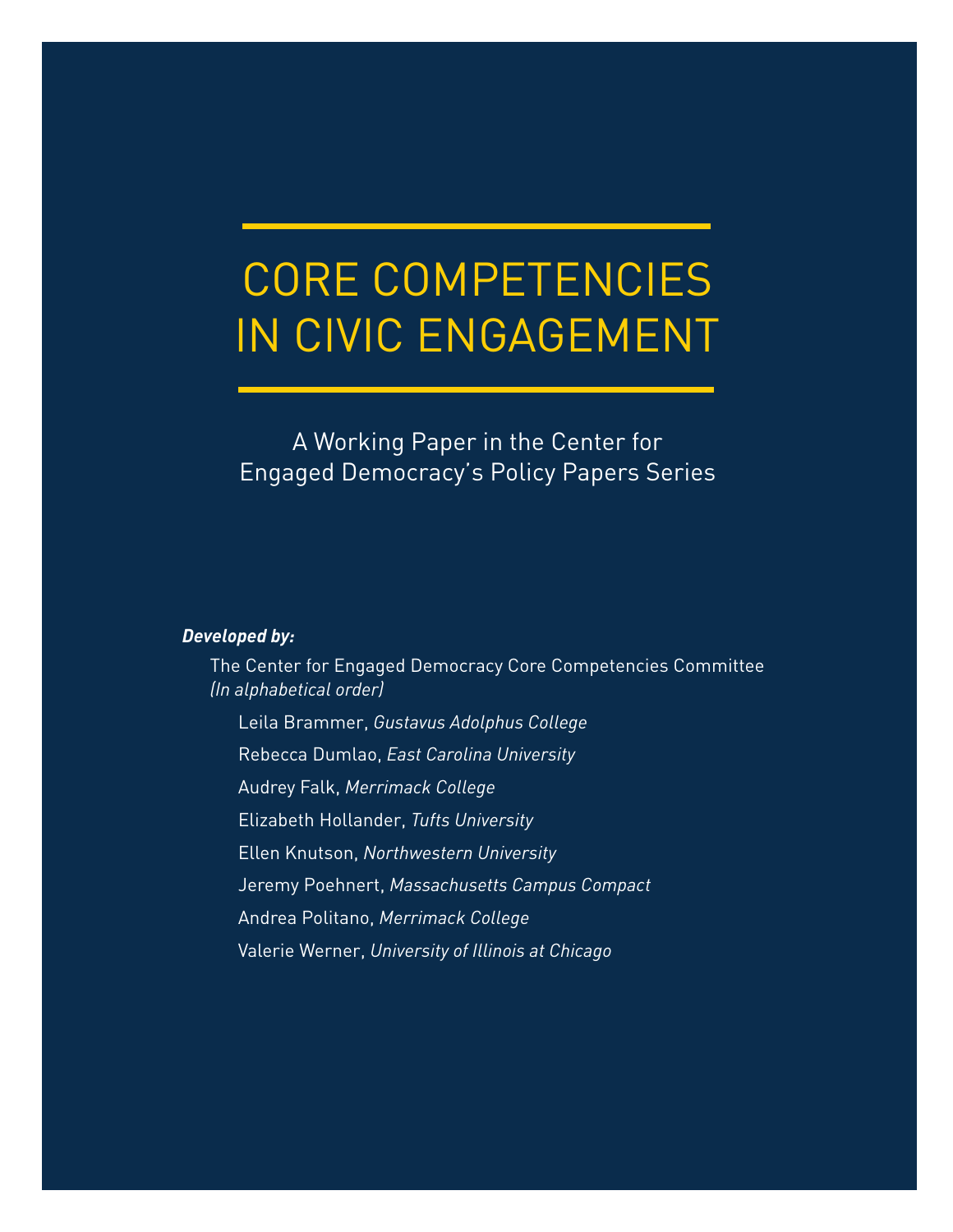## TABLE OF CONTENTS

| <b>PREFACE</b>                                      |           |
|-----------------------------------------------------|-----------|
| <b>INTRODUCTION</b>                                 | 3         |
| <b>REVIEW OF KEY EVIDENCE STRANDS</b>               | <u>/.</u> |
| <b>Literature Review</b><br><b>National Reports</b> |           |
| <b>Academic Programs</b>                            |           |
| <b>CONNECTIONS BETWEEN FINDINGS</b>                 | 29        |
| <b>NEXT STEPS &amp; CONCLUSION</b>                  | 30        |
|                                                     |           |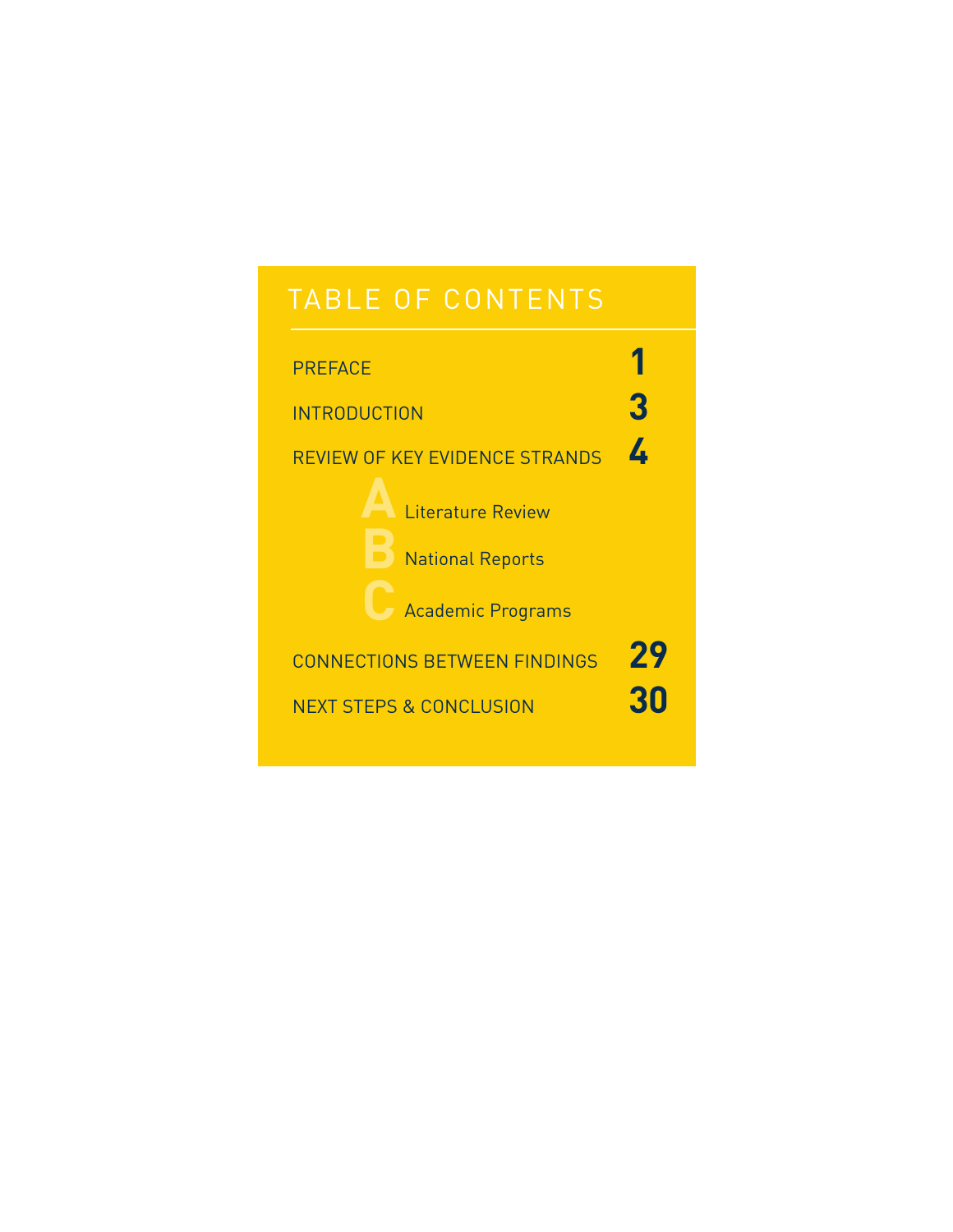# PREFACE

The community engagemen<sup>t</sup> field – what I think of as <sup>a</sup> wide and conceptually interrelated set of practices and philosophies such as service-learning, community based research, participatory action research, and civic engagemen<sup>t</sup> – is at <sup>a</sup> precarious moment.

On the one hand, higher education is seemingly coming apar<sup>t</sup> before our very eyes: technological advances herald the "disruption" of higher education as online computer-automated courses enroll hundreds of thousands of students at <sup>a</sup> time; public disinvestment has left university systems in shatters as state funding streams disappear; the notion of tenure has collapsed as three in four new faculty today are hired on <sup>a</sup> contingen<sup>t</sup> or fixed-year contract; student demographic data make clear that just one in four students are "traditional"; and the whole point of the educational enterprise – what our students actually learn in the college classroom – has been found to be "adrift" if not downright inadequate to help students learn the requisite skills and knowledge for the twenty-first century.

And yet, amidst all this turmoil, the signals have never been clearer that higher education must be more than just <sup>a</sup> delivery platform for <sup>a</sup> certificate of competence and workforce preparation. The US Department of Education, in collaboration with the Association of American Colleges and Universities (AAC&U), has declared that we are at <sup>a</sup> "crucible moment" where we must make "democracy and civic responsibility…central, not peripheral" in our institutions of higher learning. The Lumina Foundation is piloting <sup>a</sup> "degree qualifications profile" where "civic learning" is one of just five key "areas of learning" across all types of postsecondary degree programs. Indeed, students, faculty, and the general public all view community-engaged practices as par<sup>t</sup> and parcel of the mission and vision of the "place-based" campus.

The question, it seems, is how do we do it well? How do we promote and institutionalize academic practices that are meaningful, sustainable, and relevant to the key stakeholders – institutions and communities – that partake in such practices? How do we overcome what I have described as an "engagement ceiling" such that we begin to work with and through new paradigms and new frameworks towards <sup>a</sup> second wave of theory and practice?

One answer, I believe, is the hundred or so academic programs – majors, minors, and certificates – around the United States. Programs such as Providence College's major in Public and Community Service Studies, Allegheny College's minor in Values, Ethics and Social Action, Indiana University's certificate in Political and Civic Engagement, or Merrimack College's master's degree in Community Engagement. Such academic homes provide <sup>a</sup> safe space where students, faculty, administrators, and community partners can work through the complex and contested issues arising from community-based teaching, learning, and research. This is not to say that such discussions and actions do not occur at the thousands of institutions engaged in such work. Rather, academic programs provide <sup>a</sup> unique opportunity – much like any disciplinary program – to deeply, critically, and systematically investigate and teach and research and build upon what it means, in this particular case, to be an engaged citizen.

It is against this backdrop that I am thus extremely pleased to introduce this first Working Paper in the Center for Engaged Democracy's Policy Papers series. It is an important document carefully developed by <sup>a</sup> national working group of scholars and practitioners over the course of the last year. It is important for three specific reasons.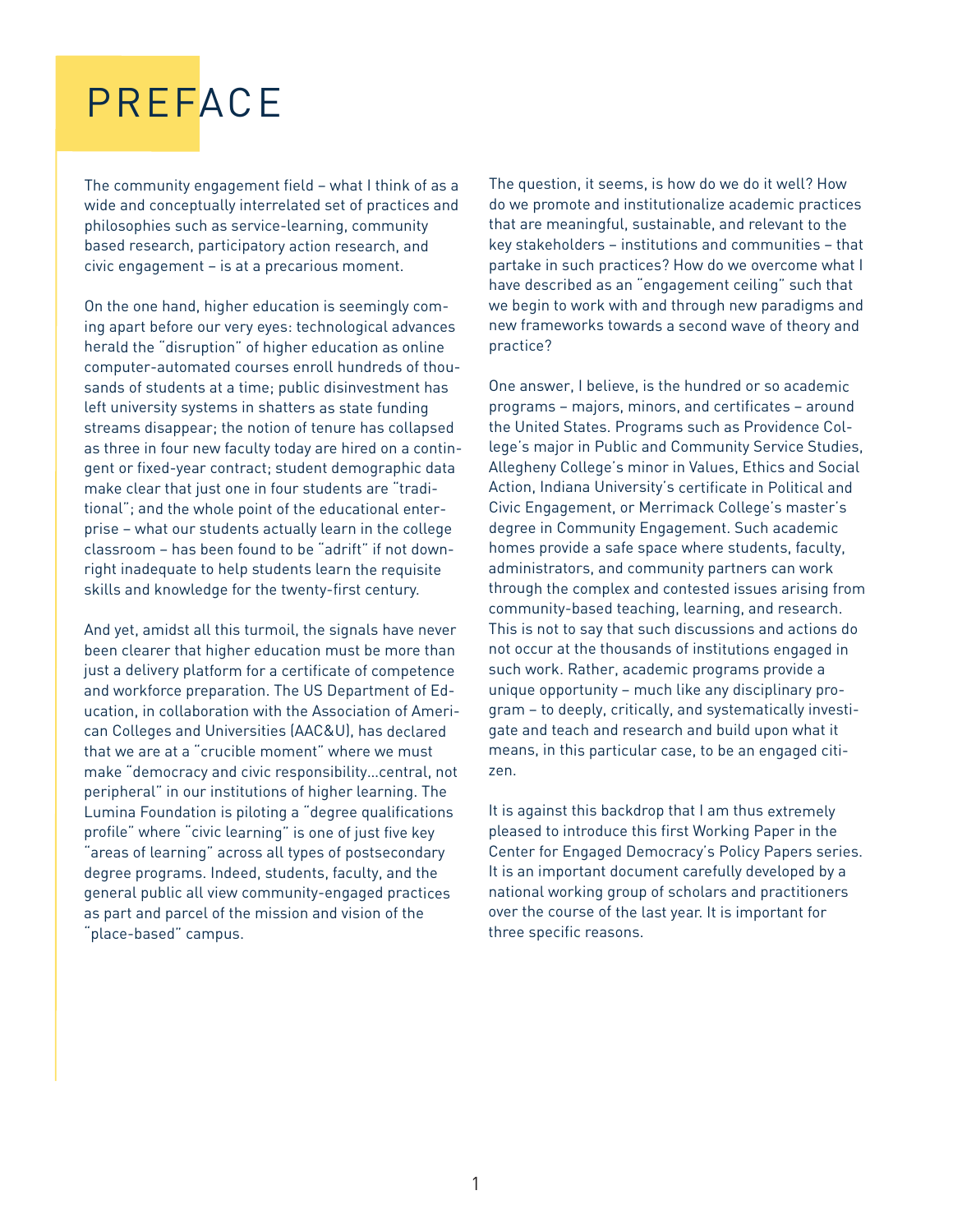First, and most obviously, this is the first-ever attempt to examine and document and synthesize what "core competencies" in civic engagement might look like for academic programs. While such discussions have been longstanding at the national level and across general education requirements, no one has yet attempted this work for academic programs. This is thus a "stake in the ground." It is an attempt to speak cogently, systematically, and clearly about the student outcomes of civic engagement in this moment of accountability in higher education.

Second, the synthesis of reviews of the literature, national reports, and actual academic programs unearths several key results worth pursuing in future research. I am struck, for example, by the finding (easily hypothesized, but, until now, impossible to prove) that the really difficult and volatile and complex issues we grapple with in the day-to-day of civic and community engagement – e.g., racial and ethnic bias, socioeconomic gaps and inequities, gendered and sexual(ized) stereotypes and practices – are notably muted or absent in national reports but front-and-center in specific individual programs. The fact that academic programs focus on the importance of contextualizing particular issues while national reports highlight notions of (universal) ethics allows us to begin to ask sharp questions about our audiences, our communities, and our goals. Similarly, it is intriguing that the actual practices of community and civic engagement are more often than not framed as the means towards specific goals in academic programs, yet as the goals themselves in the national reports. What, again, does this say about why we engage with communities, and for whom?

Finally, I want to suggest that, in its own small way, this Policy Paper attempts to foster an epistemic pluralism as we in higher education attempt to work through and work out the key knowledge, skills, dispositions, and practices for programs in civic and community engagement. By this I mean that this Policy Paper has taken on the incredibly difficult task of articulating the multiple means of how we think about the practices and outcomes of civic and community engagement. Exactly because we are speaking about the actions, beliefs, and values of citizens in a pluralistic society, there is no unanimity or uniformity to our expected outcomes, pedagogical methods, or normative standpoints. But this does not mean chaos rules. It simply means that there are frameworks within which contested notions of complex phenomenon can and should be analyzed, engaged, and appropriated. This is exactly what dozens upon dozens of academic programs around the country are doing, and what this Policy Paper attempts to support through such an articulation. It is thus with gratitude that I thank the committee that took on this difficult task and look forward to the discussions that I hope it will foster.

Respectfully,

D. W. pt

Dan W. Butin, PhD Associate Professor and Dean, School of Education, Merrimack College Executive Director, Center for Engaged Democracy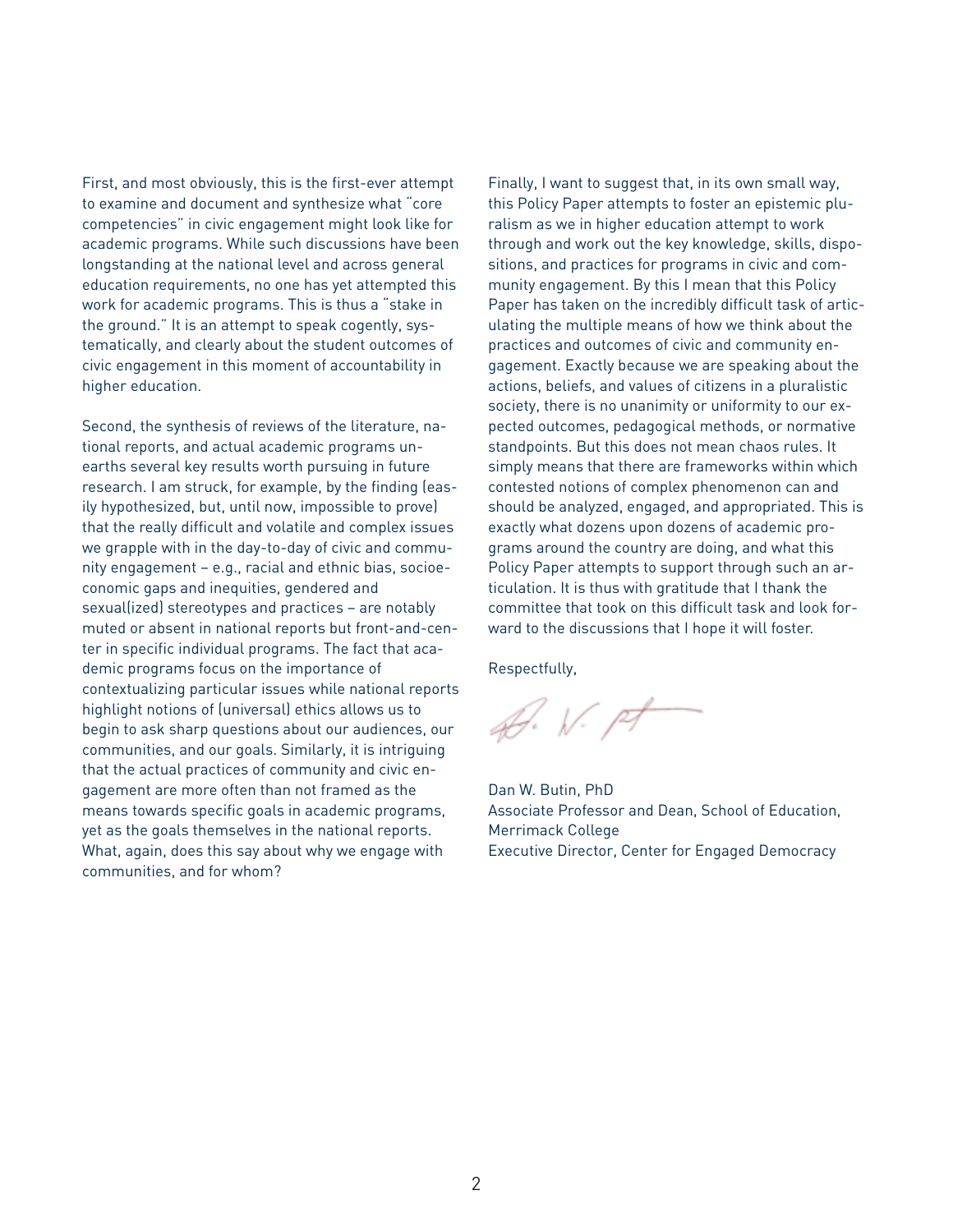# **INTRODUCTION**

*The Center for Engaged Democracy acts as a central hub for developing, coordinating, and supporting academic programs – majors, minors and certificates – focused on community engagement, broadly construed. The Center, which is housed within Merrimack College's School of Education under the leadership of Dan W. Butin, brings together faculty, administrators, and community partners to support the institutionalization of such academic programs within higher education.*

In the Fall of 2011, the Center issued a call for a national working group to develop a draft set of "Core Competencies" in civic engagement for academic programs. (We take the phrase of "civic engagement" as a pragmatically necessary compromise to the multiplicity of phrases and terms signaling academic programs engaged in community-based models of teaching, learning and research.) Such a set of competencies was viewed as an important step for fostering dialogue in multiple venues (e.g., academic programs, regional and national conferences, within disciplinary associations and national organizations committed to civic engagement) around what constitutes viable and legitimate program and student outcomes. A committee was formed to lead this initiative and has been actively working on this initiative throughout the 2011-12 academic year. Committee members include: Leila Brammer, Rebecca Dumlao, Audrey Falk, Elizabeth Hollander, Ellen Knutson, Jeremy Poehnert, Andrea Politano, and Valerie Werner.

We believe that an academic field of study needs to have a clearly defined set of core competencies. We hope that by researching the learning outcomes espoused by individual departments and programs, relevant professional associations, and information gleaned from scholarly literature, we can articulate the common core competencies of the field. These core competencies may be useful to newly developing higher education programs in civic engagement as well as to existing programs with less clearly articulated competencies. We offer our work with the hope that it will be of true value to programs but not with the expectation that it will become a one-size-fits-all model. We recognize that each major, minor, and certificate program will have its own emphasis. Some programs may have more of a political or philosophical leaning; others may emphasize human and social services, for example. Each program exists within a unique context that will also impact its focus and approach.

A set of clearly articulated core competencies offers all of us a foundation or starting point for identifying those competencies that are most relevant or important to

our particular programs. Additionally, it helps to define civic engagement as a scholarly field of study, and we believe that is a gain for all of us.

We have tried to take a comprehensive approach to identifying core competencies. This multifaceted approach has included syntheses of the following: 1. Scholarly literature search and review (Section 1)

2. Review of relevant national reports and measurement scales (Section 2)

3. Review of existing academic programs (Section 3)

Additionally, you will also find sidebars of mini-case studies of a few campuses' approaches to learning outcomes, including information about how the learning outcomes were derived and how they are assessed. The three campuses we looked at were chosen to represent a variety of types of institutions as well as have geographic diversity.

You will see that each section of the report has categorized the core competencies into three or four major areas, including civic knowledge, skills, practice, and disposition. Each section of the report was developed by one or more different researchers from the Core Competencies Committee and thus reflects their own analysis and perspective on the data gathered and reviewed. We have not attempted to remove the differences in categorization from section to section but we do note the differences and discuss them where appropriate.

In addition to this report, you can find many of the original data sources and syllabi gathered for this study online at www.merrimack.edu/democracy. This paper has been developed for dissemination and discussion at the Center for Engaged Democracy's Third Annual Summer Research Institute (held June 23-24 at Merrimack College). We would like to receive feedback both at the conference and following the conference to strengthen this document and to understand how the Center for Engaged Democracy can continue to be a resource to majors, minors, and certificate programs with respect to core competencies. Please feel free to contact democracy@merrimack.edu.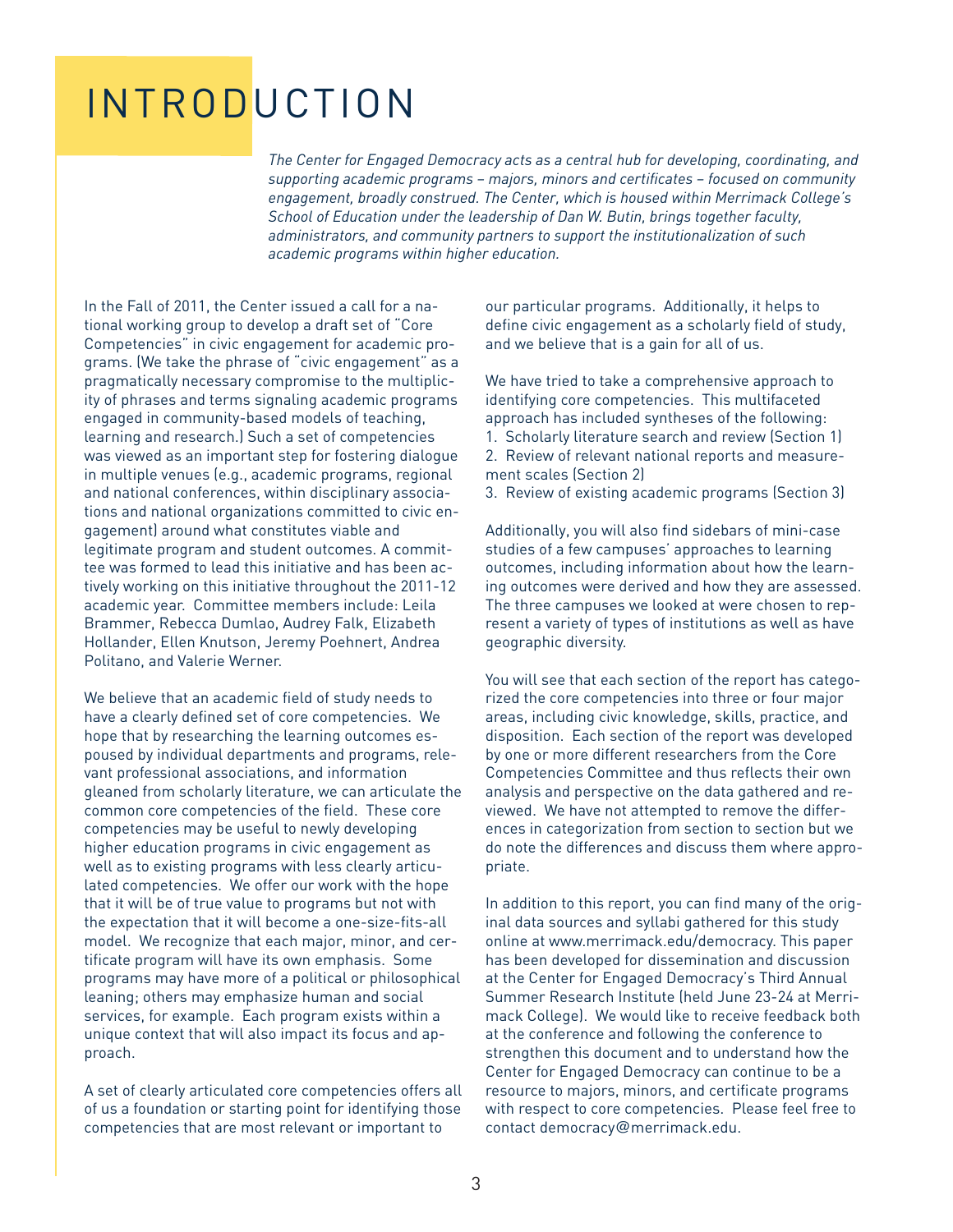# **SECTION Literature Review**

This literature review includes analysis and synthesis of information gleaned from journal articles and texts focused on learning objectives in civic-engaged courses and curricula. It includes information relevant to the areas of learning in civic knowledge, skills, dispositions, and practices/action. (See the reference list at the end of this section.) The author of this section of the text focused on a consideration of best practices in civic engagement teaching and learning.

#### **Chart 1: Summary of Literature Review**

| <b>CIVIC SKILLS</b><br><b>CIVIC KNOWLEDGE</b>                                                                                                                                                                                                                                                                                                                                                                                                                                                                                                                                                                                                                                                   |                                                                                                                                                                                                                                                                                                                                                                                                                                                                       | <b>EXPERIENCES</b>                                                                                                                                                                                                |
|-------------------------------------------------------------------------------------------------------------------------------------------------------------------------------------------------------------------------------------------------------------------------------------------------------------------------------------------------------------------------------------------------------------------------------------------------------------------------------------------------------------------------------------------------------------------------------------------------------------------------------------------------------------------------------------------------|-----------------------------------------------------------------------------------------------------------------------------------------------------------------------------------------------------------------------------------------------------------------------------------------------------------------------------------------------------------------------------------------------------------------------------------------------------------------------|-------------------------------------------------------------------------------------------------------------------------------------------------------------------------------------------------------------------|
| Efficiency, equity, social justice<br>Inclusiveness, collaboration,<br>building constituency<br>Value of government, civic<br>institutions, business, community<br>participation, public work<br>Self Identity: Interests or beliefs of<br>the self with active citizenship<br>Responsible citizenship included<br>human rights<br>Political and legal systems and<br>processes<br>Historical review of policy<br><b>Current Affairs</b><br>Diversity/Pluralism<br>Globalization and interdependence<br>Multiplicity vs. cosmopolitan<br>citizenship<br>Representative government<br>Accountable government<br>Freedom of speech<br>Equality before the law and<br>social/environmental justice | Critical reasoning about causes<br>and morality<br>Democratic decision making<br>Social organizing - Coordinated<br>interactions-Interactive<br>participation<br>Active citizenship practices<br>Cooperation, Consensus building<br>Policy formation and analysis<br>Inquiry/Research/methods<br>Communication skills: intergroup<br>communication, negotiations<br>Assessing the feasibility of change<br>from social action and commitment<br>Management/Leadership | <b>Community service</b><br>Social organizing for change<br>Community planning<br>Public management or<br>administration<br>Relationship building across<br>networks<br>Process of engagement<br>Project planning |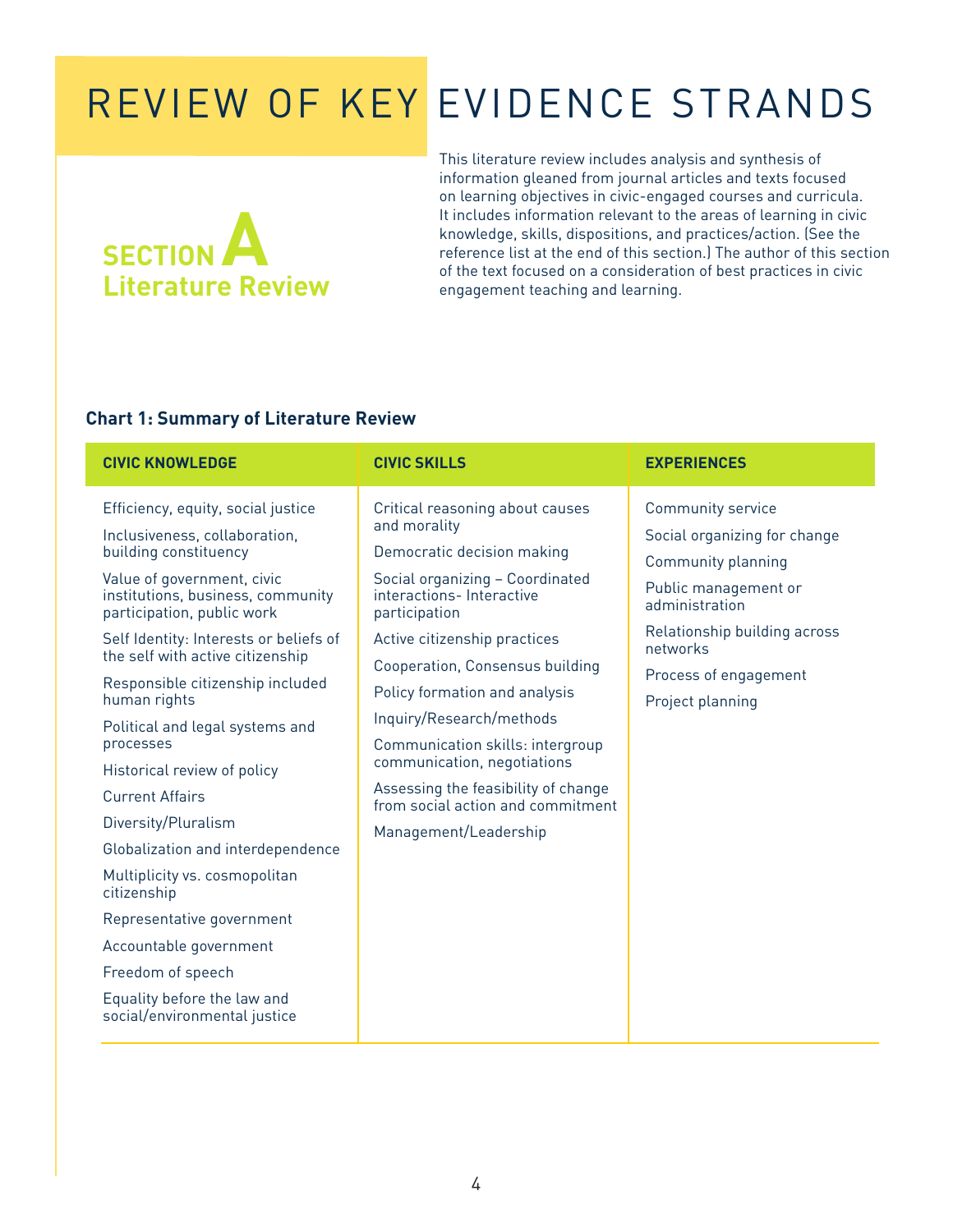**SECTION A Literature Review**

#### **Civic Knowledge**

In defining citizenship as a practice rather than a status, Dudley, Roison, and Taylor (1999) suggest that educational programs focused on civic engagement should foster knowledge of differences, including, for example, differences in culture, abilities, and religious background. Jansen, Chioncel, and Dekkers (2006) propose that coursework should help students become aware of individuals' multiple political identities based on social constructs (e.g. race, ethnicity, gender, religion) especially as these identities are often part of social exclusion. Students may also learn about the historic, socio/political/economic disparities that contribute to marginalization of certain groups. Courses also need to allow for the identification of the 'self' within culture and/or society (Haste, 2004). The range of content of good global citizenship, according to Oxfam, includes knowledge and understanding of inequality and injustice within and between societies (Ibrahim, 2005), so again the focus is on social justice and equality. Hincks (2006) suggest that democratic citizenship requires knowledge of inclusiveness, collaboration, and building constituency.

The work of government, other civic institutions and the policy process are areas that students need to be knowledgeable in because of their importance to effecting change. Understanding political and legal systems, democratic decision making, the institutional responsibility of bodies of government, as well as the work of government agencies provides students with information on key stakeholders in the process of change (Hincks, 2006). It is important for students to be educated on how policy is created and changed, the stakeholders in the policy process, and the ways social movements and collective action are planned and executed. This knowledge can broaden students' awareness from a focus on change at the individual level to recognition of corporate and collective responsibility (Kahne, Wesheimer, & Rogers, 2010).

#### **Civic Skills**

Also identified in this review of the literature are the needs for students to develop research skills and learn critical reasoning about causes of injustice and human morality. Students need to be able to imagine possibilities or alternatives for a different future (Oldenquest, 1980; Jansen, Chioncel, & Dekkers, 2006). Crucial to democratic decision-making and active problem-solving are skills used for inquiry, critical thinking, and the ability to communicate effectively across differences which requires listening and negotiation skills. Such skills include the capacity to explain views that are different from one's own; understanding bias; identifying interdependencies within broader structures and systems; building inclusiveness and collaborative participation on community issues; coalition building on fundamental social values; and identification of critical social issues (Morse, 1998; Jansen et al., 2006; Flanagan & Levin, 2010). In describing specific examples of student engagement, Redlawsk, Rice, and Associates (2009) identify a wide range of specific research skills that students ought to develop, such as designing and implementing surveys and questionnaires, community asset mapping, and impact analysis.

Other citizenship skills discussed in the literature include networking (Flanagan & Levin, 2010), negotiating, and effecting change (Dudley et al., 1999). Redlawsk, Rice, and Associates (2009) discuss learning how to build teams, including resident involvement (neighborhood associations), municipal, county and state government, community agencies, or private sector organizations, such as banks; and creating professional networks. They also mention skills such as project development, professionally presenting findings, and responding to challenging questions. Other civic skills mentioned in their project descriptions include advocacy, leadership, infrastructure planning, resource development, training & development, evaluation, and marketing.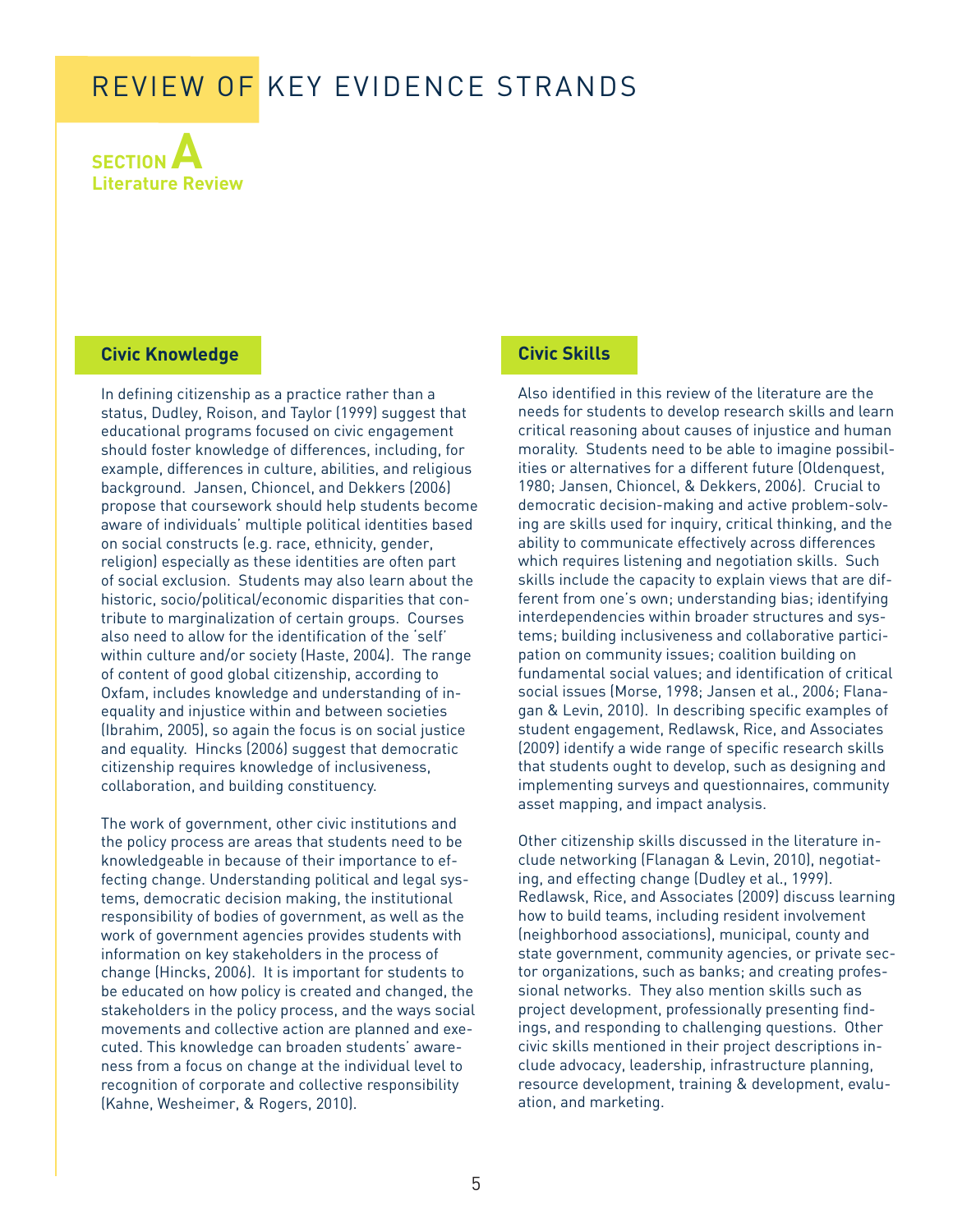#### **Disposition**

Citizenship is the act of group participation and bridging of differences that allows for new ideas, possibilities and solutions. It is a contextualized social practice and a form of group loyalty built on the principles of social morality (Oldenquist, 1980). The social cohesion required brings into play the tension between individual freedom and social order within the moral perspective. Engaged citizenry that respects ideals such as social justice, equal opportunity, and legal equality recognizes that social cohesion must not be based in the question, "how do we justify us?" but rather, "how do we live with others?" (Jansen et al., 2006). It requires we shift from the concept of 'deficient groups at risk' to the quality of the public sphere and need for active citizens re-inventing public places.

The tension between individual freedom and social order participating in civic engaged learning should allow students the opportunity to transcend the notion of 'individual' while at the same time giving an identity and meaning to their own being (Dudley et al., 1999). Self identity of this kind fosters a sense of ownership of issues of import, group membership and group beliefs. The development of efficacy and agency within an individual grows out of active participation and responsibility to both the self and others (Haste, 2004).

#### **Practice/Action**

The articles reviewed discussed types of engaged learning experiences, including community service such as working in soup kitchens or homeless shelters; social organizing for change with community groups; community planning that often accompanies social organizing experiences; public management or administration within non-profits or government agencies, especially as it relates to policy work; relationship building across networks; and project planning.

According to Redlawsk, Rice, and Associates (2009), engaged learning in government placements provides students with a greater awareness of application (what is learned and what is experienced) and understanding the role of government in addressing societal issues. It also provides opportunities to participate in network building between government, citizens, community organization and the university, and in gaining an understanding of governmental divides (federalism).

Several examples that they cite are:

- University of Vermont: Students work as policy researchers for state legislatures.
- East Central University: Students working with community residents on projects that include coequal relationship designed to bridge racial differences.
- State University of New York Buffalo: students and community members collected soil samples for lead testing in an area neglected by the state and were able to expand the original area designated as a Superfund clean-up site.
- Indiana University Purdue University Indianapolis – defining civic engagement as "active collaboration that builds on the resources, skills, expertise, and knowledge of the campus and community to improve the quality of life in communities in a manner that is consistent with the campus mission." Civic engagement has no geographical boundaries and includes the university working in all sectors of society (nonprofit, government, and business), as well as the local, regional, national, and international settings. The primary purpose of service-learning is for students to experience the work/needs of the government body they are working with and evaluate the program itself.
- CommUniverCity San Jose is based on 3 partnerships between San Jose State University, the City of San Jose and the Five Wounds/Brookwood Terrace (FWBT) area made up of a community of neighborhoods. This requires interdisciplinary work amongst faculty. Work is driven by government/community need and not faculty driven interests.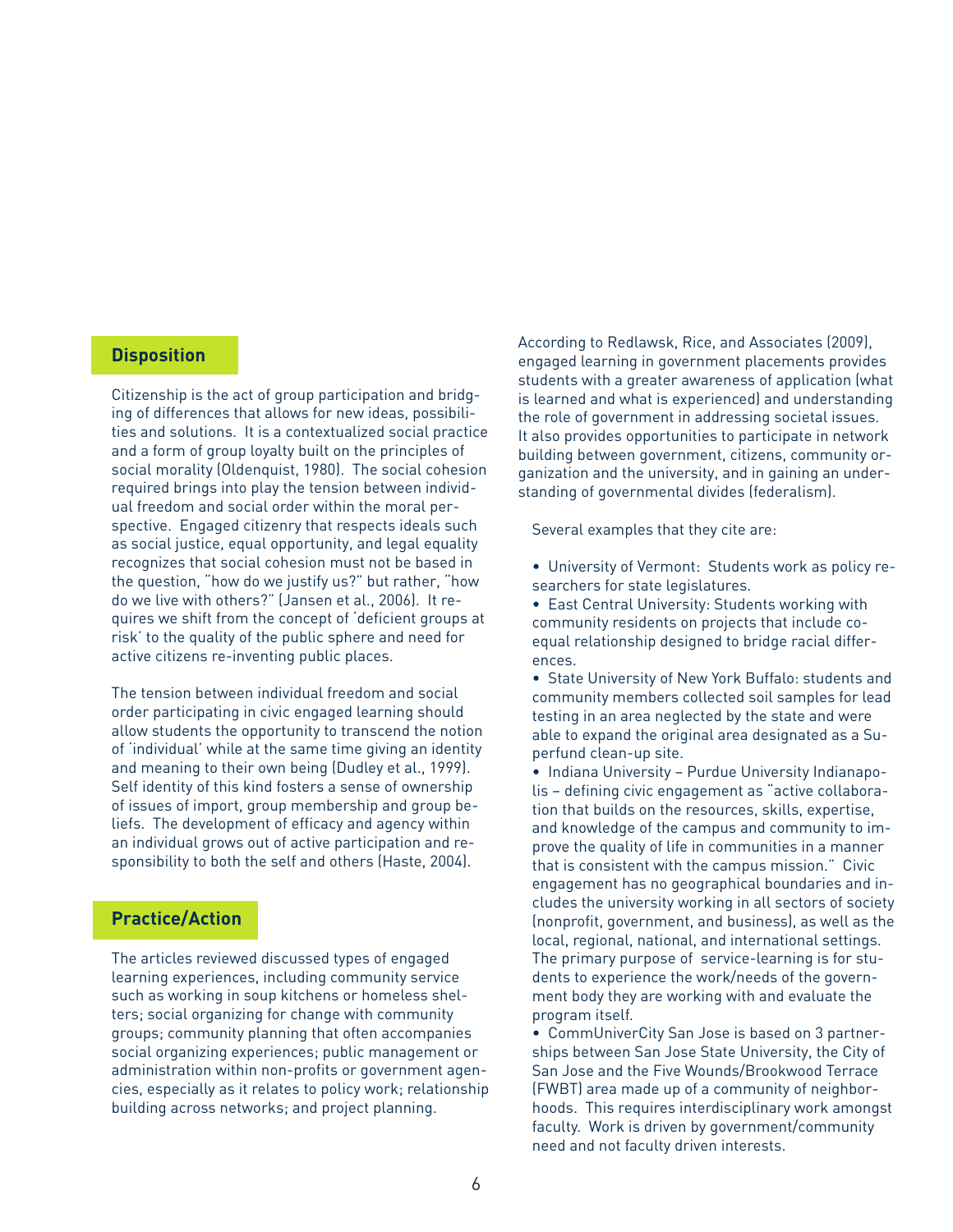

Keckes and Kerrigans (2009) review best practices for enhancing students' civic engagement through capstone experiences. Two examples of educational institutions of capstone courses providing students with engaged learning experiences are:

Wagner College in Staten Island, New York: All graduate degrees require a capstone course. Business students working in partnership with the Staten Island Economic Development Corporation did a community needs assessment by surveying community members, including political figures, property and business owners, school personnel, and residents. Short and long term goals were created, key issues were identified, and specific agencies responsible for implementation of changes were identified. Students held a press conference and presented finding at two professional meetings.

Brown University: the Swearer Center for Public Service provides the administrative leadership for sixty independent study capstone projects. Students apply for fellowships that provide funding for the exploration and implantation of new ideas in the civic sector. Example: Student Jessica Beckerman, class of 2006 used funding to organize and coordinate a team of Brown Students, alumni, and Malian students to work on the Mousso Ladamoule Project with a mission to pioneer lasting social change and economic development in resource poor communities in Mali, Africa, by using a women's peer education model.

Musil (2009) discusses the work of Andrea Leskes and Ross Miller on purposeful pathways, helping students achieve key learning outcomes (2006). A model entitled the Civic Learning Spiral was created for civic learning that is designed to establish the habit of lifelong engagement as an empowered, informed and socially responsible citizen. The spiral highlights the six interactive/integrative principles that co-exist simultaneously: self, communities and culture, knowledge,

skills, values, and public action. Examples provided of educational programs using this model are:

- 1. Rutgers University: Ethno-autobiographies that emphasize the self and community, and cultures - with students learning about the history of other people's ethnic groups, and an appreciation of other perspectives.
- 2. University of Delaware: Over the course of 4 years a series of developmental outcomes are taught to students' in dialogic deliberative skills using engaged methods.

Longo and Shaffer (2009) discuss the importance of positional or technical expertise leadership versus the capacity of ordinary people to define and solve problems collectively. Their mantra is "we are the ones we've been waiting for." Longo and Shaffer propose that educational programs should be based on the concept that all participants could be contributors and leaders. There is an acknowledgement of the potential for leadership in all group endeavors. Key principles in this model include:

• Thinking comprehensively about leadership which involves several related aspects - 1) breaking down the leader-follower dichotomy; 2) strong people do not need strong leaders (Ella Baker); 3) leadership education creates space for all stakeholders in higher education (students, faculty, staff, community partners) who will use their assets toward public problem solving and further development of leadership capacity.

• Relational leadership education which should include - 1) longer commitments from faculty and students to neighboring communities that allows for deeper relationships between all participants and better university/community partnerships; 2) projects should be more involved than just volunteerism.

• Leadership education should be public, meaning students must have opportunity to link theory and practice, and understand that knowledge alone is powerless if people do not act on it.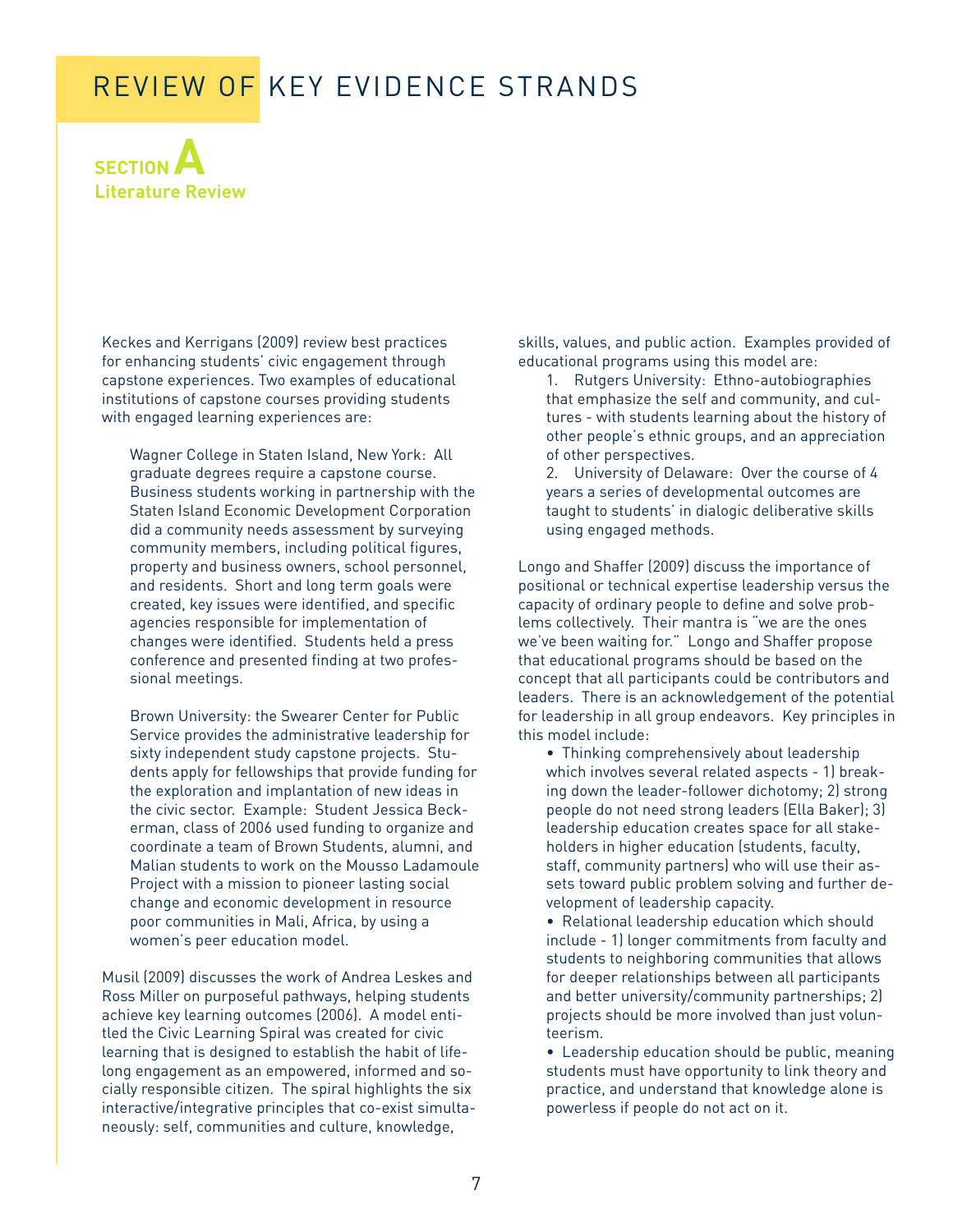#### *References*

Astin, A.W., Vogelgesang, L.J., Ikeda, E.K., & Yee, J.A. (2000). "Executive Summary: How Service Learning Affects Students." *Higher Education Research Institute*, University of California, Los Angeles.

Annette, J. (2005). Character and civic renewal and service learning for democratic citizenship in higher education. *British Journal of Educational Studies*, 53(3), 326 – 340.

Criddle, E., Vidovich, L., & O'Neill, M. (2004). Discovering democracy: An analysis of curriculum policy for citizenship education. *Westminster Studies in Education*, 27(1).

Dudley, J., Roison, J., & Taylor, A. (1999). Educating for an inclusive democracy: Critical citizenship Literacy. *Discourse: Studies in the Cultural Politics of Education*, 20(3).

Flanagen, C., & Levin, P. (2010). Civic engagement and the transition to adulthood. *The Future of Children*, 20(1), 159 – 179.

Haste, H. (2004). Constructing the citizen. *Political Psychology*, 25(3), 413 – 439.

Hincks, P. (2006). VELS civics and citizenship, update and resources. *Ethos*, 14(1).

Ibrahim, T. (2005). Global citizenship education: Mainstreaming the curriculum? *Cambridge Journal of Education*, 35(2), 177-194.

Jacoby, Barbara and Associates. (2009). *Civic Engagement in Higher Education, Concepts and Practices*. San Francisco, CA: Jossey-Bass A Wiley & Sons, Inc.

Jansen, T., Chioncel, N., & Dekkers, H. (2006). Social cohesion and integration: Learning active citizenship. *British Journal of Sociology of Education*, 27(2), 189 – 205

Kahne, J., Westheimer, J., & Rogers, B. (2010). Service learning and citizenship: Directions for research. *Michigan Journal of Community Service Learning*.

Kecskes, K., & Kerrigan, S. (2009). Capstone experiences. In Jacoby, Barbara and Associates. *Civic Engagement in Higher Education, Concepts and Practices*. San Francisco, CA: Jossey-Bass A Wiley & Sons, Inc.

Longo, N.V., & Shaffer, M.S. (2009). Leadership education and the revitalization of public life. In Jacoby, Barbara and Associates.

*Civic Engagement in Higher Education, Concepts and Practices*. San Francisco, CA: Jossey-Bass A Wiley & Sons, Inc. Morse, S.W. "Developing the Skills for Citizenship." *About Campus,* May-June 1998.

Musil, C.M. (2009). Educating students for personal and social responsibility. In Jacoby, Barbara and Associates.

*Civic Engagement in Higher Education, Concepts and Practices*. San Francisco, CA: Jossey-Bass A Wiley & Sons, Inc. Oldenquist, A. (1980). On the nature of citizenship. *Educational Leadership*.

Redlawsk, D., Rice, T., & Associates. (2009). *Civic Service, Service-Learning with State and Local Government Partners*. San Francisco, CA: Jossey-Bass A Wiley Imprint.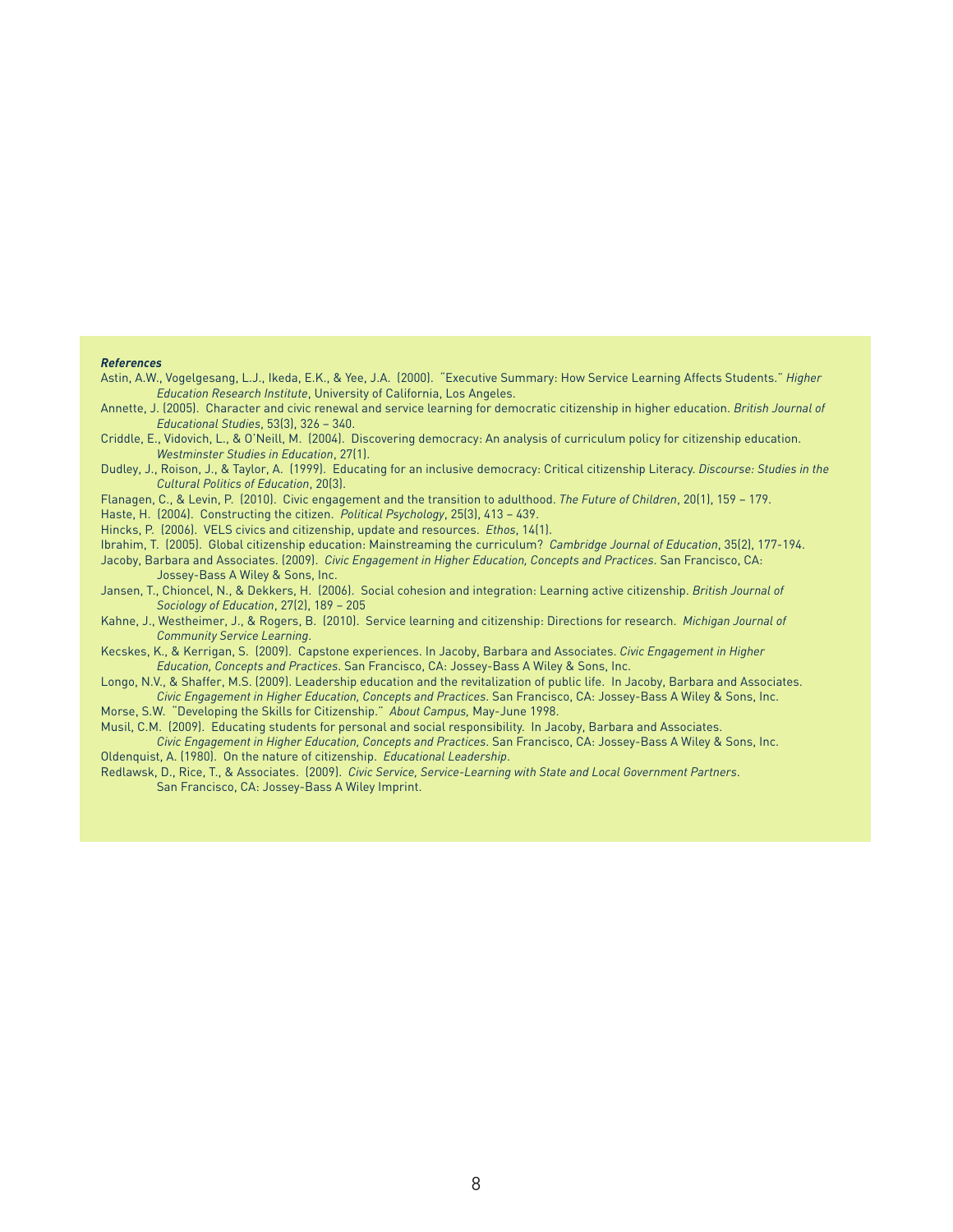# **SECTION National Reports**

Over the last twenty years, considerable national discussion has centered on what civic competencies students need to acquire as part of their college education. Most recently, the Association of American College and Universities (AAC&U), in concert with other organizations and individuals, and with the United States Department of Education, have articulated student civic engagement competencies in a report entitled A Crucible Moment: College Learning and Democracy's Future (The National Task Force, 2012). We examined this report, and earlier AAC&U reports and programs such as the Value Rubrics (Rhodes, 2010), College Learning for the New Global Century (The National Leadership Council, 2007), the Core Commitments program (Association of American Colleges and Universities, 2012), and the Shared Futures Initiative (Musil, 2007). We also reviewed documents obtained from The American Democracy Project (ADP) of the American Association of State Colleges and Universities (AASCU) (American Democracy Project, 2012), the American Association of Community Colleges (AACC) (Gottlieb & Robinson, 2002), the Higher Education Research Institute (HERI) (Astin et al., 2006), the Bonner Foundation (2011; Meisel, 1996), and the Lumina Foundation (Adelman et al., 2011). We studied select national surveys including the Wabash Studies (Center of Inquiry, 2011), questions about global learning in an AAC&U report (Musil, 2007), the Shared Futures Survey (Musil, 2007) and civic engagement questions added to the United States Decennial Census (National Conference on Citizenship, 2012). Finally, we examined a chart of civic competencies compiled as part of a broad-based literature review of civic engagement. (See Section 1).

Our purpose for this work was to determine the commonalities and differences among the national reports and programs with regard to four major categories of student civic learning: civic knowledge, skills, dispositions (e.g., values, inclinations), and practice/action. We offer our findings below. In addition, because the Census report (National Conference on Citizenship, 2012), the U.S. Department of Education Shared Futures survey (Musil, 2007), and the Wabash studies (Center of Inquiry, 2011) ask very specific questions about behaviors and attitudes, we detail them in a separate section. Next, we share two charts that compare/contrast the key themes across the majority of these national documents and the national surveys. In the end, we offer our insights about commonalities and differences from the reports and point out the usefulness of the national reports and measures for administrators and educators in varied college and university settings. We recognize that our work is just a first step, but hopefully can provide a useful base for on-going discussion and potentially additional research by other scholars and practitioners interested in ways that college students might learn about and practice civic engagement.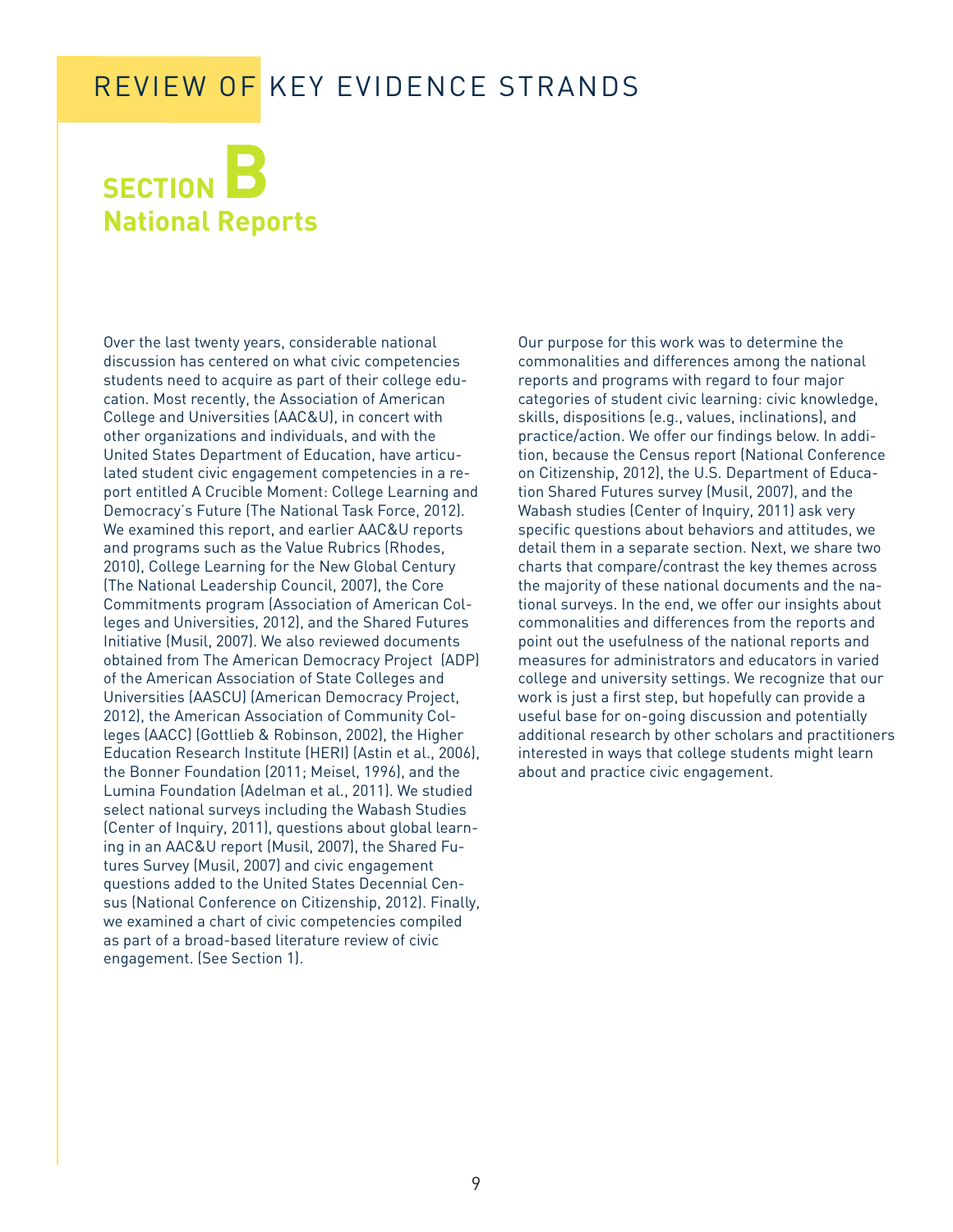### **Chart 2: National Reports of Core Competencies for Civic Engagement**

|                                            | <b>CIVIC KNOWLEDGE</b>                                                                                                                                                                                                                                                                                                                                                                                                                                                                        | <b>SKILLS</b>                                                                                                                                                                                                                                                                                                                                                                                        | <b>DISPOSITION</b>                                                                                                                                                                   | <b>PRACTICE/ACTION</b>                                                                                                                                                                                                                                     |
|--------------------------------------------|-----------------------------------------------------------------------------------------------------------------------------------------------------------------------------------------------------------------------------------------------------------------------------------------------------------------------------------------------------------------------------------------------------------------------------------------------------------------------------------------------|------------------------------------------------------------------------------------------------------------------------------------------------------------------------------------------------------------------------------------------------------------------------------------------------------------------------------------------------------------------------------------------------------|--------------------------------------------------------------------------------------------------------------------------------------------------------------------------------------|------------------------------------------------------------------------------------------------------------------------------------------------------------------------------------------------------------------------------------------------------------|
| <b>AACC</b>                                | Understanding issues,<br>history, and contemporary<br>relevance<br>Understanding fundamental<br>laws and the role of                                                                                                                                                                                                                                                                                                                                                                          | Information gathering, evaluating<br>and presenting skills using library,<br>internet<br>Establishing correlational or<br>cause-and-effect relationships                                                                                                                                                                                                                                             | Identifying group<br>interests and goals<br>as well as persona<br>interests and goals<br>Responsibility to                                                                           | Participating in<br>government<br>Writing letters to<br>newspapers and<br>members of                                                                                                                                                                       |
|                                            | decision-making<br>Identifying implications,<br>rights and responsibilities<br>Understanding needs and<br>resources in community<br>where live<br>Recognizing own biases<br>or prejudices                                                                                                                                                                                                                                                                                                     | Defending a position or argument<br>Influencing policies<br>Collaborating<br>Listening to others<br>Working with diverse others                                                                                                                                                                                                                                                                      | serve community                                                                                                                                                                      | government<br>Getting others<br>involved in civic action                                                                                                                                                                                                   |
| <b>ADP</b>                                 | History<br>Government<br><b>Current Events</b><br><b>Elements-Democracy</b>                                                                                                                                                                                                                                                                                                                                                                                                                   | Oral and written expression<br>of positions<br>Working and listening to others with<br>whom you may disagree<br>Organizing for a goal<br>Social networking for social purposes.                                                                                                                                                                                                                      |                                                                                                                                                                                      | Range of civic<br>experiences<br>Local, international,<br>service, internships,<br>service learning, etc.<br>Opportunities for<br>reflection                                                                                                               |
| <b>Bonner</b>                              | International understanding<br>Systematic insight into social<br>and environmental issues                                                                                                                                                                                                                                                                                                                                                                                                     | Community-building<br>Advocate for social justice<br>Active Citizenship/Public Policy and<br>Service<br>Leadership                                                                                                                                                                                                                                                                                   | <b>Diversity</b><br><b>Spiritual Exploration</b>                                                                                                                                     | Service<br>Service Leadership                                                                                                                                                                                                                              |
| <b>Crucible</b><br><b>Moment</b><br>(AACU) | Familiarity with key democratic<br>texts & universal democratic<br>principles<br>Historical & sociological<br>understanding of democratic<br>movements, U.S. & abroad<br>Understand sources of identity<br>& influence on civic values<br>and responsibilities to public<br>Diverse cultures, histories,<br>values & contestations that<br>shape U.S. & world societies<br>Multiple religious traditions<br>and alternatives views<br>Knowledge of political systems<br>& ways to make change | Critical inquiry, analysis and<br>reasoning<br>Quantitative reasoning<br>Gathering and evaluating multiple<br>forms of evidence<br>Seeking, engaging and being informed<br>by multiple perspectives<br>Written, oral, and multimedia<br>communication<br>Deliberation and bridge building<br>across differences; Collaborative<br>decision making<br>Ability to communicate in multiple<br>languages | Respect for freedom<br>and human dignity<br>Empathy<br>Open-mindedness<br><b>Tolerance</b><br>Justice<br>Equality<br><b>Ethical integrity</b><br>Responsibility to a<br>greater good | Integration of<br>knowledge, skills,<br>values to inform<br>actions w/others<br>Moral discernment &<br><b>behavior</b><br>Navigation of political<br>systems<br>Public problem solving<br>with diverse partners<br>Compromise, civility,<br>mutual respect |
| Lumina                                     | Sources of Evidence, both<br>academic & journalistic for<br>positions                                                                                                                                                                                                                                                                                                                                                                                                                         | Explain diverse positions on<br>contested issue<br>Develop and justify position on public<br>issue, relate<br>alternative choices<br>Collaborate to develop and<br>implement an approach to a<br>civic issue                                                                                                                                                                                         | Develop civic insight<br>Contribute to the<br><b>Common Good</b><br>Engage diverse<br>perspectives                                                                                   | <b>Experiential or field</b><br>based learning<br>Apply skills to public<br>problem solving.                                                                                                                                                               |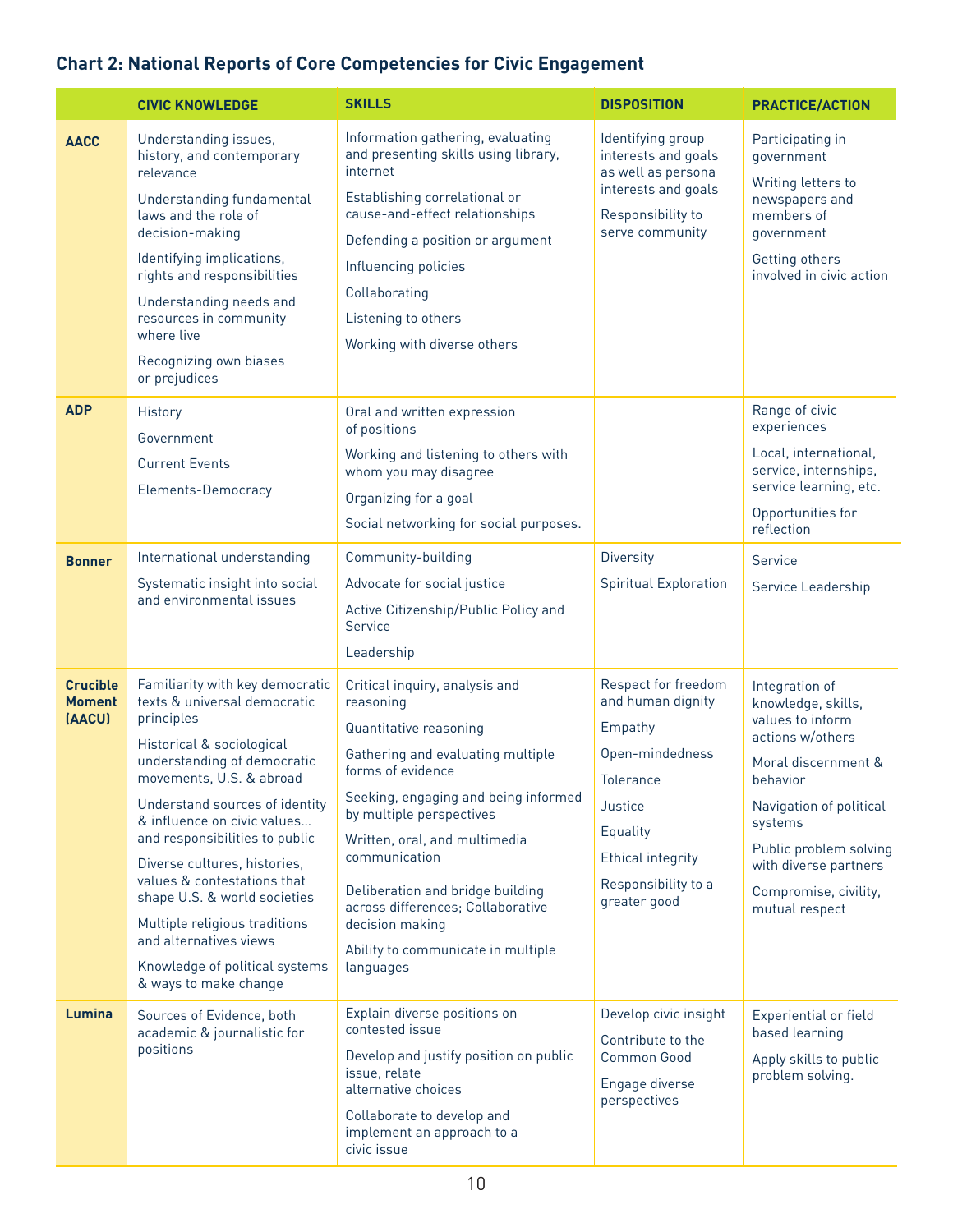**SECTION National Reports**

#### **Categories of Student Learning**

As we reviewed the documents and programs, four categories of student learning using somewhat different wording but similar conceptualizations, emerged. We used these four categories to guide our analysis: civic knowledge, skills, dispositions (values, inclinations), and practice/action.

Interestingly enough, Stokamer's (2011) Epistemological Model of Civic Competence explicates three identical categories: knowledge, skills, and dispositions. Her fourth category, identity, included both "efficacy" and "action." Her conceptualizations were part of a dissertation and were based upon a series of other publications about civic engagement. So, there appears to be great consistency in using these four categories of student learning when considering civic engagement competencies.

#### **■ Civic Knowledge**

Stokamer (2011) defines knowledge as "awareness and understanding of various subjects, how these topics relate to democratic society and the systems and processes of democratic decision-making and governance." Almost every report we examined pointed out that students should have knowledge of political systems, history, and international understanding to include globalization and interdependence (Adelman et al., 2011; American Democracy Project, 2012; Gottlieb & Robinson, 2002; Meisel, 1996; The National Task Force, 2012).

Knowledge of diverse cultures is a theme in both the literature review and the AAC&U reports (The National Task Force, 2012; Rhodes, T., 2010; Musil, 2007; The National Leadership Council, 2007) as is self-identity. Two reports stress knowledge of current events American Democracy Project, (2012) and the literature review. Three reports included knowledge about the sources of evidence: Lumina (Adelman et al., 2011), AACU (The National Task Force, 2012), and AAC&U (Gottlieb & Robinson, 2002). Social/environmental justice is cited in two reports: Bonner, (2011); and the literature review.

The Crucible Moment report (The National Task Force, 2012) explicates knowledge of government by referring to "key democratic texts, universal democratic principles, historical and sociological understanding of democratic movements in the US and abroad." This report also includes knowledge of religious traditions, as well as political systems and ways to make change, understanding sources of identity and their influence on civic values and responsibilities to the public.

The literature review contains more material on specific democratic freedoms such as freedom of speech, and equality before the law than the other documents we reviewed. The Census (National Conference on Citizenship, 2012) knowledge questions are focused on the balance of powers (in the US) and votes needed to override a presidential veto. Some of the Wabash scales (Center of Inquiry, 2011) ask students to apply political knowledge in very specific scenarios.

#### **■ Civic Skills**

Civic skills refer to the well-honed abilities to do a repeated task or set of tasks well, particularly in ways that influence communities. The reports we reviewed converge on the importance of developing student skills of critical analysis and inquiry/research, in being literate and understanding information, in using oral, written and mediated communication, in building bridges across differences, and in collaborating to achieve public outcomes. In addition, problem-solving and creative thinking skills are mentioned in the AAC&U reports (The National Task Force, 2012; Rhodes, 2010; Musil, 2007; The National Leadership Council, 2007). The AAC&U report (Gottlieb & Robinson, 2002) notes the importance of persuasion skills and related civic actions.

Lumina's document (Adelman et al., 2011) and the literature review cite policy formation and analysis as important for students. Bonner (2011) and the literature review use the term "leadership"; one of the Wabash scales (Center of Inquiry, 2011) measures "socially responsible leadership." The Bonner report (2011) uses the term "advocate for social justice"; only AAC&U (The National Task Force, 2012) calls for know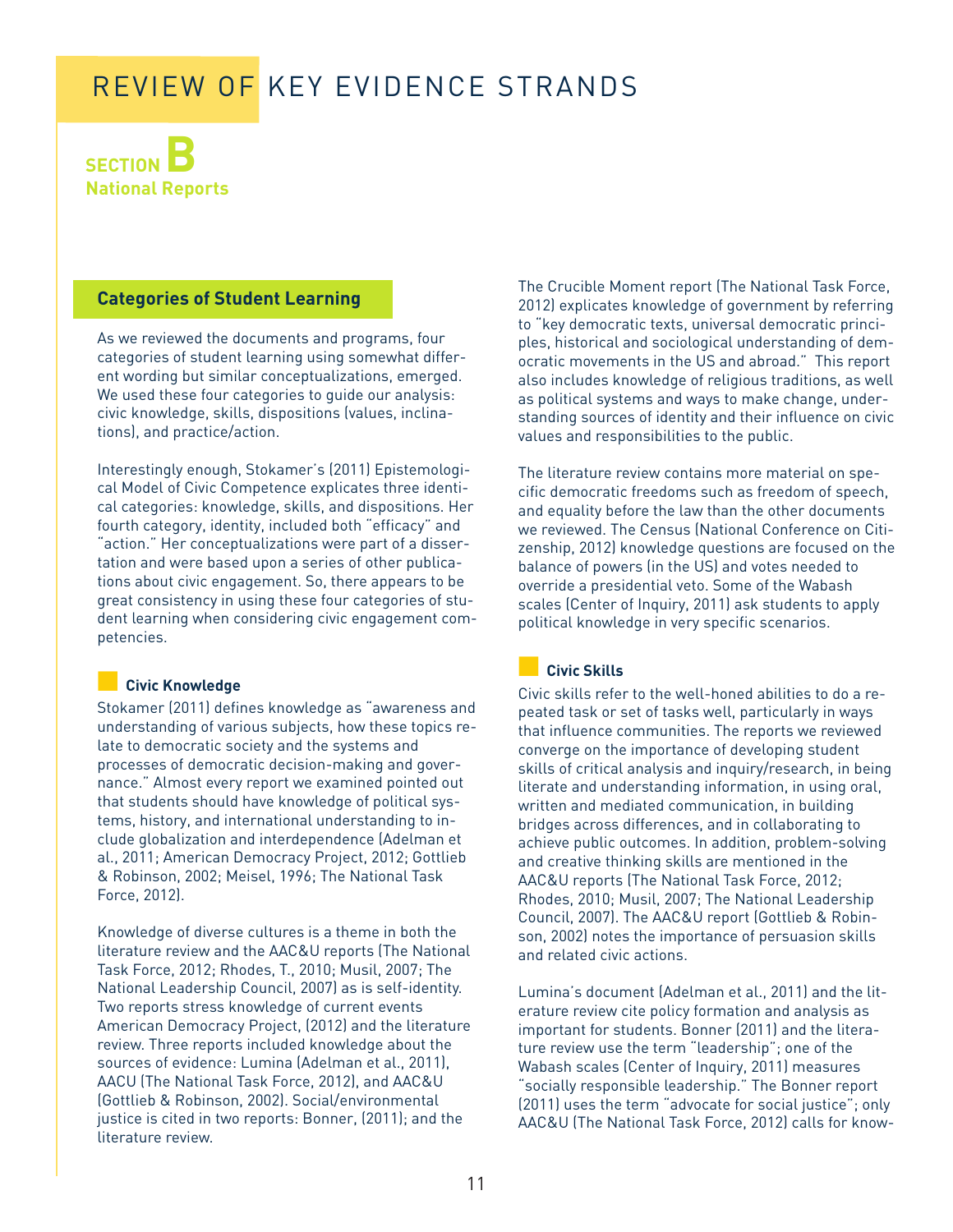ing multiple languages. The American Democracy Project (2012) calls for "social networking for social purposes." The literature review cites "assessing the feasibility of change from social action and commitment, negotiation, democratic decision making."

#### **■ Civic Dispositions, Inclinations, and Values**

Civic dispositions can be considered a combination of values, attitudes and preferences that guide thinking and can create the potential for action. Just about every report we examined wants students to come away with a desire to contribute to the common good and to engage diverse perspectives as valuable ways to inform one's own views. The Crucible Moment document (The Task Force, 2012) and the literature review add language about ethical integrity or morality and the importance of related reasoning. The Crucible Moment (The Task Force, 2012) also stresses respect for freedom and human dignity, empathy, open-mindedness, tolerance, justice, and equality. Bonner (2011) adds spiritual exploration to the list. The Census questions (National Conference on Citizenship, 2012) measure trust in people and in institutions.

#### **■ Practice/Action**

The commonality found in student practice/actions for civic engagement involves applying skills to public problem solving; this is a stated or implied kind of action in every single report. Bonner (2011), ADP (2012), the Census (National Conference on Citizenship, 2012) and the literature review use the terms "service", "service learning" or "volunteering". The AAC&U (The Task Force, 2012) adds "compromise, civility, mutual respect, navigation of political systems, integration of knowledge, skills and values to inform actions with others". The American Democracy Project (2012) adds "opportunities for reflection", which is an often-touted practice in service learning more generally (National Service Learning Clearinghouse, 2009). The literature review cites community planning and public management or administration as desirable student outcomes.

#### **Scales and Measurements for Civic Engagement**

While much of our analysis centered on the national reports listed above, we also determined that it would be useful to look at select surveys that gather national level data about the civic participation and civic learning across the country. Our purpose for looking at these measures- and any available related reports about the gathered data- was to see whether these information sources were consistent with or different than the content found in the national reports.

#### **■ Census Measures**

The United States government regularly collects data regarding the nation's people and the economy. One part of the Census (National Conference on Citizenship, 2012) is intended to help identify levels of civic responsibility and civic participation by different groups as a potential indicator of the civic health of the nation. The Census (National Conference on Citizenship, 2012) measures action by asking about volunteering, attendance at public meetings, working with neighbors to make improvements, donations, voting, service in civic groups, social networks and reading and use of media to learn news.

#### **■ Wabash Studies**

This longitudinal national study of liberal arts education is intended to discover what teaching practices, programs, and institutional structures support liberal arts education and to develop methods of assessing liberal arts education (Center of Inquiry, 2011). Seven outcomes (e.g. critical thinking, need for cognition, interest in and attitudes about diversity, leadership, moral reasoning, and well-being) guided the initial study, which was conducted on the campuses of fortynine different educational institutions.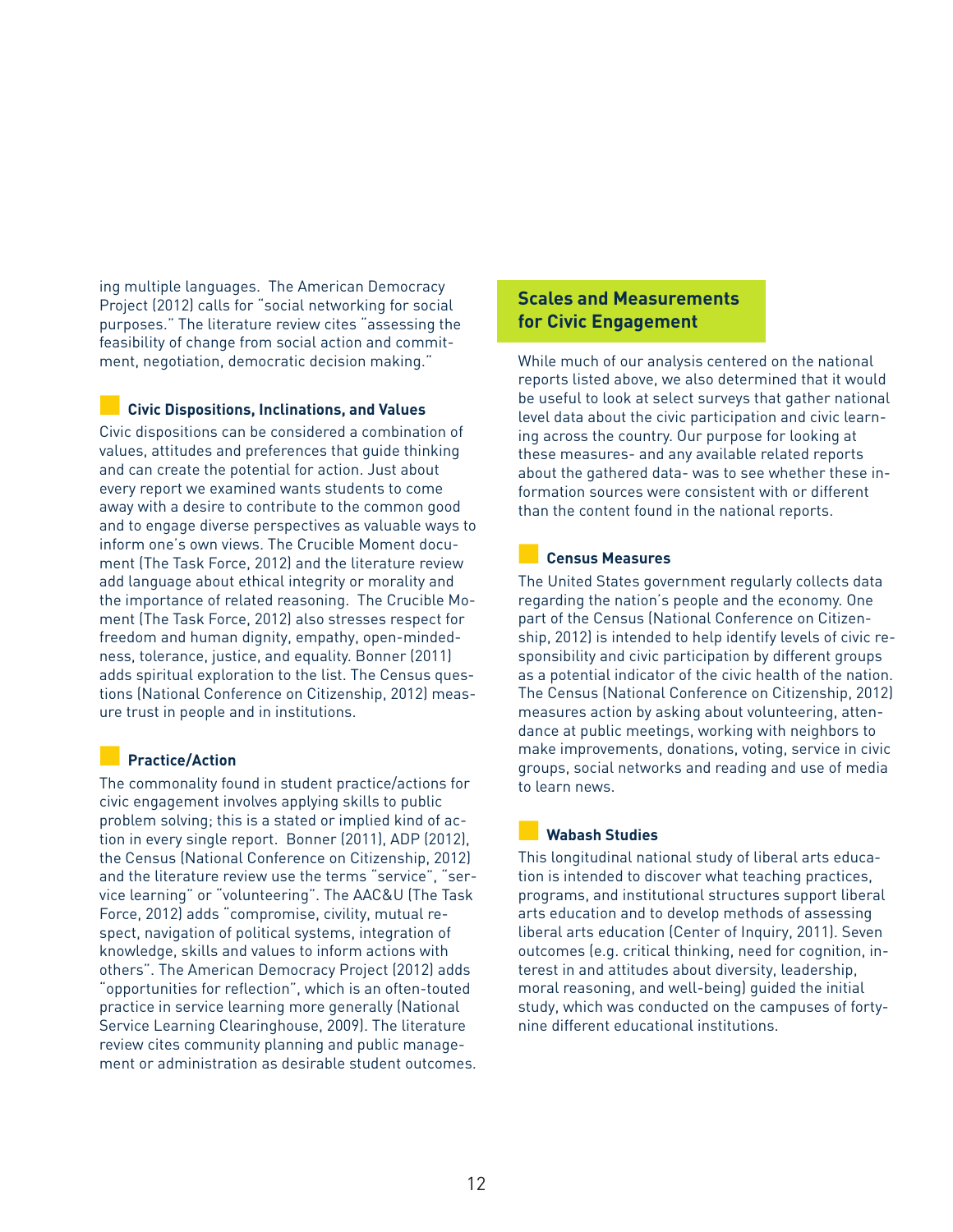

The on-going sets of Wabash studies rely on a series of in-depth scales that measure critical thinking, attributes of socially responsible leadership, contributions to arts, humanities, and sciences, involvement in politics and social issues, among other topics. More information about the scales is available at

http://www.liberalarts.wabash.edu/study-instruments.

#### **■ U.S. Department of Education Survey on Shared Futures**

A national, collaborative research project sponsored by the U.S. Department of Education surveyed college students about their thoughts and experiences on varied civic, social, cultural, and global issues to find ways that colleges can prepare students for citizenship in a world of global change (Musil, 2007). Questions asked students about how they thought about other people, whether they analyze their own reasoning, and about the influence of society on their own behavior. Other questions asked students to assess their skills in communication, culture, cooperative word practices, problem-solving, perspective-taking, and discussing and negotiating controversial issues. Another set of questions asked about the importance of various roles for responsible citizenship and on their own involvement in different types of civic action.

#### **Analysis of Commonalities and Differences**

We found much more consensus than difference across the national reports. Language used in the documents is broad in scope and stated in ways that are carefully apolitical. Words like "advocacy" and "social justice" are mostly eschewed in the national reports. Economic or other inequalities are rarely mentioned in most of the reports. On the other hand there is a heavy, and unapologetic emphasis on diversity, and the need to find common ground. The ability to bring people together to make change at any level (e.g. local to global) is a given, as is educating students to have the desire to do so.

Sometimes all these factors are combined. For instance, ACCU's Shared Futures Initiative zeros in on ways to address global learning and assumes "that we live in an interdependent but unequal world and that higher education can prepare students to not only thrive in such a world, but to creatively and responsibly remedy its inequalities and problems." (See http://www.aac&u.org/SharedFutures/index.cfm). Understanding of societal issues and the ability to sort out evidence for positions is consistently stressed in the reports, as is the ability to communicate positions both orally and in written forms. In addition, several of the reports, as well as the scales, mention the importance of critical thinking and taking leadership roles. Notably, these skills are commonly associated with a liberal education, whether or not they are acquired through, or applied to, civic engagement.

We found no mention of voting, except in the Census questionnaire (National Conference on Citizenship, 2012), although the literature review has a category for "active citizenship practices". Only the literature review mentions public management or administration, and no one mentions running for public office. Only Bonner (2011) specifically mentions developing "systemic insight," but AAC&U's Crucible Moment (The Task Force, 2012) does identify the importance of knowing about political systems and ways to influence change.

Notably, we found that the national scales and measures were largely consistent with information found in the national reports. Thus, the civic-related questions in the Census (National Conference on Citizenship, 2012), in the Wabash studies (Center of Inquiry, 2011) and in the Shared Futures Survey (Musil, 2007) can help scholars and practitioners further understand different factors that contribute or detract from various aspects of the civic engagement of college students. Consequently, these national measures take us one step toward further identifying which educational practices and programs are connected to civic learning and participation. Such information could be highly valuable both to educators and community practitioners interested in promoting civic learning and community-related action.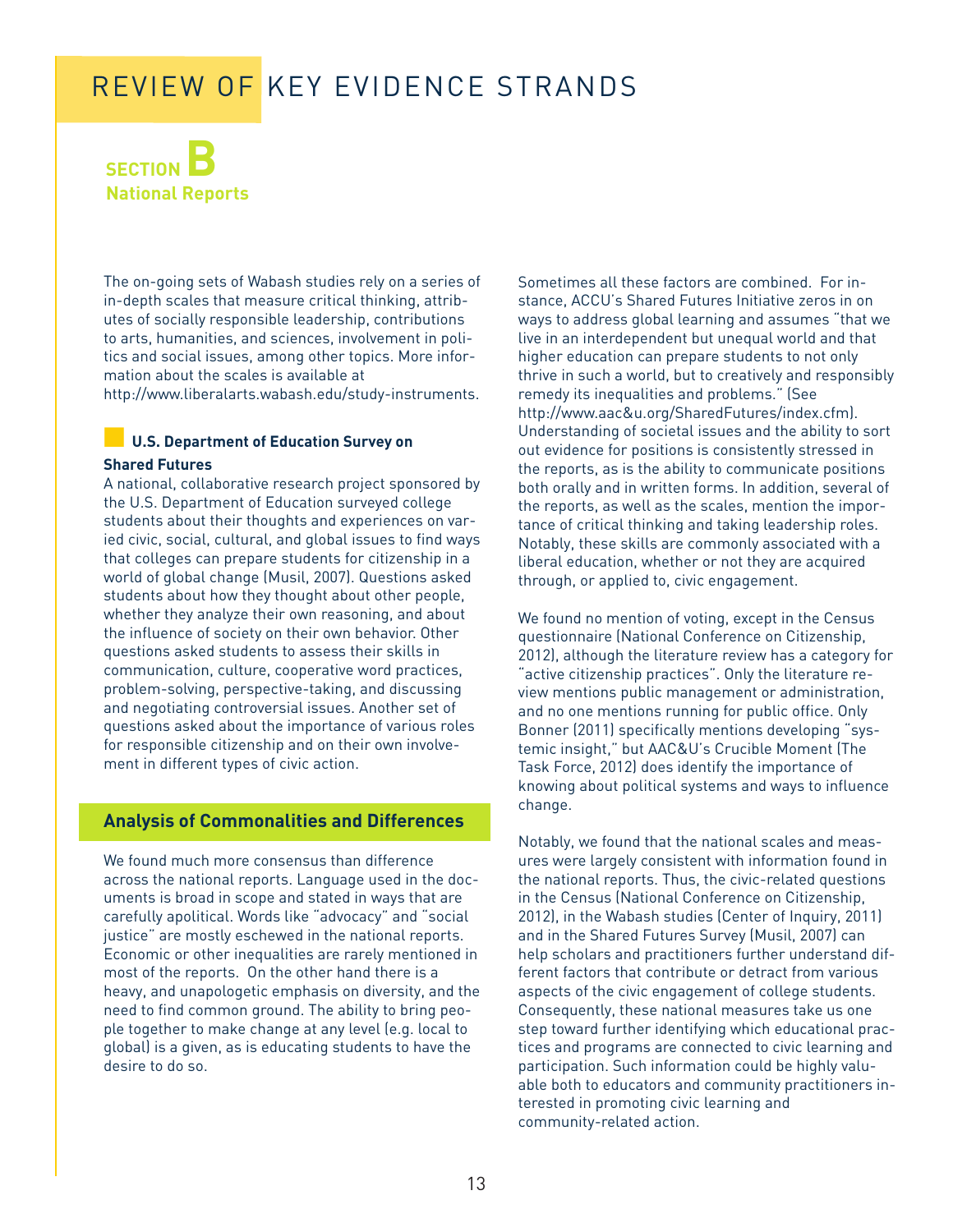#### **Chart 3: National Measures of Core Competencies for Civic Engagement**

|                | <b>CIVIC KNOWLEDGE</b>                | <b>SKILLS</b>                         | <b>DISPOSITION</b>                                                     | <b>PRACTICE/ACTION</b>                                         |
|----------------|---------------------------------------|---------------------------------------|------------------------------------------------------------------------|----------------------------------------------------------------|
| <b>Census</b>  | <b>Balance of Power</b>               | Leadership of                         | Trust in people                                                        | Volunteering                                                   |
|                | Votes needed for                      | organizations                         | Trust in institutions                                                  | <b>Public Meetings</b>                                         |
|                | an override of<br>Presidential veto   |                                       |                                                                        | Work with neighbors to make improvements                       |
|                |                                       |                                       |                                                                        | Donations                                                      |
|                |                                       |                                       |                                                                        | Voting                                                         |
|                |                                       |                                       |                                                                        | Service in civic groups                                        |
|                |                                       |                                       |                                                                        | Social networks                                                |
|                |                                       |                                       |                                                                        | Reading and media re: news                                     |
| <b>Shared</b>  | Implies need to                       | Implies leadership,                   | Importance of                                                          | Volunteering                                                   |
| <b>Futures</b> | understand diversity<br>as a part of  | communication,<br>considering diverse | various issues within<br>government, business,                         | Signed petition                                                |
|                | citizenship                           | perspectives                          | education & society                                                    | Joined boycot                                                  |
|                |                                       |                                       | <b>Beliefs about</b>                                                   | Wrote to government or news                                    |
|                |                                       |                                       | different perspectives,<br>different kinds of<br>possible actions, and | Contributed money or organized group to<br>fundraise for cause |
|                | Need for cognition                    | Critical thinking                     | sense of self efficacy                                                 | Write articles or educate others                               |
| <b>Wabash</b>  | Attributes of<br>socially responsible | Leadership                            | Interest in and attitudes<br>about diversity                           | Contributions to arts, humanities, & sciences                  |
|                | leadership                            | Moral reasoning                       |                                                                        | Involvement in politics & social issues                        |

#### **Summary**

In sum, the national reports offer considerable guidance for educators and administrators at both large and small institutions about important foci for engaging students in civic learning and encouraging them to demonstrate greater civic responsibility. The scales and measures available from the United States Census (National Conference on Citizenship, 2012), the Wabash studies (Center of Inquiry, 2011), and through AAC&U's Shared Futures project (Musil, 2007) offer tools to use to see whether students are actually accomplishing civic learning and applying that learning through their practices in local and global communities.

#### **References**

Adelman, C., Ewell, P., Gaston, P., & Schneider, C. G. (2011). *The Degree Qualifications Profile.* Indianapolis: Lumina Foundation.

American Democracy Project. (2012). *Creating Civic Outcomes: Designing Signature Pedagogies Selected Examples*. Washington, DC: American Association of State Colleges and Universities. Association of American Colleges and Universities. (2012). Core Commitments: Educating Students for Personal and Social Responsibility. Retrieved from:

http://www.aacu.org/core\_commitments/index.cfm

Astin, A., Vogelgesang, L., Misa, K., Anderson, J., Denson, N., Jayakumar, U., Saenz, V., & Yamamura, E. (2006). Understanding the Effects of Service Learning: A Study of Students and Faculty. Retrieved from: http://www.heri.ucla.edu/PDFs/pubs/reports/UnderstandingTheEffectsOf ServiceLearning\_FinalReport.pdf

Bonner Network. (2011). *Four Year Student Development Model*. Retrievedfrom:http://bonnernetwork. pbworks.com/w/page/13113175/Student%20Development%20and%20Leadership

- Center of Inquiry. (2011). *Wabash National Study of Liberal Arts Education: Outcomes and Experience Measures*. Retrieved from: http://www.liberalarts.wabash.edu/
- Gottlieb, K. & Robinson, G. (Eds.) (2002). *Integrating Civic Responsibility into the Curriculum.* Washington, DC: The American Association of Community Colleges.
- Meisel, W. (1996). *The Bonner Scholars Program: A Four Year Community Service Scholarship Program Model*. Princeton, NJ: The Corella and Bertram F. Bonner Foundation.
- Musil, C. (2007). *Assessing Global Learning: Matching Good Intentions with Good Practice*. Rubrics. Washington, DC: Association of American Colleges and Universities.

National Conference on Citizenship (2012). United States Census: The Civic Health Indicators. Retrieved from: http://www.ncoc.net/New-CHI-indicators

National Service-Learning Clearinghouse. (2009). *Americorps and Service-Learning 101.* Retrieved from:http://www.servicelearning.org/instant\_info/fact\_sheets/tribal\_facts/ americorps\_and\_service-learning\_101

Rhodes, T. , (Ed.). (2010). *Assessing Outcomes and Improving Achievement: Tips and Tools for Using Rubrics*. Washington, DC: Association of American Colleges and Universities.

Stokamer, S. (2011). Pedagogical Catalysts of Civic Competence. Paper presented at the International Association of Research on Service Learning and Community Engagement, Chicago, IL.

The National Leadership Council for Liberal Education and America's Promise. (2007). *College Learning for the New Global Century*. Washington, DC: Association of American Colleges and Universities. The National Task Force on Civic Learning and Democratic Engagement. (2012) *A Crucible Moment:*

*College Learning and Democracy's Future*. Washington, DC: Association of American Colleges and Universities.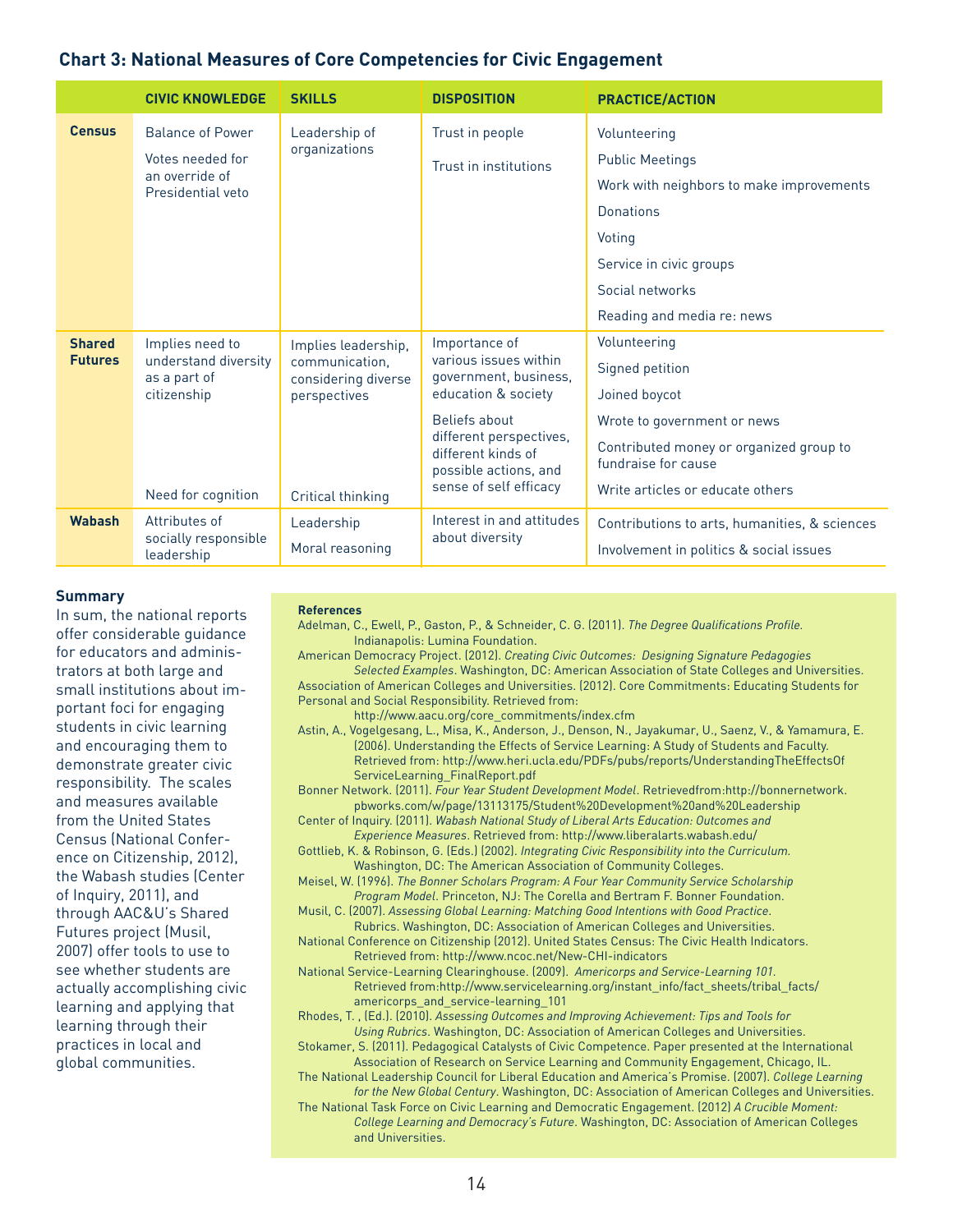# **SECTION C Academic Programs**

#### **■ Review of Program Civic Learning Outcomes**

As part of the larger project to determine the student core competencies for civic engagement, competencies or student learning outcomes from twenty-nine colleges and universities that offer minors or majors or student affairs programs in community engagement, were gathered and analyzed. Of course, each program develops and defines the thematic areas in different ways, and, not surprisingly, many student learning outcomes reflect more than one theme, which will be evident in the following analysis.

In comparison to the national conversations about student civic engagement, many program student learning outcomes clearly reflect themes identified in the literature and the review of the national competencies, but the analysis also reveals themes that diverge from the literature and national reports. The analysis also demonstrates a difference in how concepts are operationalized; for example, some elements that were discussed as knowledge areas in the literature and national reports are developed in the student learning outcomes as skills. The program student learning outcomes vary in the ways they define themes; those variances and commonalities and differences between the themes and the national conversations are identified and discussed in the analysis.

#### **■ Methodology**

Outreach began with a list of programs compiled by the Center for Engaged Democracy at Merrimack College. The list included 68 major, minor, certificate and other undergraduate programs focused on civic and community engagement, broadly defined. As the process moved forward additional programs were added to the list as they were discovered or suggested. A small number of programs had learning outcomes

or core competencies clearly posted on their websites. In the majority of cases core competencies were not readily available on-line. Those programs received one or two rounds of emails explaining the project, inviting them to contribute their core competencies if available. Of the programs we reached out to:

- Learning outcomes were collected from 23 programs
	- 4 of which were majors
	- 10 of which were minors
	- 5 of which were certificates
	- 4 of which were neither majors, minors or certificates
- Did not collect learning outcomes from 45 programs
	- 10 responded that they do not have learning outcomes
	- 31 never responded with any core learning outcomes
	- 2 were suspended or no longer existed
	- 2 were currently developing learning outcomes and offered to provide them when available

Appendix A lists the programs from which we have gathered learning outcomes. In addition to the 23 programs which sent us learning outcomes, six programs had items on-line that seemed similar to core competencies, but weren't labeled as such. None of those programs responded to inquiries for more information. The list in Appendix A only includes programs that either provided core competencies directly, or had their core competencies clearly labeled as such on-line. In the analysis, the learning outcomes were categorized by theme, and a number of themes emerge under the larger categories of civic knowledge, skills, inclinations/values, and practice (see chart below).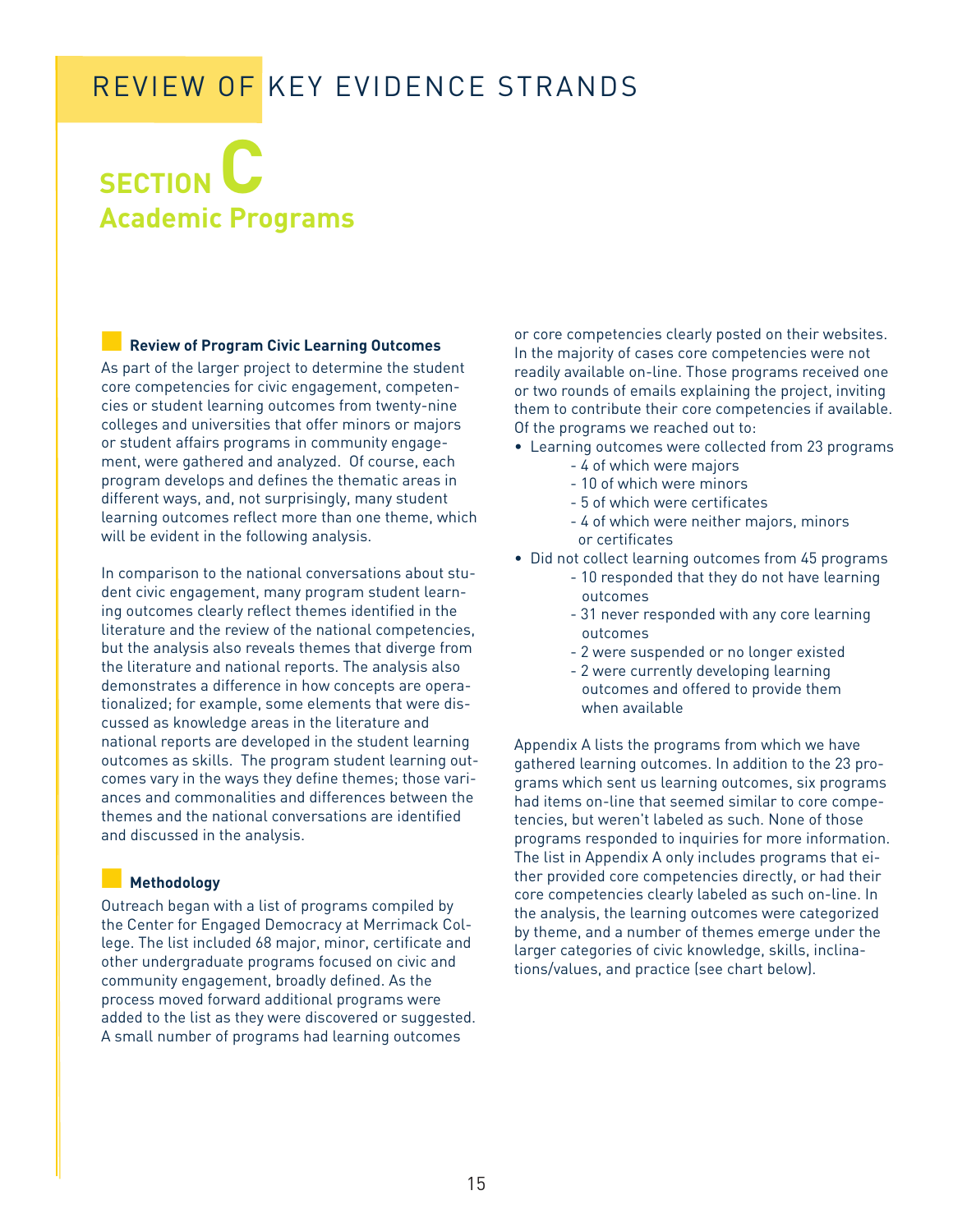#### **Chart 4: Summary of Civic Learning Outcomes from 29 Academic Programs**

| <b>CIVIC KNOWLEDGE</b>                                                                                                                                                             | <b>CIVIC SKILLS</b>                                                                                                                                                                                               | <b>CIVIC VALUES</b>                                                                                                             | <b>CIVIC PRACTICE</b>       |
|------------------------------------------------------------------------------------------------------------------------------------------------------------------------------------|-------------------------------------------------------------------------------------------------------------------------------------------------------------------------------------------------------------------|---------------------------------------------------------------------------------------------------------------------------------|-----------------------------|
| Issue awareness in context<br>Systemic processes of<br>oppression<br>Community/organizational<br>processes<br>Democratic processes<br>Community-based<br>learning/Service-learning | Intercultural competence<br><b>Communication Leadership</b><br>Community building<br>Conflict<br>management/Civility<br>Research/Modes of Inquiry<br>Analysis<br><b>Critical Thinking</b><br>Theory into Practice | Social responsibility/<br>Citizenship<br>Action in community<br>Self-reflection<br><b>Ethics</b><br><b>Personal Development</b> | Community-based<br>learning |

#### **Civic Knowledge**

The learning outcomes for every program reflected knowledge as a core component of the program. The knowledge area was developed differently than national reports and rubrics; specifically, an understanding of the systemic nature of oppression is a significant theme that is not directly mentioned in the literature or in the national reports or rubrics. The national reports do discuss social and environmental justice, but the program student learning outcomes are far more specific in their development of a particularly consciousness regarding social justice. Further, student learning outcome themes of issue awareness in context and knowledge of organizational processes are far more specifically developed than the national conversation reflects. An understanding of democratic processes is consistent with the literature and national reports and rubrics.

#### **■ Issue awareness in context**

Programs commonly focus on increasing student knowledge of issues in local, national, and global contexts. Some of the outcomes are more broadly developed and range from intending to "embed students' experiences of engagement in a broader social context" (Allegheny College Minor in Values, Ethics, and Social Action), "achieve an understanding of community needs" (University of Wisconsin Parkside Certificate in Community Based Learning), and "demonstrate an understanding of the social, political, and economic contexts of communities of place and interest" (Wartburg Major in Community Sociology). Other programs stressed more specific, local understanding, such as the California State University Monterey Bay Community Participation Learning outcome "Demonstrate knowledge of the demographics, socio-cultural dynamics and assets of a specific local community" or

the Metropolitan State University - Twin Cities Minor in Civic Engagement outcome "Know and understand at least one specific issue area or context in which civic engagement takes place and/or increase development of at least one set of civic engagement skills." While the literature and national rubrics stress the need for students to understand current events, issue awareness in context, as one of the most common identified themes, offers much more specificity in focus.

#### **■ Systemic processes of oppression**

Another very common theme for many programs that is not reflected in the literature or national standards is a desire for students to understand the systematic processes of oppression, both historically/culturally and the student's participation in those processes. For some programs, the competencies simply state an understanding of "inequity" or "oppression", such as "Examine and analyze a community issues in the context of systemic inequities" (California State University Community Participation Learning Outcomes), and "aware[ness] of the impact of systemic inequities on her/his own life and opportunities" (California State University Monterey Bay Minor in Service Learning Leadership), and "critical thinking skills that allow students to explore the causes and effects of human suffering" and "[u]nderstand root causes of social problems" (Cabrini College Minor in Social Justice).

Other competencies are more detailed and perhaps could be read as more political in nature, for example asking students to "Explain and analyze how historical legacies, individuals, structures, and institutions work interactively to distribute material and symbolic advantages and disadvantages based on race, ethnicity, gender, sexual orientation, and physical ability" (Guilford College Major in Public Service). In addition to understanding the theoretical, cultural, and historical roots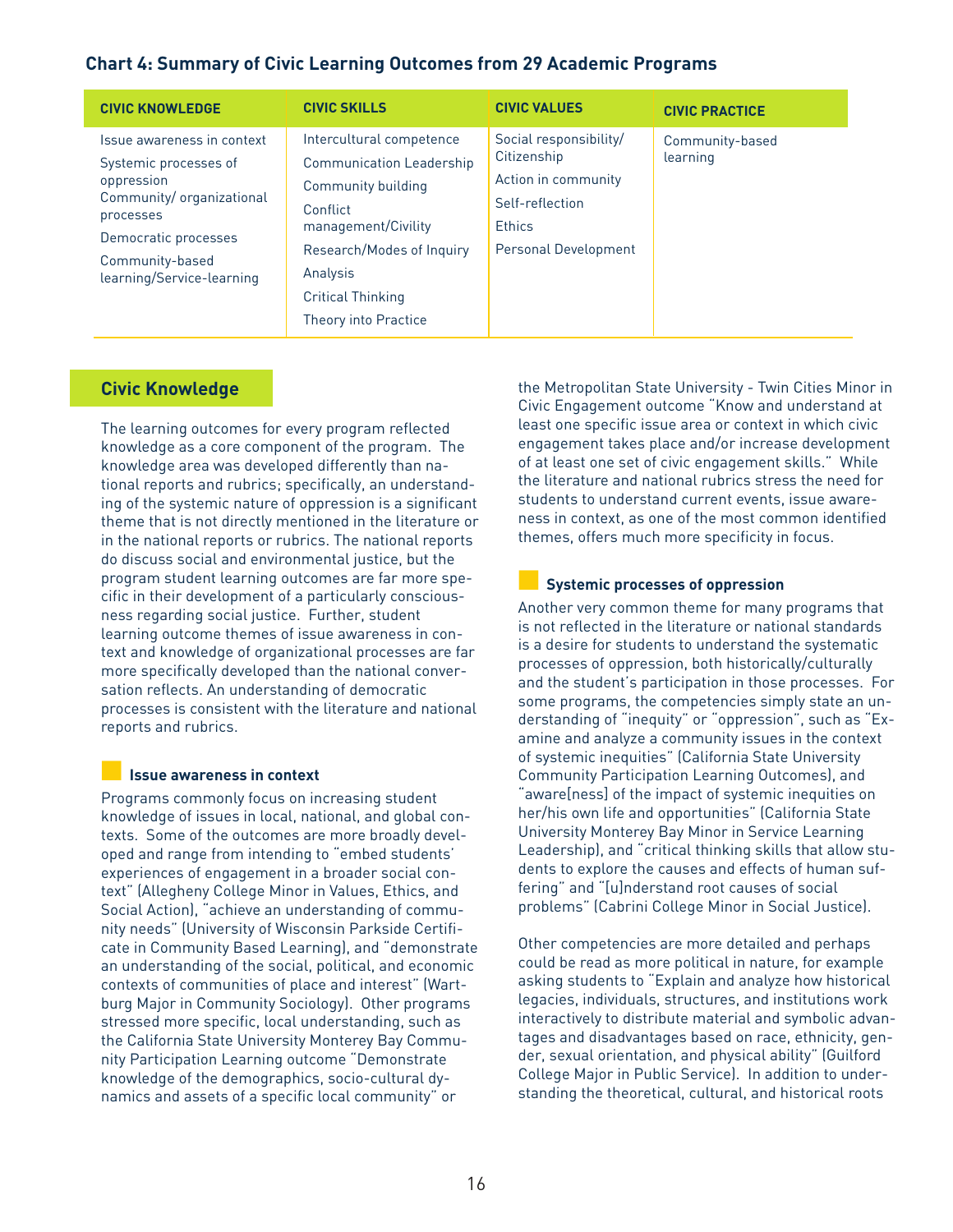### **SECTION Academic Programs**

of oppression, programs also ask students to grapple with their own identities and actually witness the inequality in their community work. Specifically, the California State University Monterey Bay's Community Participation Learning Outcomes desire that students "Comprehend own social and cultural group identities and the relative privilege or marginalization of each" and University of Kansas Certificate in Civic Engagement and Community Service require that students "expose" themselves to "societal inadequacies and injustices."

#### **■ Community/organizational processes**

A significant number of programs highlighted a need for students to understand how community and organizational processes work. The Allegheny College Minor in Values, Ethics, and Social Action intends "To equip students for complex thinking about social issues by providing them with theoretical and empirical tools for understanding communities and the dynamics of change within them." Similarly, Alverno College's Major in Community Leadership encourages students to "Apply theories from various social science and professional disciplines to analyze organizational effectiveness and community issues." Other programs focus on specifics, such as "power dynamics" (California State University Monterey Bay Minor in Service Learning Leadership), "processes of decision-making and implementation in governmental and non-govern-

mental organizations" (Indiana University Bloomington Certificate in Political and Civic Engagement), or the "interdependence within communities, societies, and the world" (Illinois State University Minor in Public Service). These student-learning outcomes focus on theory and are process oriented, implying that students will use that theory and process knowledge to enact community change.

#### **■ Democratic processes**

Consistent with the review of literature and national rubrics and related to the knowledge of the theory and processes of community and organizations, many programs identify the knowledge of specific democratic processes as a core competency. Some program student learning outcomes list both the general organizational processes and the specific democratic processes as discrete competencies. For example, Illinois State University Minor in Public Service intends that a student "grows an understanding of the democratic process, " and Indiana University Bloomington Certificate in Political and Civic Engagement intends that students "[u]nderstand the American political process and the operation of American civil society" and be able to "[a]nalyze and use the products of American political and civic life such as legislation, government reports, judicial decisions, non-profit organization website, newspaper stories, and advocacy group manifestoes." In this theme, learning outcomes

#### **GUILFORD COLLEGE: COMMUNITY AND JUSTICE STUDIES Interview with: Sherry Giles, Associate Professor of Justice & Policy Studies; Coordinator of the Community and Justice Studies major**

*"The Community and Justice Studies major focuses on policies and strategies of public service organizations. Taking an applied interdisciplinary approach, the department works with other departments and many community groups, to emphasize understanding public service organizations, problem-solving, values in public policies, civic activism and strategies for changing organizations. Graduates of the Community and Justice Studies major have pursed graduate study and careers in urban affairs, public administration, law and related vocations. Graduates also have undertaken careers in community organizing and in nonprofit community service organizations focusing on mediation and conflict resolution, spouse and child abuse and similar issues. Many students look forward to civic activism, influencing policy in their communities, and supporting their communities through service." http://www.guilford.edu/academics/academic-programs/academic-departments/justice-policy-studies/majors/*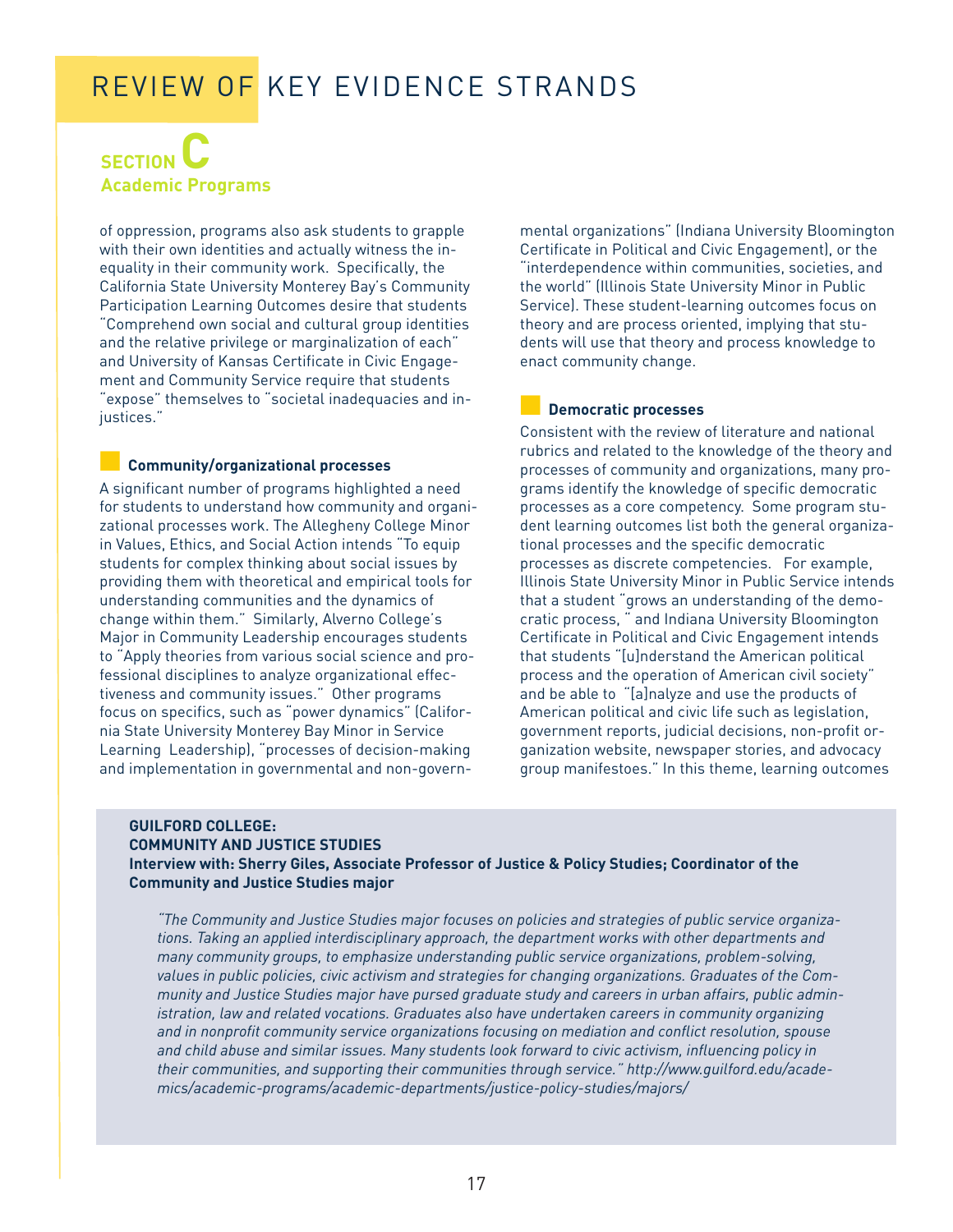At Guilford College students can major in Community and Justice Studies or minor in Community Studies within the Department of Justice and Policy Studies. The program was founded in 1998 with a goal of integrating experiential and interdisciplinary education by bringing the community into the classroom and getting students our into the community. In 2008, building on their foundation of community partnerships they began to focus on strengthening the conceptual and theoretical foundations of the major. Guilford has been an active part of the larger conversation to institutionalize academic study of community engagement. The faculty recently formally adopted nine student learning outcomes: Social Theory and Social Analysis, Community Building, Community Organizing, Community-Based Research, Community-Based Program Development, Public Policy Creation and Implementation (formerly called Political Knowledge), Conflict Resolution, Diversity and Struc-

tural Inequality, and Leadership and Group Facilitation. Previously the learning outcomes were more malleable because they had not been collectively agreed upon. Each year they will formally assess three of the outcomes using student course work as well as exit interviews from graduating seniors. For each learning outcome that is being assessed the faculty create a rubric and assess the students as highly-proficient, proficient, or not proficient. If they discover a pattern of weakness in the students they will use this information to amend the teaching in specific courses that focus on the pertinent learning outcome. Faculty members also conduct an overall assessment of the major each year, drawing on exit interviews from graduating seniors. During the 2011-2012 academic year, the program undertook an in-depth review of the major, consisting of a self-study and reports from external reviewers.

implied that the knowledge would be used in effective action in communities; for example, a goal of Tufts University Jonathon M. Tisch College of Citizenship and Public Service is that a student "[r]ecognizes or recalls information, concepts, and theories that are essential to build democratic societies." Finally, some of the competencies in this theme develop a macro approach, such as "[k]now critical social, cultural, political and historical dynamics that underlie the practice of civic engagement from a US and/or global perspective" (Metropolitan State University - Twin Cities Minor in Civic Engagement) and "[u]nderstand different styles of public leadership and the role of political and civic leaders" (Indiana University Bloomington Certificate in Political and Civic Engagement).

#### **■ Community-based learning/Service-learning knowledge**

Finally, in the knowledge category, a few programs identify in their learning outcomes a need for students to understand the principles of service learning and/or community-based learning. A few examples include, the University of California Los Angeles Minor in Civic Engagement's "Knowledge of the diverse traditions of service and the history of service movements" and "Familiarity with empirical research addressing cognitive and affective outcomes of service learning and community involvement." Understandably, the California State University Monterey Bay Minor in Service Learning Leadership has a more developed learning outcome for service learning:

"Service Learning Design and Pedagogy ~ Students know the theoretical roots and various approaches to service learning and experiential education pedagogy; have a working understanding of empirical research in service learning, focusing on cognitive and affective outcomes for student learning and development as well as community development; facilitate service learning and practical experiences, and identify and assess critical components of effective service learning; and assess community service learning as a strategy for (a) creating more just communities, and (b) preparing students for lifelong community participation."

While only only a few programs directly state this theme, the general principles of community-based or service-learning are reflected by other programs in skills outcomes, such as reciprocity.

#### **Civic Skills**

Civic skills are a significant larger category in the analysis of the civic learning outcomes. The skills range from those that are more specifically focused on civic engagement and those that are commonly thought of as part of a traditional liberal arts education. However, even for those more general skills of liberal education, the program learning outcomes discuss those skills in context of civic education.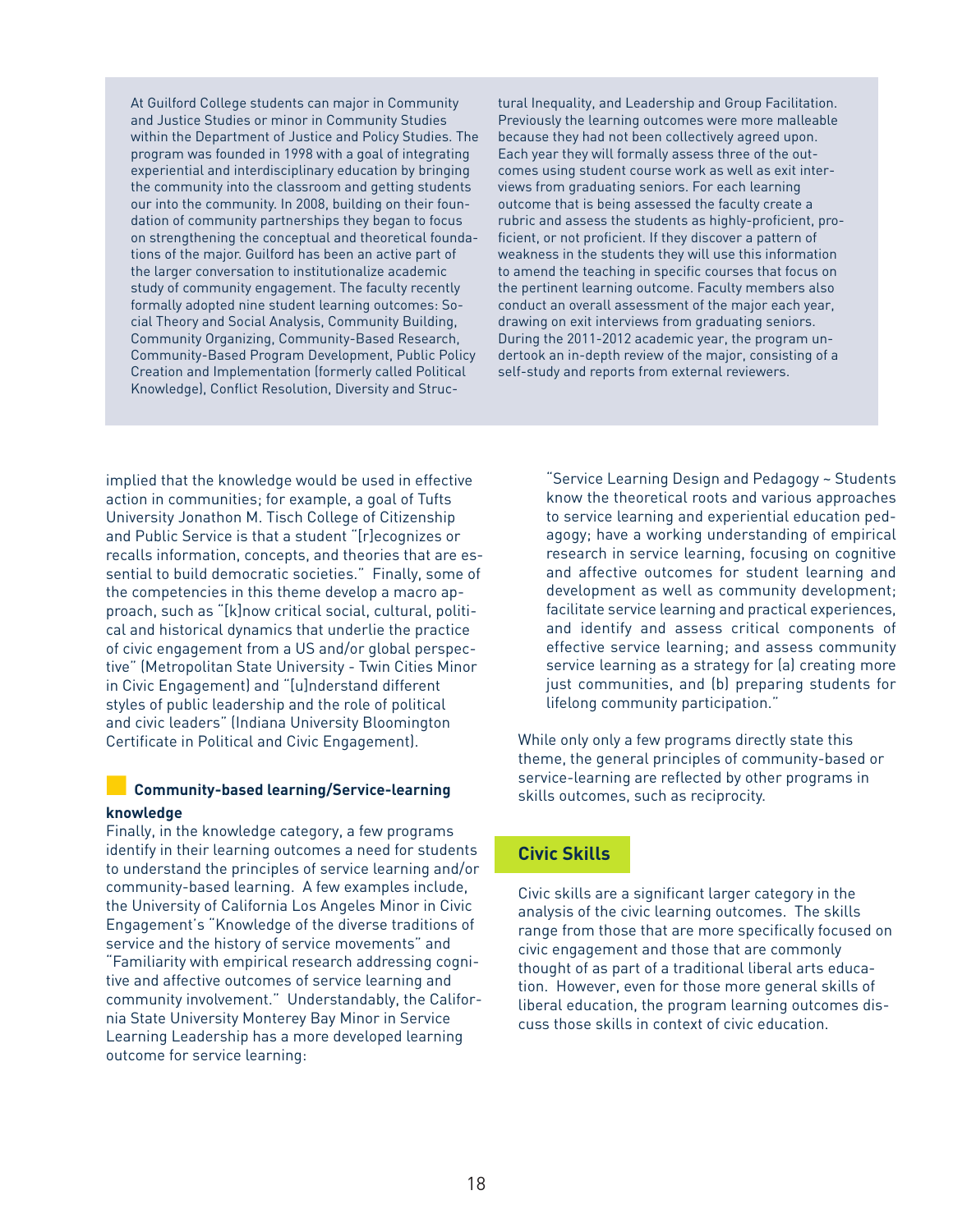### **SECTION Academic Programs**

Primarily, the program outcomes reflect the skills of leadership, community building, communication, and analysis. The programs develop leadership more than the national conversation reflects. While not directly stated in the literature and national reports, students learning outcomes of conflict management/civility and intercultural competence emerge as distinct strong skill-based themes and research and translating theory into practice are minor themes.

#### **■ Intercultural competence**

The most common theme for the program studentlearning outcomes is in developing in students a capacity for intercultural competence, which is reflected in how diversity and intercultural competence are emphasized as both knowledge and skills in the national reports and rubrics.

#### Some of the programs used the language of "diversity," "multicultural," or "cultural pluralism," but, in intent, the goal is that students be able to communicate and work with people and communities that reflect a range of cultural diversity. For many schools, the outcomes are more general and focus on an appreciation for diversity—"Recognizing and appreciating human diversity and commonality" (Auburn University Minor in Community and Civic Engagement), "develops an appreciation of diversity" (Illinois State University Minor in Public Service), and "appreciate the roles that diversity and multiculturalism play in human relations, their own identity, and the fundamental way they view the world" (University of Maine at Machias Major in the Behavioral Sciences and Community Studies). Other programs emphasize reflection and respect, such as University of California Los Angeles Minor in Civic En-

#### **SALT LAKE COMMUNITY COLLEGE: CIVICALLY ENGAGED SCHOLAR PROGRAM** I**nterview with Lisa Walz, Service learning Coordinator**

*"The Civically Engaged Scholar program provides a structure for students to develop knowledge and skills to become active members of their communities. The program enhances both academic learning and volunteer experiences. Personal and academic knowledge deepen as students critically reflect on their civic participation in our community. Civically Engaged Scholars stand out as leaders who strive to impact our communities for the better." http://www.slcc.edu/thaynecenter/civicallyengagedscholars.asp*

The mission of the Civically Engaged Scholar (CES) program at Salt Lake Community College is to provide students with a formal education on social justice issues, through both designated service-learning courses and a co-curricular discussion series. CES is an honors program administered by the Thayne Center for Service & Learning, which was established in 1994. There are three tracks open to all students: Academic Service-Learning, Community Building, and Engaged Leadership. Additionally, all students enrolled in an Engaged Department graduate automatically with this honor. As of 2012, SLCC's Occupational Therapy Assistant Program is the only full Engaged Department at the college, though others are currently pursuing the designation. Each track includes required and elective coursework within designated service-learning classes, service with a nonprofit community partner, and presentations and written reflections on the student's service experiences. During the 2011-12 academic year, the program coordi-

nator instituted a required monthly meeting for all students in the program, which both helps deepen their understanding and practice of civic engagement, and builds community among the students. Three specific learning outcomes guide the work of the program. These learning outcomes are directly tied to the mission of the program, the mission of the Thayne Center, and in turn, the civic mission of SLCC. The learning outcomes are: 1) Students will be able to identify, understand, and appreciate human differences. 2) Students will be able to list and explain their personal values as they relate to their individual identity, self-esteem, and attitude. 3) Students will be able to define, describe, and analyze five social justice issues effecting college, local, regional, national, and global communities. A mixedmethod assessment of these outcomes is conducted annually through an online survey and individual mentoring sessions with program members.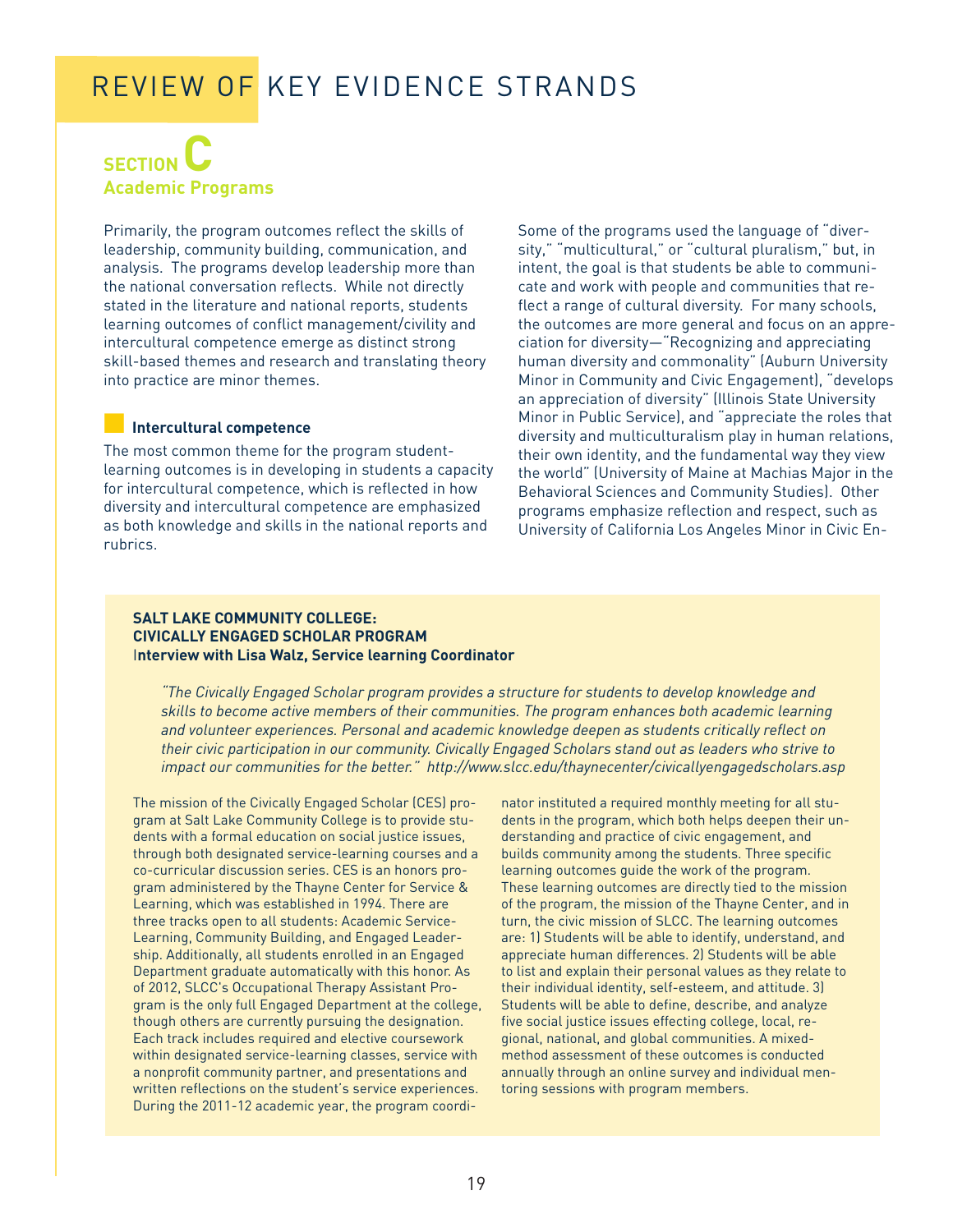gagement's outcomes "Ability to reflect critically about diversity, commonality, and democracy" and "Respect for cultural pluralism and multiple viewpoints." Other programs were specific about the ability to communicate with intercultural competency, for example "Have knowledge, awareness, and skills in relation to cultural competency as it relates to racial ethnic minorities, research, community leadership, and public service" (University of California Irvine Major in Public and Community Service) and "Intercultural knowledge and competence – a set of cognitive, affective, and behavioral skills and characteristics that support effective and appropriate interaction in a variety of cultural contexts" (University of Wisconsin Milwaukee Community Service Learning).

#### **■ Communication**

Related to intercultural competence is another very common theme—the more general ability to communicate effectively in a variety of contexts (interpersonal, presentational, written). The literature and the national reports and rubrics emphasize the importance of communication, both written and oral, as do the program outcomes.

Communication outcomes tend to be longer and contain more elements than other competencies. The Providence College Major in Public and Community Service Studies identifies six outcomes in significant detail; one of those is the "'Eloquent listening' competency." They define it as follows:

We borrow the term "listen eloquently" from Langston Hughes. This first competency refers not just to what some call "active listening," but to a capacity Nell Morton describes as "hearing people into speech." The ability to listen eloquently allows someone to discern the interests of others in conversation, as well as find common ground in working for community change (see Margaret Wheatley's ideas about "simple conversations [to] change the world").

*Specific skills/experiences:* storytelling, the ability to find common interests in one-to-one conversations, use of "field notes" as practice in observation and as the basis for reflection (ethnography), conflict resolution, stakeholder analysis, community mapping.

Providence College's major in *Public And Community Service* also identifies "Writing and Public Speaking" as a core competency. Their definition of this is:

Communications skills are essential to any undergraduate major, and to citizenship in a democracy more generally. But Public and Community Service Studies majors need to be able to *communicate their thoughts and actions, both vertically to community and world leaders, and horizontally, with fellow students and community members.*

*Specific skills/experience:* Skills here include the ability to write well, which includes editing and proofing skills and the ability to write to specific audiences. "Public" speaking not only involves the capacity to present to different groups, but also the ability to converse one-on-one, and to present visual materials in public.

Tufts University Jonathon M. Tisch College of Citizenship and Public Service also devotes two outcomes to communication with "Communication--Effectively communicates to build democratic societies" and "Develop communication skills to Responding--Builds and maintains interpersonal relationships in order to build democratic societies."

Some programs see communication as a way to engage and share disciplinary and professional knowledge, such as "communication and organizing skills that enable them to act upon that knowledge as members of the campus community and eventually as professionals in their chosen fields" (Cabrini College Minor in Social Justice), "communicate disciplinary ideas for academic and general audiences in oral, written, and visual presentation formats" (University of Maine at Machias Major in the Behavioral Sciences and Community Studies), and "Demonstrate effective oral and written communication skills consistent with the professional expectations of the discipline" (Wartburg Major in Community Sociology).

Other programs reflect communication as broad skill set to be utilized in different ways in a variety of contexts. Some examples are "Communication--Courses in this track build effective communication skills, develop problems-solving skills and attain excellence in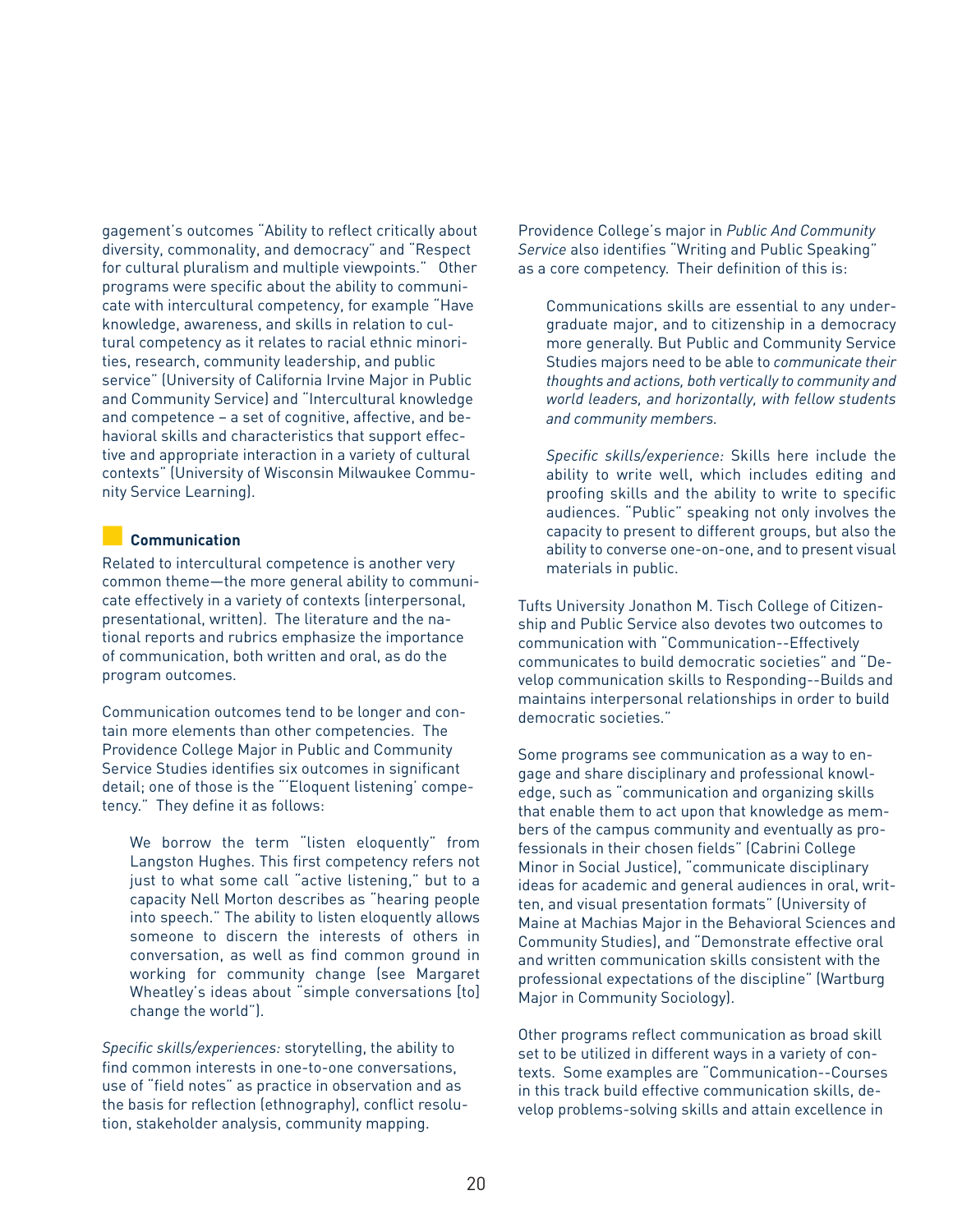### **SECTION Academic Programs**

interpersonal communication, writing and public speaking" (University of Massachusetts Dartmouth Minor in Leadership and Civic Engagement), and "Effectively writes, reads, views, visualizes, speaks, and listens" (Montclair State University Leadership Development through Civic Engagement Minor Program).

Other programs used a rhetorical definition of communication, such as the Indiana University Bloomington Certificate in Political and Civic Engagement outcome "Communicate in an effective and persuasive manner in a variety of public venues" and the University of Illinois Certificate in Civic Leadership outcome in Rhetoric "Students learn to analyze and create persuasive, issue-oriented arguments, with particular emphasis on the dimensions of language, genre, situation, and consequences, and experiment with presenting arguments in both verbal and visual media. CCLCP's capstone course in public discourse broadens and deepens students' understanding of the rhetorical tools used by civic leaders and change agents."

Writing is often mentioned with other communication skills in the outcomes, but very few programs have outcomes that are solely focused on writing. Two of those programs are the Waynesburg University Minor in Service Leadership outcome "think and write critically about the complex network out of which substantial American and international social problems arise (such as poverty, homelessness and/or inadequate housing, hunger and illiteracy)" and the University of Illinois Certificate in Civic Leadership outcome:

"Writing--Students hone their skills by working on writing projects with community-based partner organizations. Examples include brochures, fact sheets, news releases and media kits, annual reports, issue overviews, and workshop materials. Students also learn to present their communitybased research in thesis-driven, formally docu mented academic papers. Other written work may include field notes, a community or organization profile, a blog, and 'cover letters' explaining and justifying an approach to a writing projects"

In the case of the former outcome, it connects to the understanding of social inequities; the interconnection to other competencies of knowledge or skills is common in the communication theme. The sheer number of learning outcomes that reflect the need for students to develop strong oral and written communication skills reflects the emphasis placed on oral and written communication skills in the literature and national rubrics.

#### **INDIANA UNIVERSITY-BLOOMINGTON: POLITICAL AND CIVIC ENGAGEMENT (PACE) Interview with Michael Grossberg, Sally M. Reahard Professor, Department of History; Professor, School of Law; Co-Director, Indiana University Center on Law, Society, and Culture; Director, Political and Civic Engagement Program**

*"The PACE program prepares undergraduate students for a lifetime of participation in American political and civic life. Its interdisciplinary courses and activities develop their communication, organization, decision-making, critical thinking, and leadership skills; and PACE motivates them to be knowledgeable, effective, and committed citizens. Through PACE students take part in a wide range of political and civic organizations: advocacy groups, non-profit agencies, political campaigns, branches of local, state, and national government, community organizations, and the media. PACE students are ready to work in political and civic organizations right after graduation and to pursue post-graduate education in law, public policy, education, business, the media, social work, and many other fields. PACE also enhances the education of students headed toward careers in other areas such as health care or the arts who want to be engaged citizens." http://pace.indiana.edu/*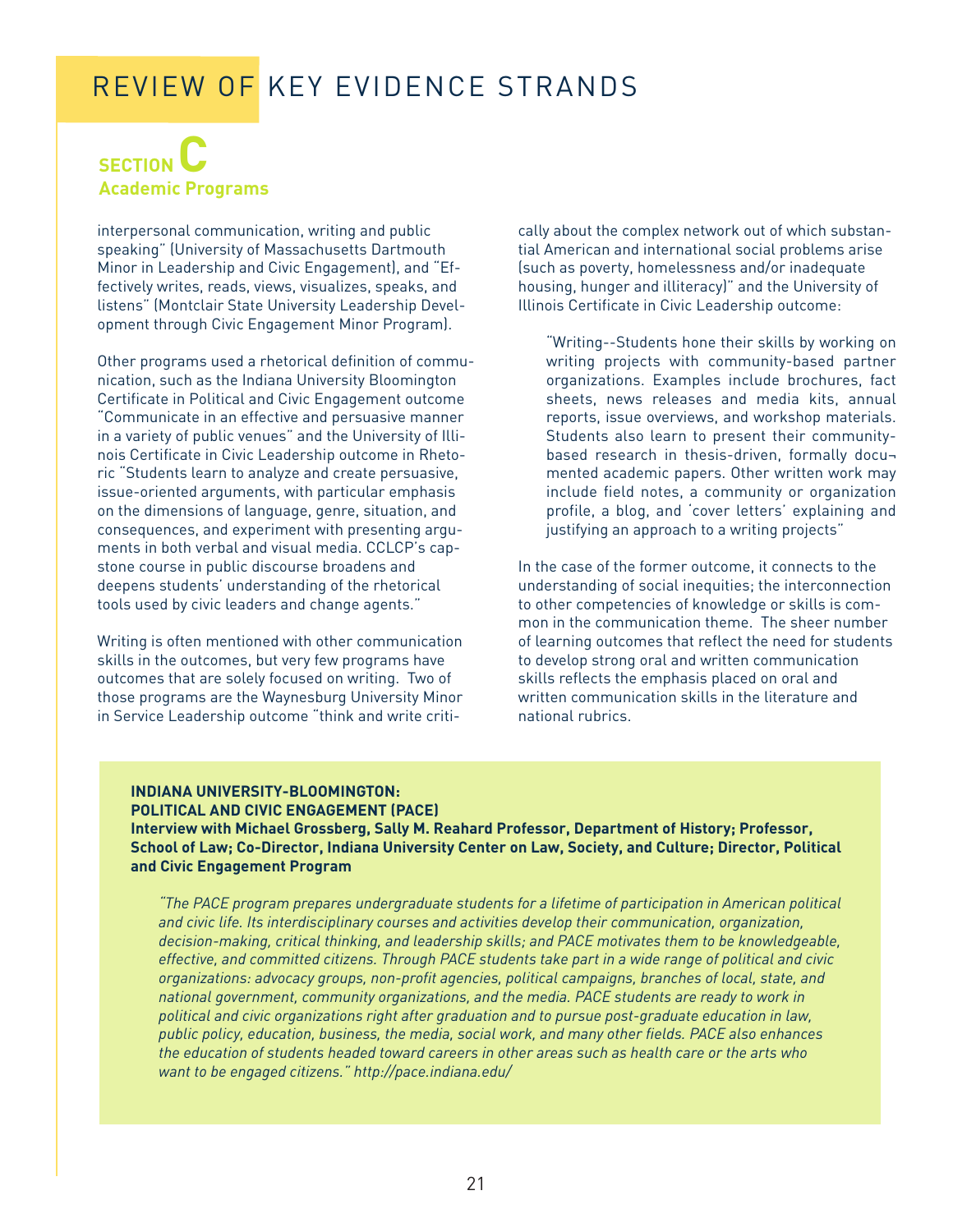The PACE program is an interdisciplinary undergraduate certificate program that began in 2009 in response to the call from students to have a more organized program in civic and political engagement. It is designed to integrate theory and practice through experiential learning. In addition to core and elective course work, the program includes an annual deliberative issue forum, internships and a capstone. The 2011-2012 academic year was the first year of a full curriculum, meaning that it was the first year to have seniors in the program and thus students in the capstone. From the outset of the program they developed 11 program goals and eight learning objectives. The program goals are:

The learning objectives each include a three level rubric for assessment and are: Acquisition of Knowledge,

Analysis of Knowledge, Leadership Development, Collaborative & Creative Conflict, Effective Communication, Political and Civic Identity, Problem Solving, and Social Awareness & Ethical Responsibility. The development of these learning objectives and program goals was guided by the experience and knowledge of the advisory board about what it takes to be effective in public/political life. The learning outcomes are assessed through course assignments which are collected as a whole through an electronic portfolio. Additionally, they conduct focus groups with each capstone class about what the students have learned through the certificate. They have plans for long-term tracking of the students after they graduate, with a goal of creating a community of which the students want to remain a part.

#### **■ Leadership**

Civic leadership is a very common theme, both explicitly and implicitly, in the program outcomes. Programs identify a need for students to develop "A vision that can empower and inspire others" (University of California Los Angeles Minor in Civic Engagement) or "Inspires or facilitates others to build democratic societies" (Tufts University Jonathon M. Tisch College of Citizenship and Public Service). Other programs focus on specific leadership skills, including, not surprisingly, the University of Massachusetts Dartmouth Minor in Leadership and Civic Engagement's outcome in "Policy and Decision Making—Courses in this track develop an understanding of how leadership skills are applied and decisions are made in a variety of contexts" and the University of Wisconsin Milwaukee Community Service Learning outcome in "Leadership Identity Development—To gain an understanding of one's own beliefs, values, and responsibilities that will play a role in the leadership positions and styles that one undertakes. To learn about existing leadership models and use them to identify a personal leadership style."

Leadership skills and principles are apparent or implied in a number of other categories, such as other civic skills and the larger categories of inclinations and practice. Leadership is also reflected as a more minor theme of the literature review and the analysis of national reports; however, programs place a great emphasis on leadership throughout the learning outcomes.

#### **■ Community building**

Reflected in the national conversations and related to leadership, programs ask students to be able to apply their skills to build communities. Some programs focus on the specific term "community building," as in the Guilford College Major in Public Service outcome in

"Community Building: Develop and apply the skills used to build a sense of community that enables diverse groups to accomplish social change in contemporary societies where individualism and competition are emphasized" and the Montclair State University Leadership Development through Civic Engagement Minor's outcome in "Community Building—Demonstrates capacity to bring diverse individuals together to work towards and implement common goals through dialogue." Other schools have outcomes that specifically attempt to develop knowledge into skills that influence how students work in the community. The California State University Monterey Bay Community Participation Learning Outcomes ask students to "[d]emonstrate reciprocity and responsiveness in service work with community" and the Indiana University Bloomington Certificate in Political and Civic Engagement outcomes require students to "work with those who hold opposing views and devise effective solutions to public problems through democratic decisionmaking." Both of the previous outcomes call upon students to use other civic skills and are manifestations of students utilizing their knowledge practically in their communities.

#### **■ Conflict management/civility**

Closely related to building bridges is the theme of conflict management/civility, which is a significant theme of the program outcomes. As in the Indiana University Bloomington Certificate in Political and Civic Engagement outcome from the above section, other programs also specify conflict management and civility as important skills for students in their work with communities. Some common ways that this theme is manifest in the outcomes are "Behaving, and working through controversy, with civility" (Auburn University Minor in Community and Civic Engagement), "Builds bridges across differences" (California State University Monterey Bay Minor in Service Learning Leadership), and "Finds common ground and respects disagreements with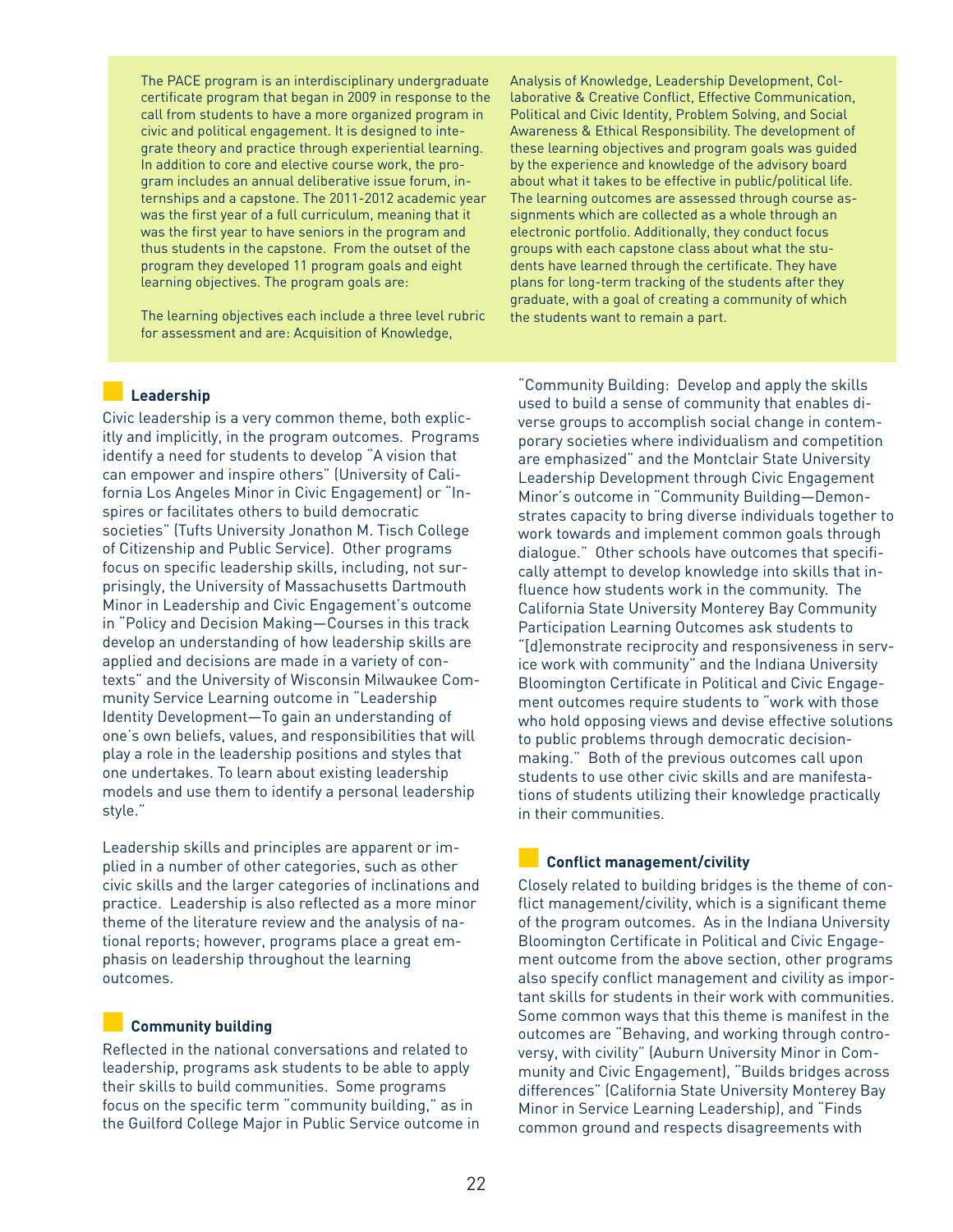### **SECTION Academic Programs**

civility and diplomacy" (Montclair State University Leadership Development through Civic Engagement Minor). This area of conflict management and civility is closely related to the skill that was most commonly found in the core competencies—Intercultural Competence.

#### **■ Research/modes of inquiry**

While the national reports discussed knowledge of sources, programs emphasize research as an important skill competency for students. The language surrounding research is simple and usually manifested as a short phrase. Examples are "Research: students learn how to find information in a community" (Allegheny College Minor in Values, Ethics, and Social Action), "be able to locate and evaluate sources of information" (University of Maine at Machias Major in the Behavioral Sciences and Community Studies), and "Conduct financial analysis and social scientific research" (Alverno College Major in Community Leadership). As is evident in these examples and other competencies, the research theme often focuses on disciplinary or specific modes of inquiry that were valued by the program.

#### **■ Analysis**

Related to research and communication, programs emphasize the need for students to be able to analyze research and their own experience in ways that would be useful for their work in communities. The need for critical analysis is reflected in the literature and the national reports and rubrics.

Some examples of learning outcomes from the program include, "Analysis: students learn to analyze such research as appropriately" (Allegheny College Minor in Values, Ethics, and Social Action), "Assesses value and of civic engagement initiatives" (Tufts University Jonathon M. Tisch College of Citizenship and Public Service), and "the opportunity to develop their analytical skills as they formulate opinions and use reasoned judgment and communication skills to articulate their analyses" (University of San Francisco Minor in Public Service and Community Engagement). Other programs focus on outcomes of the analysis process, such as "Thinks creatively to generate effective strategies to build democratic societies" (Tufts University Jonathon M. Tisch College of Citizenship and Public Service), "Creative thinking – the capacity to combine or synthesize existing ideas, images, or expertise in original ways and the experience of thinking, reacting, and working in an imaginative way characterized by a high degree of innovation, divergent thinking, and risk-taking" (University of Wisconsin Milwaukee Community Service Learning), "Problem solving – a process to design, evaluate, and implement a strategy to answer an open-ended question or achieve a desired goal" (University of Wisconsin Milwaukee Community Service Learning), and "Analyzes and synthesizes information objectively, takes a critical stance –uses signs and logic to be able to see false dichotomy, conflicts and analogues" (Montclair State University Leadership Development through Civic Engagement Minor Program).

#### **■ Critical thinking**

Related to analysis, a smaller number of programs specifically emphasize critical thinking skills; those that do usually combined those skills with others (communication or analysis) or focused more broadly on critical thinking as a liberal learning objective. Some specific program outcomes are: "Critical Thinking—Distinguishes between fact and opinion; asks questions; makes detailed observations; uncovers assumptions and defines terms; and makes assertions based on sound logic and solid evidence" (Montclair State University Leadership Development through Civic Engagement Minor), "displays critical thinking within the arena of democratic conversations and social issues" (Illinois State University Minor in Public Service), "Applied critical thinking: students learn to think in complex ways about social problems such as poverty" (Allegheny College Minor in Values, Ethics, and Social Action), and "Practices critical thinking as a guide to belief and action in a democratic society" (Tufts University Jonathon M. Tisch College of Citizenship and Public Service).

In the skills category, the learning outcomes imply if not directly state the need for students to be able to use their learning to take action in a community, which is summed up by the next skill-based theme identified in the learning outcomes—Theory into Practice.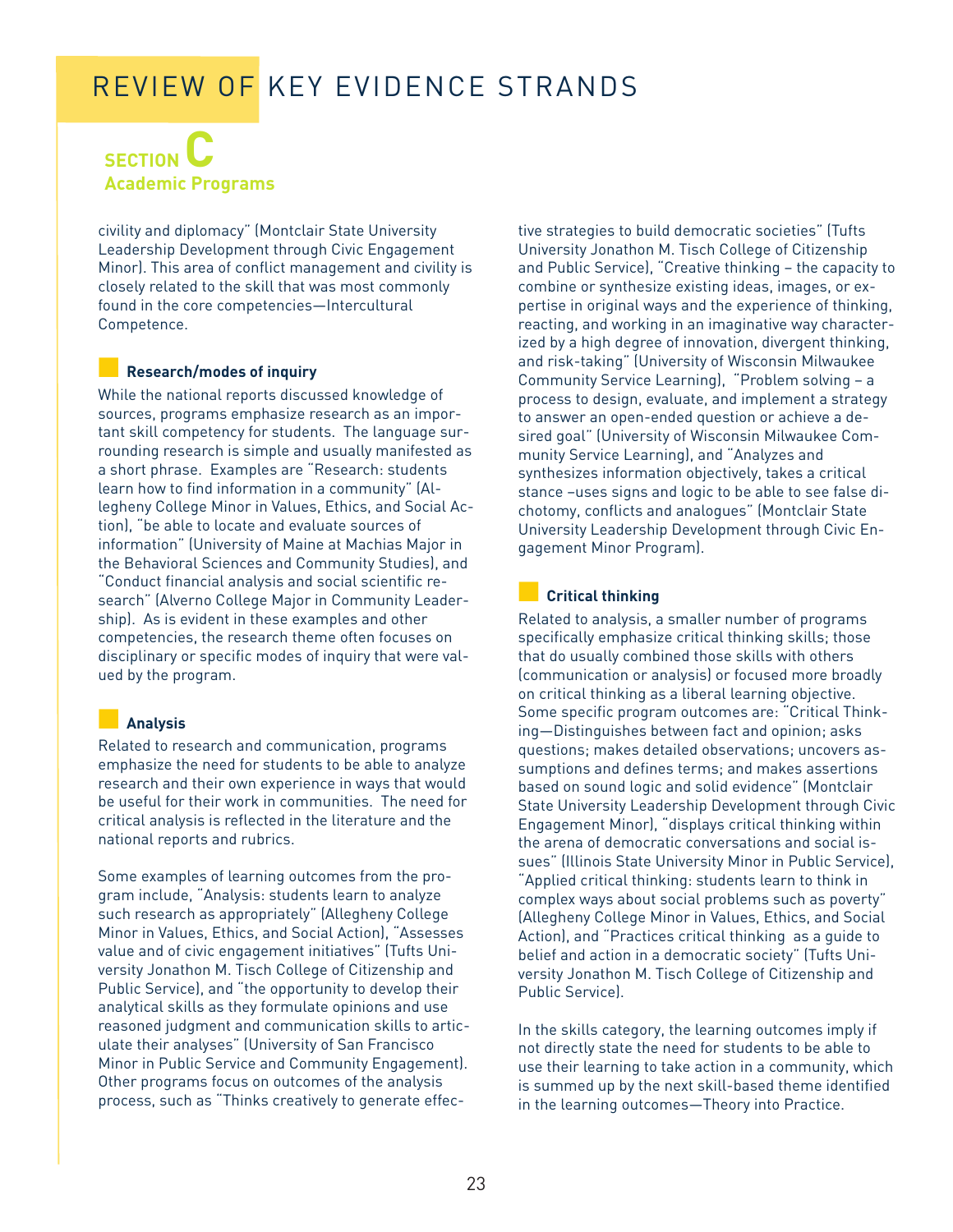#### **■ Theory into practice**

A smaller number of programs directly state studentlearning outcomes that require students to put theory into practice. This competency is not specifically mentioned in the literature or the organizational reports, but the ability to put theory or knowledge into practice is implied in the national conversations and throughout the program learning outcomes.

Some of the program outcomes are more general in understanding the relationship of theory and practice, such as "Integrative learning – transferring and relating one learning experience to another experience" (University of Wisconsin Milwaukee Community Service Learning), "Analyze and use the scholarship on American political and civic life and understand the relationship between theory and practice" (Indiana University Bloomington Certificate in Political and Civic Engagement), "Connect course concepts to your experiences for deeper learning" (University of Wisconsin Parkside Certificate in Community Based Learning), and "Be able to integrate theory and experience" (Metropolitan State University - Twin Cities Minor in Civic Engagement." Other programs ask students to put specific knowledge or skills into practice. Some examples are "Know the variety of forms of civic engagement and have the ability to assess the efficacy of different approaches and strategies" (Metropolitan State University - Twin Cities Minor in Civic Engagement), "Ability to apply disciplinespecific knowledge to contemporary or anticipated community needs, "(University of California Los Angeles Minor in Civic Engagement), and "Gain specific applied research (both quantitative and qualitative training) and analytical skills (scientific and statistical fundamentals) to address social issues as critical thinkers and problem solvers" (University of California Irvine Major in Public and Community Service). The latter examples of theory into practice imply that students will have practiced bringing theory to bear on community issues during their time in the program.

#### **Civic Inclinations**

In addition to knowledge and skills, a number of programs emphasize instilling inclinations or values that will compel students to engage communities in reflective and ethical ways. Some of the inclinations, as developed in the program student learning outcomes, are discussed in the literature or in the organizational reports and rubrics as knowledge or skills, but the program learning outcomes the following areas were clearly developed as inclinations or values with which the students should leave the program prepared to put into action in their work in the world.

#### **■ Social responsibility/citizenship**

Many student-learning outcomes center on students understanding and acting upon the obligations of citizenship in a socially responsible manner. In the national reports and rubrics, the theme "contribute to the common good" can be seen as a related value, but programs do not use this language and develop it differently in the student learning outcomes.

Some programs again engage citizenship more broadly with outcomes such as "Developing empathy, ethics, values, and sense of social responsibility" (Auburn University Minor in Community and Civic Engagement), "Instill in students the value, appreciation and ethical responsibility of community investment, action research, and civic engagement" (University of California Irvine Major in Public and Community Service), and "Understanding of how civic engagement and participation in public life contribute to overall quality of life in the community" and "A sense of responsibility both to themselves and to the community" (University of California Los Angeles Minor in Civic Engagement). Many programs develop this outcome as personal, such as the Illinois State University Minor in Public Service outcome "A civically educated individual gains a sense of self-awareness as a citizen" and the University of Alaska Anchorage Certificate in Civic Engagement outcome "Articulate public uses of their education and civic engagement."

#### **■ Action in community**

An inclination to act in the community is not reflected in the literature or national reports, but it certainly is implied in the practice area of the national reports, where service learning and volunteering are emphasized. In the program outcomes, the inclination is clearly for students to have a life-long investment in their communities. This is related to, but different from, the broader ideas of citizenship and volunteering described in the national reports.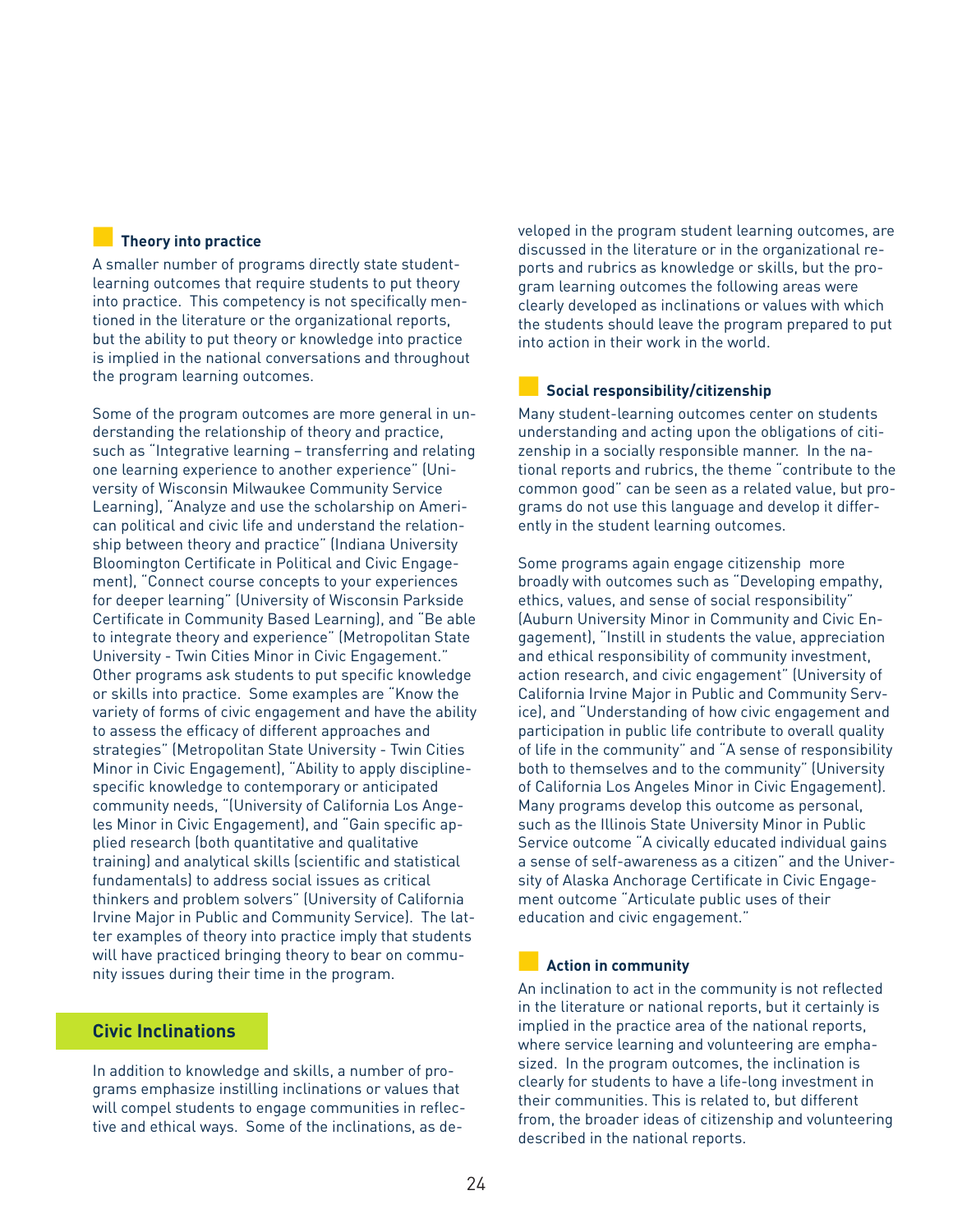### **SECTION Academic Programs**

Many programs specifically emphasize student inclinations to taking action in the community as a learning outcome, including the University of California Los Angeles Minor in Civic Engagement outcomes "A desire to promote their visions of social justice locally and globally" and "A willingness to participate actively in public life, address public problems, and serve their communities." Many programs ask students to take specific sorts of action in the community. Examples are: "Promoting social justice locally and globally" and "Taking an active role in the political process," and "Participating actively in public life, public problem solving, and community service" (Auburn University Minor in Community and Civic Engagement). Others call on students to use other skills (research, communication, or analysis) to effectively take action in the community; an example is "Seek out various perspectives, engage in dialogue, analyze the effectiveness of policies, and take informed and principled stands on vital public issues" (Indiana University Bloomington Certificate in Political and Civic Engagement) and "Students will become familiar with the pressing social issues of the day as they develop the necessary skills and knowledge for working in reciprocal partnerships, participating in diverse democratic societies, and providing thoughtful servant leadership" (University of San Francisco Minor in Public Service and Community Engagement).

#### **■ Self-reflection**

While the American Democracy Project report is the only national report to mention self-reflection as an inclination, many academic programs focus on students' self reflection upon their own experiences and those of others as they move toward acting in the community. Some examples include: "aware of her/his own identities, stereotypes and assumptions" (California State University Monterey Bay Minor in Service Learning Leadership), "Critically assess self and how others see him/her" (Montclair State University Leadership Development through Civic Engagement Minor Program), and "able to personally integrate reflection on service, social issues, and course content" (Illinois State University Minor in Public Service). Finally, the University of Maine at Machias Major in the Behavioral Sciences and Community Studies outcomes encourage students "to self-critique for purposes of ongoing learning, personal and professional development, and ethical decision making."

#### **■ Ethics**

The literature and a few national reports and rubrics discuss ethics, but, in the program learning outcomes, ethics as a theme is surprisingly less noticeable. Many programs imply ethical standards in other categories (knowledge or skills), but few programs actually underscore ethics in their student learning outcomes. Those that do have outcomes such as: "Values and ethics: students learn to reason ethically about social issues and to connect them to philosophical or religious models of value" (Allegheny College Minor in Values, Ethics, and Social Action), "Explore moral-ethical dimensions of community issues and apply criteria for evaluating approaches to dealing with them" (Alverno College Major in Community Leadership), "Courses in this track develop integrity and understanding of the values of fairness, responsibility for self and for others, and personal accountability" (University of Massachusetts Dartmouth Minor in Leadership and Civic Engagement), and "Demonstrate effective interpersonal skills, professional responsibilities, and ethical sensibilities in research and applied work" (Wartburg Major in Community Sociology).

#### **■ Personal development**

Finally, in the inclinations or values themes, a few programs emphasize personal gains for students in a number of areas. The examples are wide ranging; a few are "Develop your own social philosophy" (Alverno College Major in Community Leadership), "Recognizes own personal perspective. Understands and appreciates others' perspectives and interests" (Montclair State University Leadership Development through Civic Engagement Minor Program), "A commitment to a set of personal values" (University of California Los Angeles Minor in Civic Engagement), and "Cultivate your own interests while working with community partners" (University of Wisconsin Parkside Certificate in Community Based Learning).

#### **Civic Practice**

The literature and national reports highlight practice as service learning or volunteering; in the student learning outcomes, less than one-fourth of the programs have specific practice-oriented outcomes. Apparent in the preceding analysis, all of the programs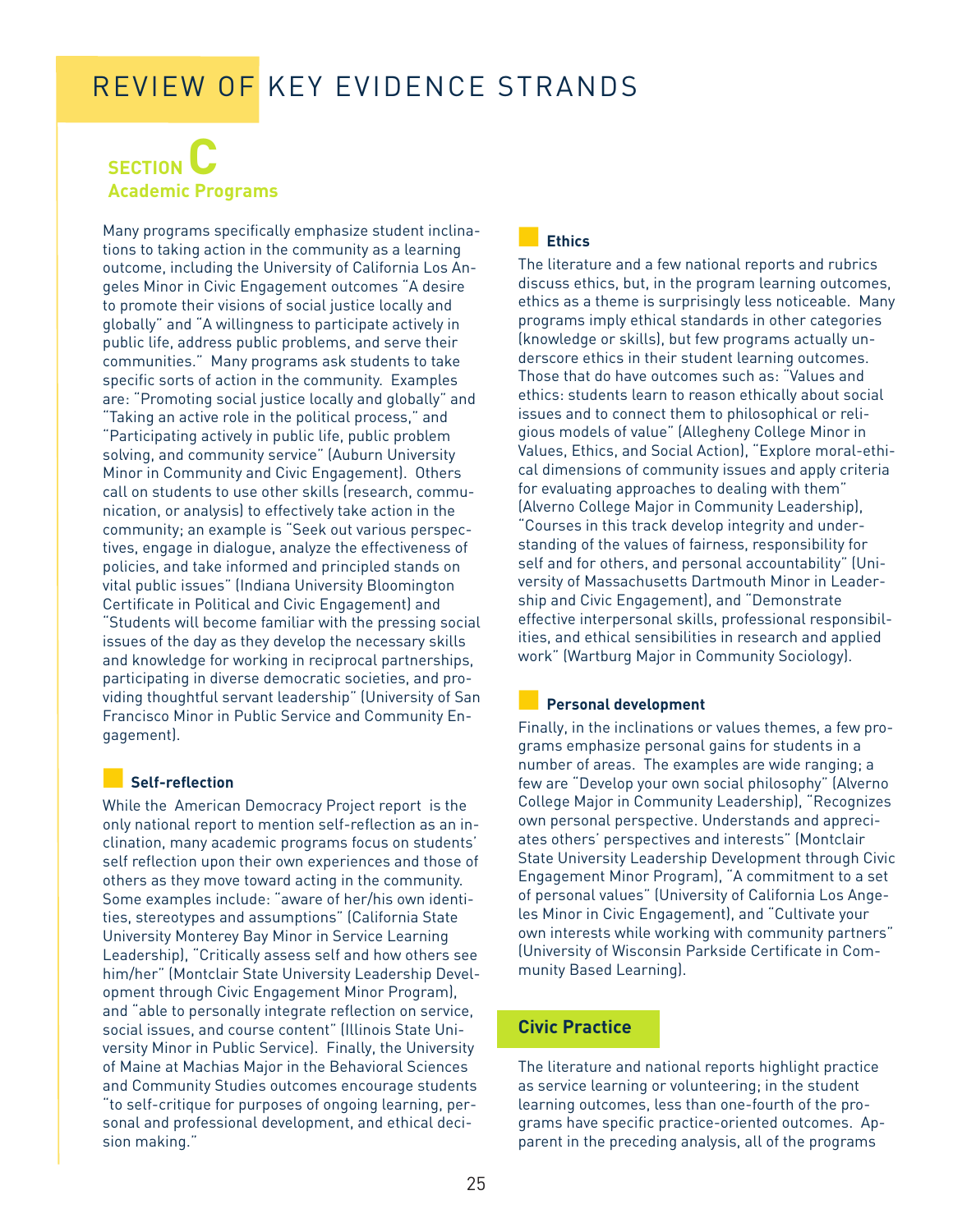imply that students will utilize their knowledge, skills, and inclinations to act in the world, but fewer programs explicitly emphasize the need for students to act in the community as a learning outcome. The difference is understandable, in that for student learning outcomes, the practice in the community is used by academic programs to develop other student outcomes rather than a learning outcome in itself.

Some student learning outcome examples of the specific emphasis on practice are: "have experience working in groups in classes and collaboratively in the community" (University of Maine at Machias Major in the Behavioral Sciences and Community Studies) and "utilize service experiences as laboratories for the learning of courses in their academic major programs" (Waynesburg University Minor in Service Leadership). The University of Kansas Certificate in Civic Engagement and Community Service devotes three learning outcomes to civic practice with "gone beyond the classroom to help your community and to further your own education," "applied your course content in the context of the real world," and "assisted community agencies in better serving their clients."

Finally, a number of outcomes are not readily categorized into civic learning competencies. Those focus on subject matter competencies or very specific disciplinary knowledge (sociology or social science research skills) or on more general concepts of broad thinking and commitments to lifelong learning or results in the community.

#### **Summary**

The learning outcomes of the civic engagement programs generally mirror those identified in the literature and the national rubrics. Differences in how those outcomes are discussed and how central those outcomes are in the programs are apparent in the analysis.

Knowledge of democratic processes is reflected in the national conversation and the outcomes, but many schools also discuss the necessity for students to understand organizational processes to help them understand how change is made in communities. Academic program emphasis on knowledge not specifically mentioned or highlighted in the literature or national rubrics is most surprising. Primary among these is knowledge of the systematic processes of oppression. A number of colleges shared the specific focus on this outcome, and the language and tone of the program learning outcomes signal a particular social justice agenda for student work in communities. Also in knowledge, the program student learning outcomes are definitive about students gaining awareness of specific issues and understanding those issues within a specific context. While the national conversations imply contextual understanding of specific community issues, the program student learning outcomes emphasize it. Further, the program student learning outcomes develop knowledge of sources and diverse cultures as skills rather than knowledge outcomes, as in the national conversations.

In the skills area, written and oral communication, leadership, building bridges, and analysis are consistent with the literature and national reports and rubrics. In the national reports, the ability to put theory into practice is not directly stated but clearly implied, and the ability to research is coded as knowledge. The civic inclinations of social responsibility, obligations of citizenship, and taking action in the community are central in the student learning outcomes, however, in the literature and national reports, "contribute to the common good" emerges as a more vague theme that encapsulates them. Ethics is critical, but, in the program student learning outcomes, ethics did not emerge as a central theme. Ethics is implied in many learning outcomes, but very few programs specifically mention the development or use of ethical standards. A final inclination revealed in the analysis is self-reflection, a disposition to reflect on oneself, one's position in the world, and one's actions.

Finally, the national reports focus on engaging students in the community via service or communitybased learning to develop and enhance student knowledge and skills. While less then one-fourth of the programs specifically discuss the actual engagement of students in service or community-based learning in their outcomes, the programs as a whole certainly imply that as a pedagogical technique. In some ways, the absence makes sense. Engagement in the community is not an explicit student outcome but is clearly used by programs in the development of student civic knowledge and skills.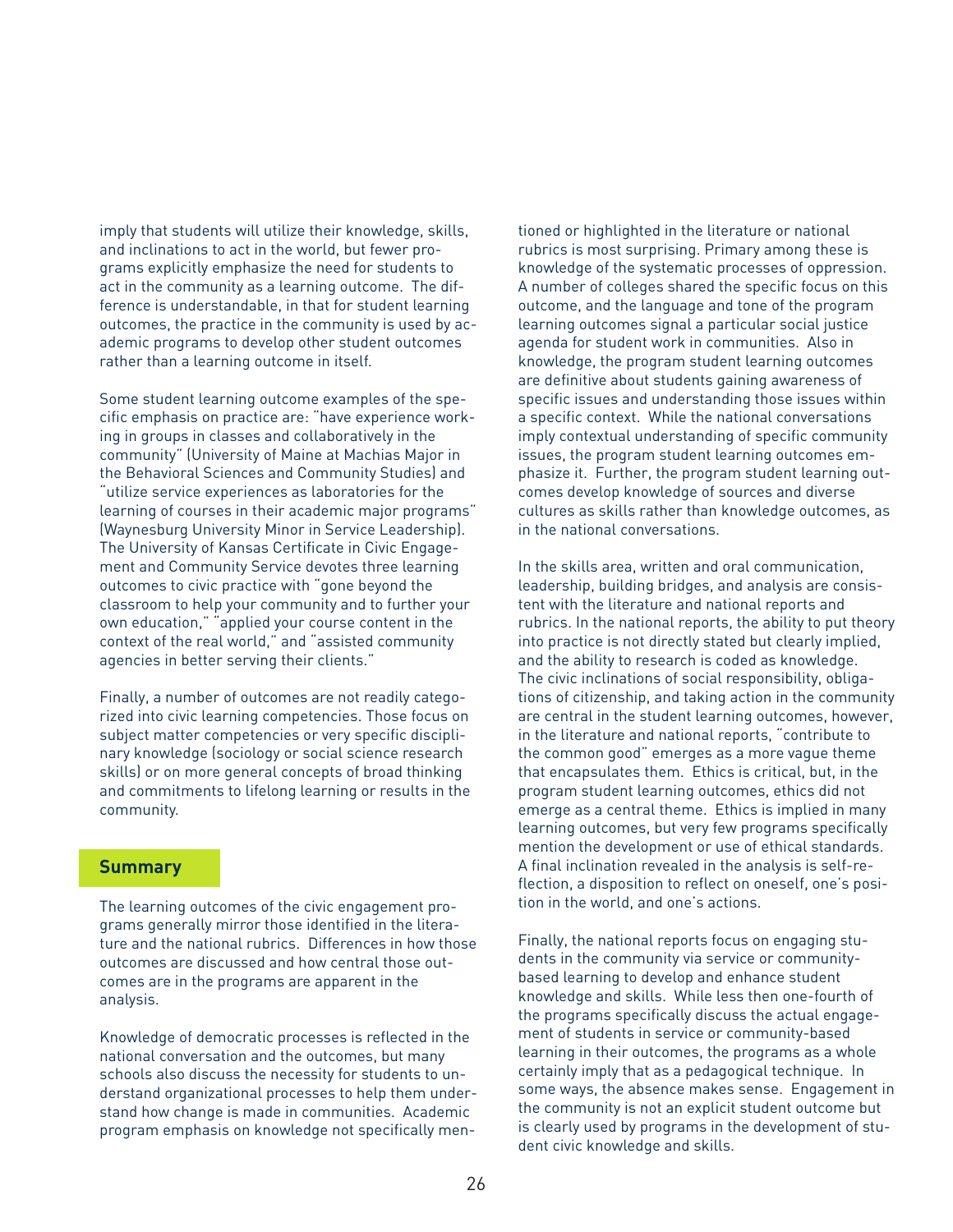

### **Appendix A: Programs with Identified Learning Outcomes**

| <b>College</b>                                                      | <b>Location</b>       | <b>Program</b>                                 | <b>Type of Program</b> | <b>Web Address</b>                                                                                       |
|---------------------------------------------------------------------|-----------------------|------------------------------------------------|------------------------|----------------------------------------------------------------------------------------------------------|
| <b>Allegheny College</b>                                            | Meadville, PA         | Values, Ethics, and<br><b>Social Action</b>    | Minor                  | http://sites.allegheny.edu/vesa/                                                                         |
| Alverno College                                                     | Milwaukee, WI         | <b>Community Leadership</b>                    | Major                  | http://depts.alverno.edu/cld/                                                                            |
| <b>Auburn University</b>                                            | Auburn, AL            | Community and<br>Civic Engagement              | Minor                  | http://www.cla.auburn.edu/cla/<br>cce/resources-for-students/minor/                                      |
| Cabrini College                                                     | Radnor, PA            | Social Justice                                 | Minor                  | http://www.cabrini.edu/Academics/<br>Academic-Departments/Social-<br>Justice-Minor.aspx                  |
| California State<br>University,<br><b>Monterey Bay</b>              | Seaside, CA           | <b>Service Learning</b><br>Leadership          | Minor                  | http://service.csumb.edu/site/<br>x3561.xml                                                              |
| Colorado School of Mines                                            | Golden, CA            | Humanitarian<br>Engineering                    | Minor                  | http://humanitarian.mines.edu/                                                                           |
| <b>Guilford College</b>                                             | Greensboro, NC        | Community and<br><b>Justice Studies</b>        | Major                  | http://www.guilford.edu/academics/<br>academic-programs/academic-<br>departments/justice-policy-studies/ |
| <b>Illinois State University</b>                                    | Normal, IL            | Civic Engagement<br>and Responsibility         | Minor                  | http://americandemocracy.illinoisstate.<br>edu/civic-engagement-responsibility/                          |
| <b>Indiana University</b>                                           | Bloomington, IN       | <b>Political and Civic</b><br>Engagement       | Certificate            | http://pace.indiana.edu/                                                                                 |
| <b>Johns Hopkins</b><br><b>Bloomberg School</b><br>of Public Health | Baltimore, MD         | Community-Based<br><b>Public Health</b>        | Certificate            | http://www.jhsph.edu/academics/<br>programs/certificates/program/44                                      |
| Metropolitan State<br>University, Twin Cities                       | Saint Paul, MD        | Civic engagement                               | Minor                  | http://www.metrostate.edu/msweb/<br>explore/fc/degrees/<br>civic_engagement.html                         |
| <b>Montclair State</b><br>University                                | Montclair, NJ         | <b>Civic Engagement</b>                        | Minor                  | http://www.montclair.edu/catalog/<br>view_requirements.php?<br>CurriculumID=627                          |
| Providence College                                                  | Providence, RI        | <b>Public and Community</b><br>Service Studies | Major                  | http://www.providence.edu/academics/<br>Pages/public-community-<br>service-studies.aspx                  |
| <b>Salt Lake Community</b><br>College                               | Salt Lake City,<br>UT | <b>Civically Engaged</b><br>Scholar Program    | Scholar program        | http://www.slcc.edu/thaynecenter<br>/civicallyengagedscholars.asp                                        |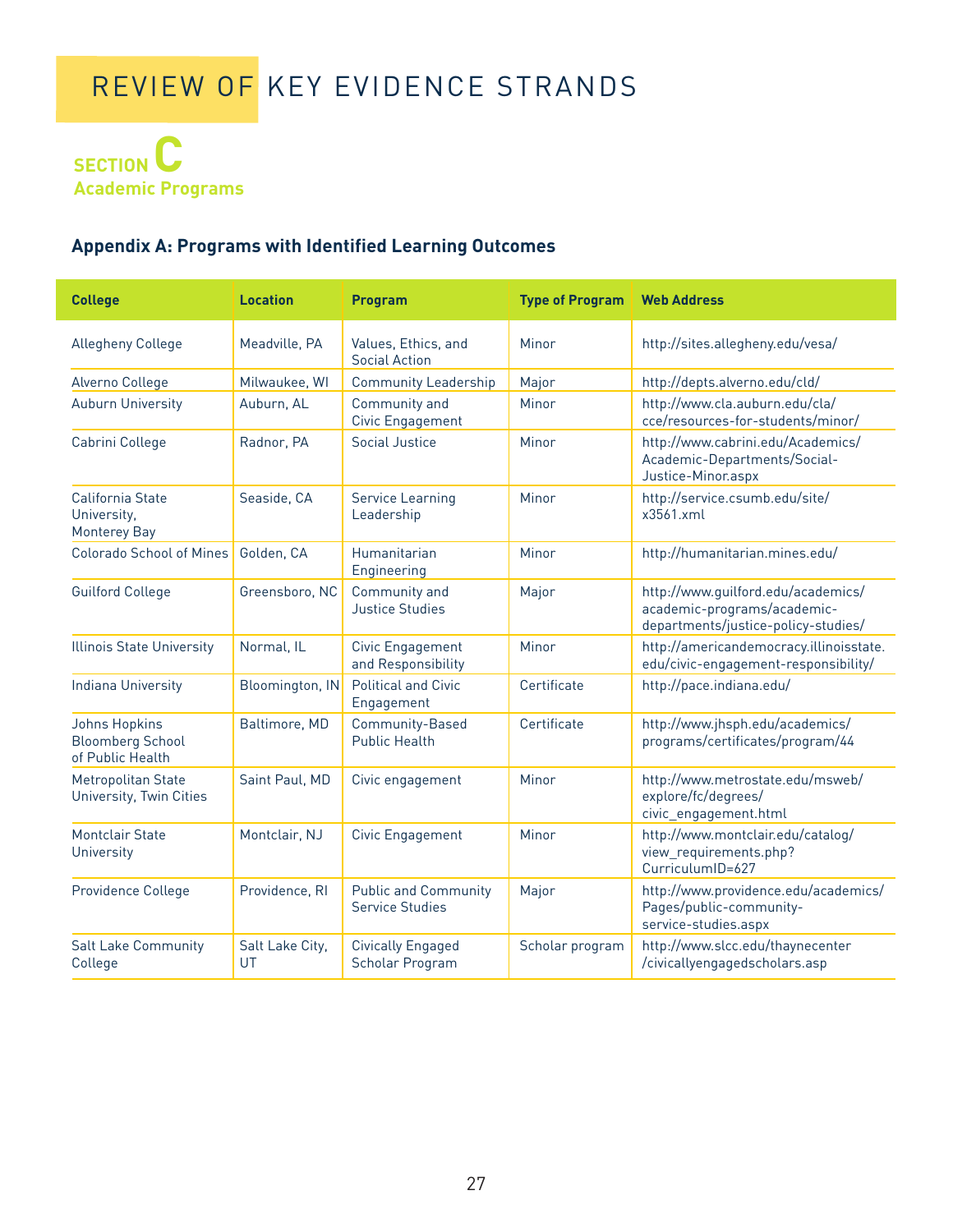| <b>College</b>                              | <b>Location</b>             | <b>Program</b>                                              | <b>Type of Program</b>                         | <b>Web Address</b>                                                                       |
|---------------------------------------------|-----------------------------|-------------------------------------------------------------|------------------------------------------------|------------------------------------------------------------------------------------------|
| <b>Tufts University</b>                     | Medford, MA                 | <b>NA</b>                                                   | <b>NA</b>                                      |                                                                                          |
| University of Alaska<br>Anchorage           | Anchorage, AK               | Civic Engagement                                            | Certificate                                    | http://www.uaa.alaska.edu/<br>engage/civic/index.cfm                                     |
| University of California,<br>Irvine         | Irvine, CA                  | <b>Public and Community</b><br>Service                      | Major                                          | http://www.socsci.uci.edu/<br>ssarc/pcs/index.html                                       |
| University of California<br>Los Angeles     | Los Angeles, CA             | Civic Engagement                                            | Minor                                          | http://www.communitylearning.ucla.edu<br>/civic-engagement-minor.html                    |
| University of Georgia                       | Athens-Clarke<br>County, GA | Civic Engagement                                            | Certificate                                    | http://www.caes.uga.edu/academics/<br>leadership/                                        |
| University of Illinois                      | Urbana, IL                  | Civic Leadership                                            | Certificate                                    | http://www.uic.edu/depts/<br>oaa/CCLCP/index.html                                        |
| University of Kansas                        | Lawrence, KS                | <b>Service Learning</b>                                     | Certificate                                    | http://www.servicelearning.ku.edu/<br>certification.shtml                                |
| University of Maine<br>at Machias           | Machias, ME                 | <b>Behavioral Sciences</b><br>and Community Studies         | Major                                          | http://www.umm.maine.edu/<br>behavsci.html                                               |
| University of<br>Massachusetts<br>Amherst   | Amherst, MA                 | <b>Citizen Scholars</b><br>Program                          | 2 year academic<br>service learning<br>program | http://www.honors.umass.edu/<br>about-citizen-scholars                                   |
| University of<br>Massachusetts<br>Dartmouth | Dartmouth, MA               | Leadership and Civic<br>Engagement                          | Minor                                          | http://www.umassd.edu/seppce/centers<br>/centers/cce/leadershipcivicengage<br>mentminor/ |
| University of<br>San Francisco              | San Francisco,<br><b>CA</b> | <b>Public Service and</b><br>Community<br>Engagement        | Minor                                          | http://www.usfca.edu/mccarthycenter<br>/programs/PSCP.html                               |
| <b>University of Wisconsin</b><br>Milwaukee | Milwaukee, WI               | <b>Community Leadership</b><br>Living Learning<br>Community | <b>Service Learning</b><br>program             | http://www4.uwm.edu/soe/academics/<br>ed_policy/comm_leadership/                         |
| University of Wisconsin<br>Parkside         | Kenosha, WI                 | <b>Community Based</b><br>Learning                          | Certificate                                    | http://www.uwp.edu/departments/<br>community.partnerships/cbl/<br>certificate.cfm        |
| <b>Wartburg College</b>                     | Waverly, IA                 | <b>Community Sociology</b>                                  | Major                                          | http://www.wartburg.edu/socsci/<br>soc.html                                              |
| <b>Waynesburg University</b>                | Waynesburg, PA              | Service Leadership                                          | Minor                                          | http://tps.waynesburg.edu/web/<br>servleadershipstudies/service-<br>leadership-minor     |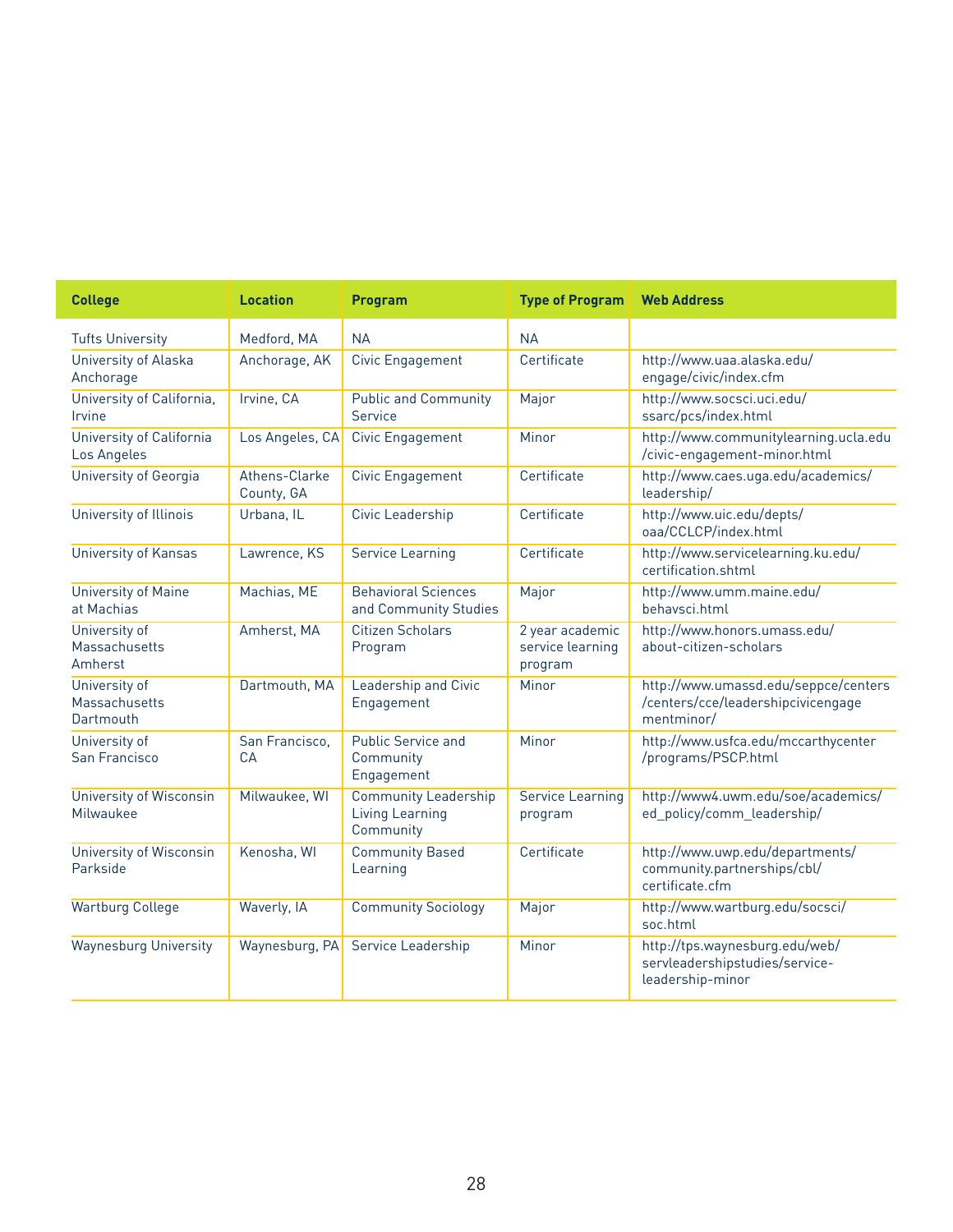### CONNECTIONS BETWEEN FINDINGS

*As has been shown throughout this paper, there are many themes that emerge consistently from the literature review, the review of national records, and the specific academic programs. There are also several differences among the three.*

### **■ Knowledge**

All three reviews identify civic knowledge as a critical core competency area. The literature review identifies knowledge of government processes, citizens' rights and responsibilities, political and legal systems, diversity and pluralism, and current affairs as some of the major content knowledge areas. These same areas are identified and expanded upon through the examination of national rubrics. AAC&U's Civic Engagement Values Rubric also identifies making connections between one's own scholarly discipline and civic engagement as a core competency. LEAP identifies knowledge of the physical and natural world as core competencies for civic engagement. Unlike the literature review and the national rubric review, the analysis of campus themes identifies knowledge of the systemic nature of oppression as a key knowledge area. The campuses also tend to highlight social justice knowledge as a critical competency. Finally, the campus analysis identifies core competencies relevant to knowledge of community/societal issues in local, national, and global contexts.

### **■ Skills**

All three reviews identify core competencies that can be categorized as civic engagement skills. The literature review identifies critical reasoning about morality and causes, democratic decision-making, social organizing, consensus building, policy formation and analysis, communication and research skills; leadership and management skills; and assessing feasibility of change. The national report review identifies several of these same themes. It also identifies communication in multiple languages and teamwork. The campus analysis finds a greater emphasis on intercultural competence, leadership, and conflict management, and less emphasis on research and translating theory into practice.

### **■ Practice**

The literature review identifies experiences as the third and final core competency category. This area includes community services, social organizing, project planning, community planning, and other real-world experiences. Similarly, the national report review identifies civic engagement practice, including students' integration of knowledge, skills, and values to inform actions with others, moral behavior, navigation of political systems, civility, communication strategies, leadership, commitment to collaboration, and application of learning to new and complex contexts. The program review does not identify a practice category. This may be because some of these same concepts are included in the other major core competency areas. It may be because of the different authors' interpretations of the data, as each section of this report was developed and written by different researchers. It could also be that campuses do not view the practice of civic engagement as a core competency area – practice would be for the purpose of gaining knowledge and skills and not a competency in and of itself.

### **■ Inclinations**

A fourth and final general category of core competencies identified in this review is civic inclinations. This category does not emerge in the literature review. However, it is identified in both the review of national reports and academic programs and the review of local campuses. In the analysis of national rubrics, civic inclinations identified include, for example, respect for human dignity, empathy, open-mindedness, tolerance, ethical integrity, sense of responsibility. Similar to the review of national rubrics, the review of campuses also finds core competencies centered on facilitating students' sense of responsibility to society or sense of citizenship. The campus review also identifies inclination to act in one's community, to become a part of the civic life of one's community and/or the broader community, as a civic inclinations core competency. Ethics comes up in both the national rubrics review and the campus review. Other core competencies raised by the campus review include self-reflection and personal development. Finally, civic practice, which is a separate category in the literature review and the national report review, is subsumed under civic inclinations in the campus review.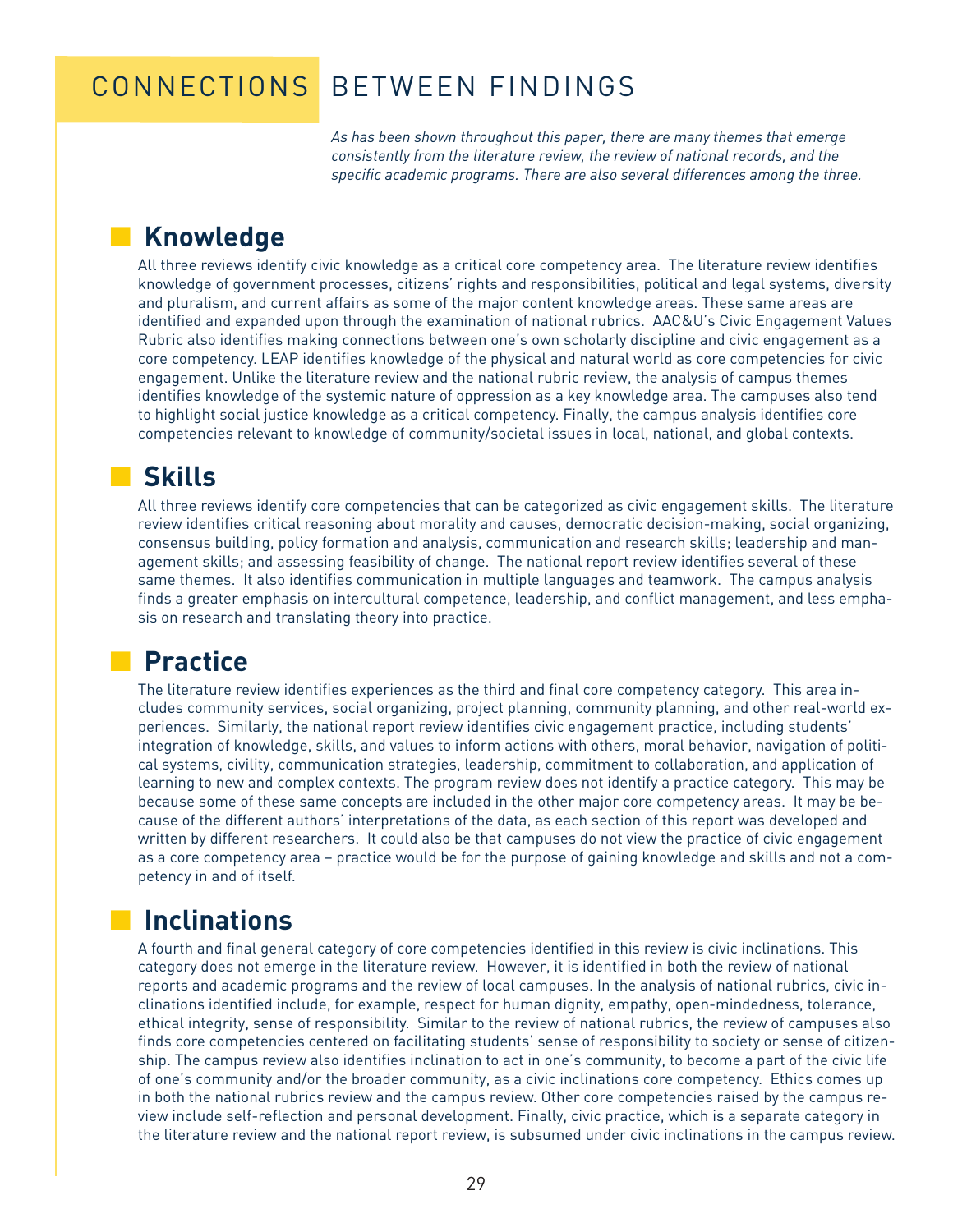# NEXT STEPS & CONCLUSION

We view this document as the initiation of a national dialogue on core competencies in civic engagement which will help to define and legitimate this emerging scholarly field. We also believe it will help to delineate the learning outcomes appropriate for civic engagement majors, minors, and certificate programs, and that it will raise questions that demand further exploration. As each section of this report was developed and written by different committee members, through conference calls and virtual communication, several of whom have never met face-to-face, we as the writers of this text are still processing the work that we have done and considering its implications and appropriate next steps. We are extremely excited about the opportunity to have these conversations face-to-face at the Center for an Engaged Democracy 3rd Annual Research Institute, to share our findings with conference participants, and to benefit from your feedback.

We are pleased that we are not only able to present this synthesis of our findings to you but that we are also able to provide you with links to many of the sources used for this analysis online. We encourage you to review these sources for additional ideas and inspiration as you are developing or refining the core competencies for your program. We also believe that much of the value in this initial research review lies in the ability to identify both commonalities and differences among the core competencies noted in the scholarly literature, espoused by national professional associations, and utilized by community engagement majors, minors, certificate programs, and extracurricular programs across the country.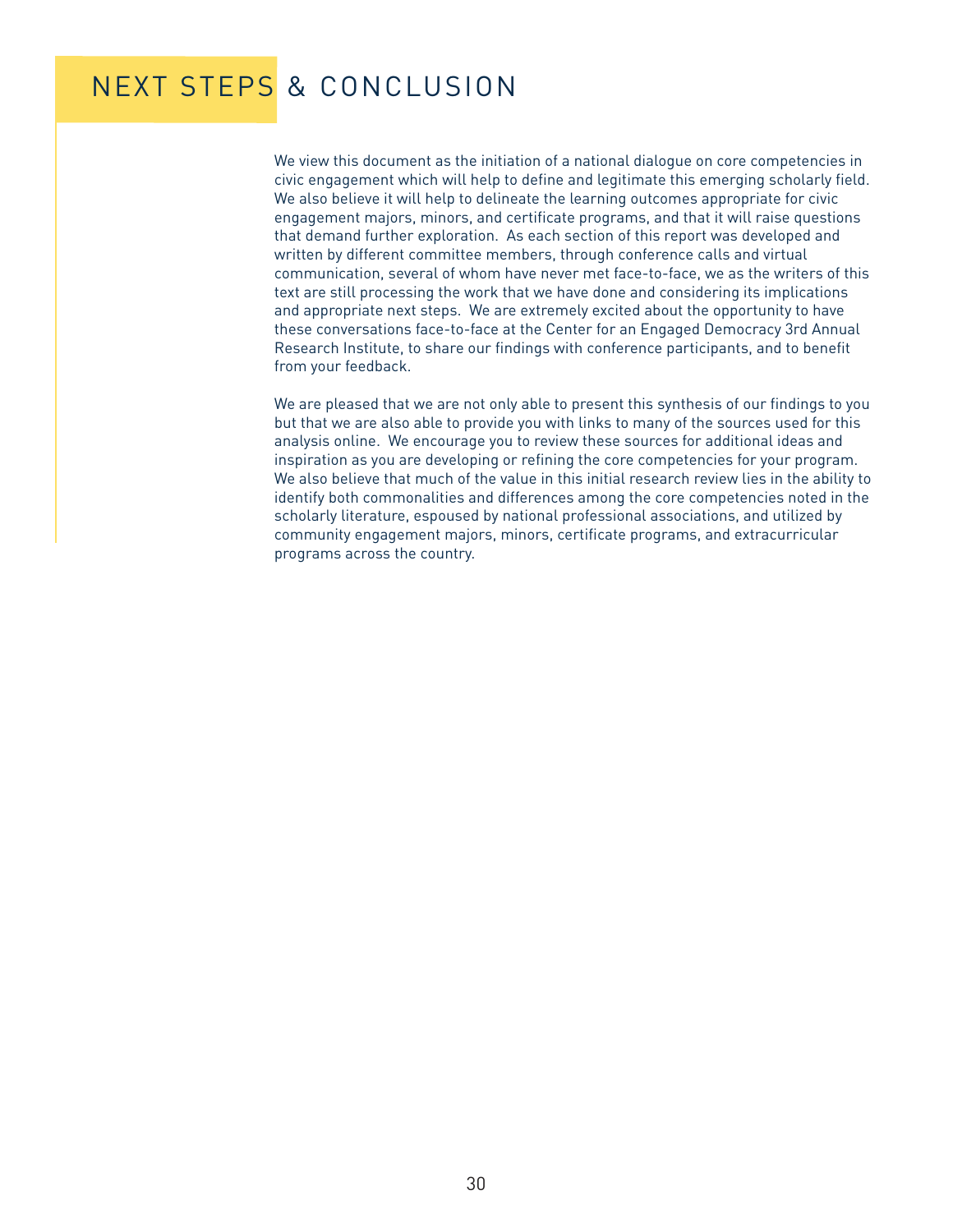# CORE COMPETENCIES IN CIVIC ENGAGEMENT

### **Chart 5: Core Competencies, Synthesis Across Key Evidence Strands**

|                                    | <b>CIVIC KNOWLEDGE</b>                                                                                                                                                                                                                                                                                                                           | <b>CIVIC SKILLS</b>                                                                                                                                                                                                                                                                   | <b>CIVIC PRACTICE</b>                                                                                                                                                                                                                                                                      | <b>CIVIC INCLINATIONS</b>                                                                                                                                                                                                                                                                  |
|------------------------------------|--------------------------------------------------------------------------------------------------------------------------------------------------------------------------------------------------------------------------------------------------------------------------------------------------------------------------------------------------|---------------------------------------------------------------------------------------------------------------------------------------------------------------------------------------------------------------------------------------------------------------------------------------|--------------------------------------------------------------------------------------------------------------------------------------------------------------------------------------------------------------------------------------------------------------------------------------------|--------------------------------------------------------------------------------------------------------------------------------------------------------------------------------------------------------------------------------------------------------------------------------------------|
| <b>Literature</b><br><b>Review</b> | Government processes<br>Citizens' rights and<br>responsibilities<br>Political and legal<br>systems<br>Diversity and pluralism<br><b>Current affairs</b>                                                                                                                                                                                          | Critical reasoning about<br>morality and causes<br>Democratic decision-<br>making<br>Social organizing<br>Consensus building<br>Policy formation and<br>analysis<br>Communication and<br>research skills<br>Leadership and<br>management skills<br>Assessing feasibility of<br>change | <b>Community services</b><br>Social organizing<br>Project planning<br>Community planning<br>Other real-world<br>experiences                                                                                                                                                                | <b>NA</b>                                                                                                                                                                                                                                                                                  |
| <b>National</b><br><b>Reports</b>  | Democratic texts,<br>movements, and<br>principles<br>Diverse cultures and<br>histories of US and global<br>societies<br>Knowledge of political<br>systems<br><b>Connections between</b><br>one's own scholarly<br>discipline and civic<br>engagement<br>Knowledge of the physical<br>and natural world                                           | Critical inquiry and<br>reasoning<br>Gathering and evaluating<br>evidence<br>Being informed by multiple<br>perspectives<br><b>Communication skills</b><br>Bridge building across<br>differences<br>Communication in multiple<br>languages and teamwork                                | Integration of knowledge,<br>skills, and values to inform<br>actions with others<br>Moral behavior<br>Navigation of political<br>systems<br>Civility<br>Communication strategies<br>Leadership<br>Commitment to<br>collaboration<br>Application of learning to<br>new and complex contexts | Respect for human dignity<br>Empathy<br>Open-mindedness<br><b>Tolerance</b><br><b>Ethical integrity</b><br>Sense of responsibility                                                                                                                                                         |
| <b>Academic</b><br><b>Programs</b> | Knowledge of community<br>and democratic processes<br>Knowledge of the<br>systemic nature of<br>oppression & focus on<br>social justice<br>Emphasis on understand-<br>ing current affairs and<br>societal issues in local,<br>national, and global<br>contexts<br>Knowledge of principles<br>of service learning/<br>community-based<br>learning | Intercultural competence<br><b>Communication skills</b><br>Leadership skills<br>Conflict management/<br>civility<br>Research<br>Analysis<br><b>Critical Thinking</b><br>Theory to Practice                                                                                            | <b>NA</b>                                                                                                                                                                                                                                                                                  | Sense of responsibility to<br>society<br>Sense of citizenship<br>Inclination to act in one's<br>community<br>Become a part of the civic<br>life of one's community<br>and/or the broader<br>community<br><b>Ethics</b><br>Self-reflection<br>Personal development<br><b>Civic Practice</b> |